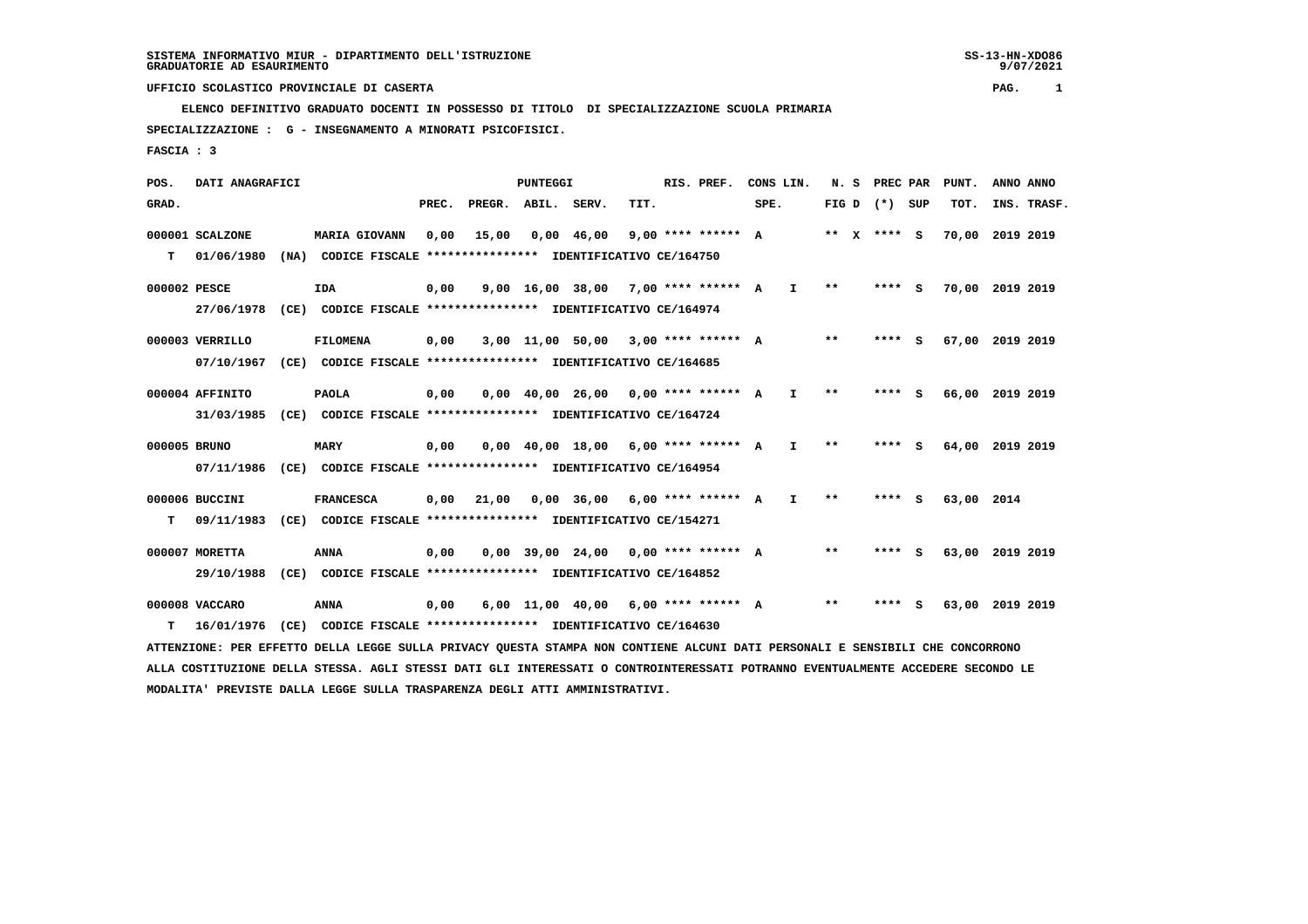**ELENCO DEFINITIVO GRADUATO DOCENTI IN POSSESSO DI TITOLO DI SPECIALIZZAZIONE SCUOLA PRIMARIA**

 **SPECIALIZZAZIONE : G - INSEGNAMENTO A MINORATI PSICOFISICI.**

 **FASCIA : 3**

| POS.         | DATI ANAGRAFICI  |                                                                                                                                 |       |                    | <b>PUNTEGGI</b> |                                        |      | RIS. PREF.           | CONS LIN. |    | N. S            | PREC PAR |     | PUNT.           | ANNO ANNO |             |
|--------------|------------------|---------------------------------------------------------------------------------------------------------------------------------|-------|--------------------|-----------------|----------------------------------------|------|----------------------|-----------|----|-----------------|----------|-----|-----------------|-----------|-------------|
| GRAD.        |                  |                                                                                                                                 | PREC. | PREGR. ABIL. SERV. |                 |                                        | TIT. |                      | SPE.      |    | FIG D $(*)$ SUP |          |     | TOT.            |           | INS. TRASF. |
| 000009 BARCA |                  | MARIAGRAZIA                                                                                                                     | 0,00  | 13,00              |                 | $0,00$ 48,00                           |      | $0.00$ **** ****** A |           |    | $* *$           | ****     | - S | 61,00 2019 2019 |           |             |
|              | 07/02/1977       | (CE) CODICE FISCALE **************** IDENTIFICATIVO CE/164915                                                                   |       |                    |                 |                                        |      |                      |           |    |                 |          |     |                 |           |             |
|              | 000010 CIRILLO   | SONIA                                                                                                                           | 0,00  |                    |                 | $0,00$ 14,00 42,00 0,00 **** ****** A  |      |                      |           |    | $***$           | **** S   |     | 56,00 2014      |           |             |
| т            | 11/08/1982       | (NA) CODICE FISCALE **************** IDENTIFICATIVO CE/154137                                                                   |       |                    |                 |                                        |      |                      |           |    |                 |          |     |                 |           |             |
|              | 000011 CORVINO   | MARIA PREZIO                                                                                                                    | 0,00  |                    |                 | $0,00$ 12,00 36,00 6,00 **** ****** A  |      |                      |           |    | $***$           | **** S   |     | 54,00 2019 2019 |           |             |
| т            | 18/07/1976       | (CE) CODICE FISCALE **************** IDENTIFICATIVO CE/164876                                                                   |       |                    |                 |                                        |      |                      |           |    |                 |          |     |                 |           |             |
|              | 000012 DE ROSA   | <b>IOLANDA</b>                                                                                                                  | 0,00  |                    |                 | $0,00$ 42,00 12,00 0,00 **** ****** A  |      |                      |           | I. | $* *$           | ****     | - S | 54,00           | 2019 2019 |             |
|              | 14/06/1988       | (NA) CODICE FISCALE **************** IDENTIFICATIVO CE/164787                                                                   |       |                    |                 |                                        |      |                      |           |    |                 |          |     |                 |           |             |
|              | 000013 PALMIERO  | <b>ALFONSINA</b>                                                                                                                | 0,00  |                    |                 | $23,00$ 11,00 12,00 6,00 **** ****** A |      |                      |           |    | $**$            | **** S   |     | 52,00 2019 2019 |           |             |
| т            | 09/12/1976       | (NA) CODICE FISCALE **************** IDENTIFICATIVO CE/164794                                                                   |       |                    |                 |                                        |      |                      |           |    |                 |          |     |                 |           |             |
|              | 000014 FLAGIELLO | <b>MADDALENA</b>                                                                                                                | 0,00  | 22,00              |                 | $0,00$ 28,00 0,00 **** ****** A        |      |                      |           |    | $* *$           | **** S   |     | 50,00 2019 2019 |           |             |
|              | 10/08/1982       | (CE) CODICE FISCALE **************** IDENTIFICATIVO CE/164967                                                                   |       |                    |                 |                                        |      |                      |           |    |                 |          |     |                 |           |             |
|              | 000015 DE CHIARA | MATILDE                                                                                                                         | 0,00  | 13,00              |                 | $0.00$ 36.00 0.00 **** ****** A        |      |                      |           |    | $* *$           | **** S   |     | 49,00           | 2019 2019 |             |
| т            | 02/06/1982       | (CE) CODICE FISCALE **************** IDENTIFICATIVO CE/164733                                                                   |       |                    |                 |                                        |      |                      |           |    |                 |          |     |                 |           |             |
|              | 000016 VITALE    | <b>ASSUNTA</b>                                                                                                                  | 0,00  |                    |                 | $0,00$ 14,00 31,00 3,00 **** ****** A  |      |                      |           | I. | $* *$           | **** S   |     | 48,00 2019 2019 |           |             |
|              |                  | (CE) CODICE FISCALE **************** IDENTIFICATIVO CE/164701                                                                   |       |                    |                 |                                        |      |                      |           |    |                 |          |     |                 |           |             |
| т            | 28/07/1984       |                                                                                                                                 |       |                    |                 |                                        |      |                      |           |    |                 |          |     |                 |           |             |
|              |                  | ATTENZIONE: PER EFFETTO DELLA LEGGE SULLA PRIVACY QUESTA STAMPA NON CONTIENE ALCUNI DATI PERSONALI E SENSIBILI CHE CONCORRONO   |       |                    |                 |                                        |      |                      |           |    |                 |          |     |                 |           |             |
|              |                  | ALLA COSTITUZIONE DELLA STESSA. AGLI STESSI DATI GLI INTERESSATI O CONTROINTERESSATI POTRANNO EVENTUALMENTE ACCEDERE SECONDO LE |       |                    |                 |                                        |      |                      |           |    |                 |          |     |                 |           |             |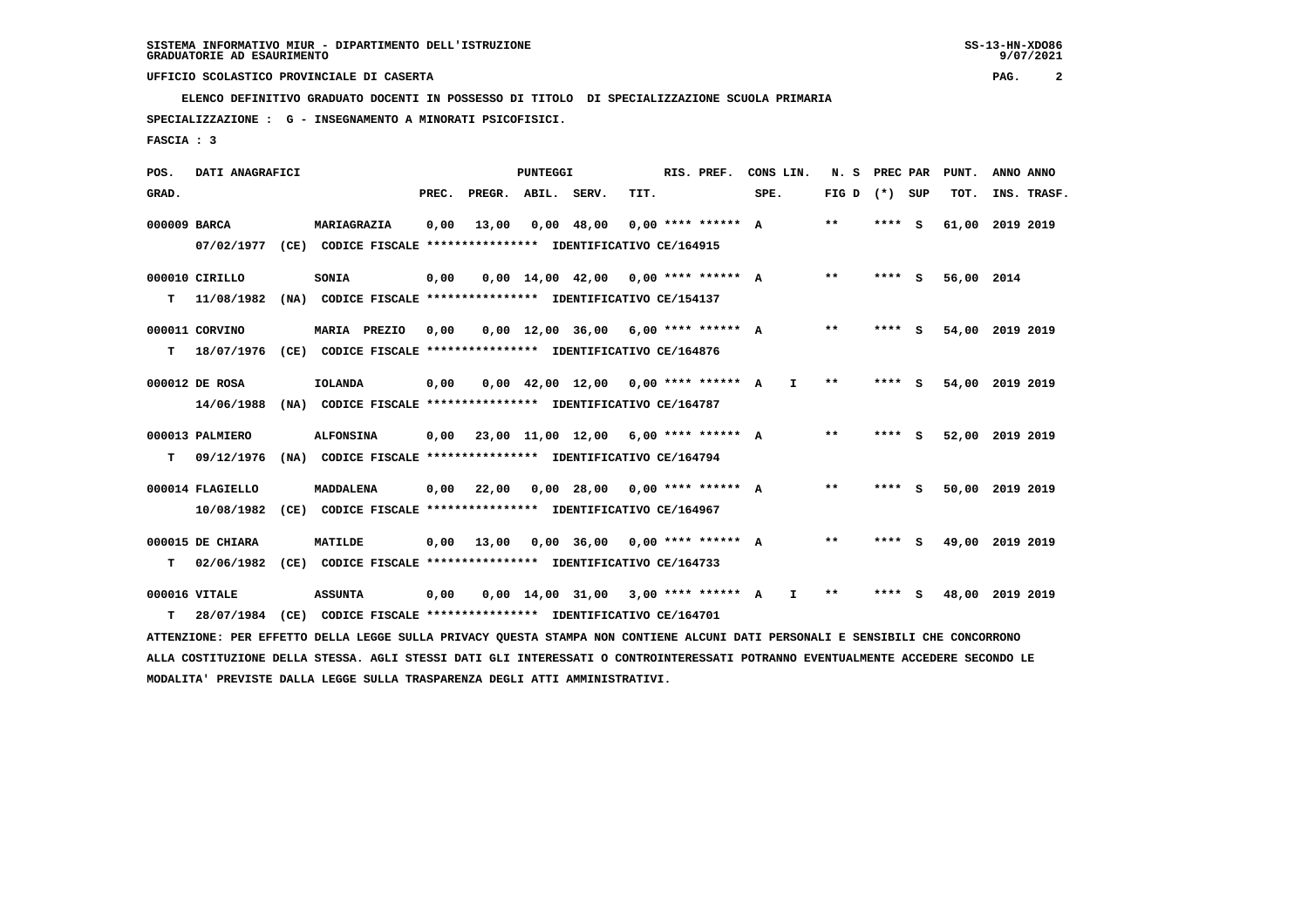**ELENCO DEFINITIVO GRADUATO DOCENTI IN POSSESSO DI TITOLO DI SPECIALIZZAZIONE SCUOLA PRIMARIA**

 **SPECIALIZZAZIONE : G - INSEGNAMENTO A MINORATI PSICOFISICI.**

 **FASCIA : 3**

| POS.  | DATI ANAGRAFICI    |      |                                                          |       |                    | PUNTEGGI |                                          |      | RIS. PREF. | CONS LIN. |              |              | N. S | PREC PAR          | PUNT.      | ANNO ANNO   |  |
|-------|--------------------|------|----------------------------------------------------------|-------|--------------------|----------|------------------------------------------|------|------------|-----------|--------------|--------------|------|-------------------|------------|-------------|--|
| GRAD. |                    |      |                                                          | PREC. | PREGR. ABIL. SERV. |          |                                          | TIT. |            | SPE.      |              |              |      | FIG $D$ $(*)$ SUP | TOT.       | INS. TRASF. |  |
|       | 000017 DE MARCO    |      | <b>ANTONIETTA</b>                                        | 0,00  |                    |          | $6,00$ 16,00 22,00 0,00 **** ****** A    |      |            |           |              | $***$        |      | $***$ S           | 44,00      | 2019 2019   |  |
|       | 01/11/1969         | (CE) | CODICE FISCALE                                           |       |                    |          | *************** IDENTIFICATIVO CE/164797 |      |            |           |              |              |      |                   |            |             |  |
|       | 000018 ALFIERI     |      | <b>PAOLA</b>                                             | 0,00  |                    |          | $5.00$ 18.00 12.00 3.00 **** ****** A    |      |            |           |              | $* *$        |      | $***$ S           | 38,00      | 2014        |  |
| т     | 28/08/1982         | (NA) | CODICE FISCALE **************** IDENTIFICATIVO CE/164587 |       |                    |          |                                          |      |            |           |              |              |      |                   |            |             |  |
|       | 000019 NESPOLI     |      | LUIGI                                                    | 0,00  |                    |          | $3,00$ 15,00 10,00 9,00 **** ****** A    |      |            |           | $\mathbf{I}$ | $***$ X      |      | **** S            | 37,00      | 2000        |  |
|       | 11/06/1965         | (CE) | CODICE FISCALE **************** IDENTIFICATIVO CE/027027 |       |                    |          |                                          |      |            |           |              |              |      |                   |            |             |  |
|       | 000020 PIOMBINO    |      | <b>DOMENICA</b>                                          | 0,00  |                    |          | 3,00 18,00 12,00 3,00 **** ****** A I    |      |            |           |              | $\star\star$ |      | $***$ S           | 36,00      | 2019 2019   |  |
| т     | 23/02/1981         | (CE) | CODICE FISCALE **************** IDENTIFICATIVO CE/164990 |       |                    |          |                                          |      |            |           |              |              |      |                   |            |             |  |
|       | 000021 GALEONE     |      | <b>IMMACOLATA</b>                                        | 0,00  |                    |          | $0,00$ 13,00 18,00 0,00 **** ****** A    |      |            |           |              | $* *$        |      | $***$ S           | 31,00 2014 |             |  |
| т     | 24/03/1983         | (CE) | CODICE FISCALE **************** IDENTIFICATIVO CE/151383 |       |                    |          |                                          |      |            |           |              |              |      |                   |            |             |  |
|       | 000022 DE GIRONIMO |      | <b>MARISA</b>                                            | 0,00  |                    |          | $0,00$ 13,00 12,00 3,00 **** ****** A    |      |            |           |              | $* *$        |      | $***$ S           | 28,00      | 2014        |  |
|       | 17/11/1978         | (CE) | CODICE FISCALE **************** IDENTIFICATIVO CE/154653 |       |                    |          |                                          |      |            |           |              |              |      |                   |            |             |  |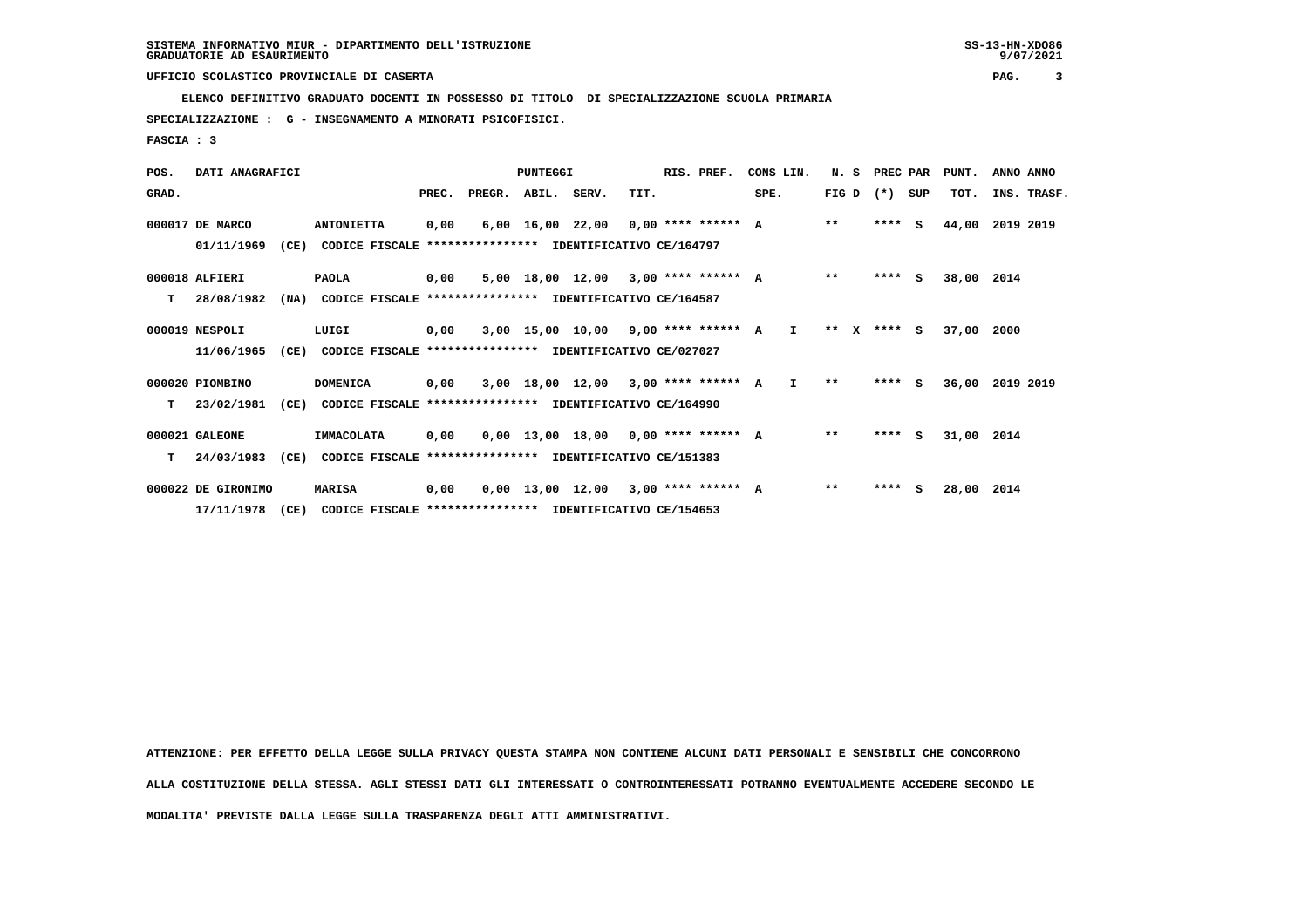**ELENCO DEFINITIVO GRADUATO DOCENTI IN POSSESSO DI TITOLO DI SPECIALIZZAZIONE SCUOLA PRIMARIA**

 **SPECIALIZZAZIONE : G - INSEGNAMENTO A MINORATI PSICOFISICI.**

 **FASCIA : 3**

| POS.         | DATI ANAGRAFICI   |      |                                                                                                                               | PUNTEGGI |                    |                   |                                      |      |  | RIS. PREF.           | CONS LIN.    | N. S         | PREC PAR |          | PUNT. | ANNO ANNO   |
|--------------|-------------------|------|-------------------------------------------------------------------------------------------------------------------------------|----------|--------------------|-------------------|--------------------------------------|------|--|----------------------|--------------|--------------|----------|----------|-------|-------------|
| GRAD.        |                   |      |                                                                                                                               | PREC.    | PREGR. ABIL. SERV. |                   |                                      | TIT. |  |                      | SPE.         | FIG D        | (*) SUP  |          | TOT.  | INS. TRASF. |
|              | 000023 ROSSETTI   |      | <b>GEMMA ANNA</b>                                                                                                             | 0,00     |                    | 29,00 16,00 48,00 |                                      |      |  | $0.00$ **** ****** B |              | ** x **** S  |          |          | 93,00 | 2014        |
| т            | 25/08/1980        | (CE) | CODICE FISCALE **************** IDENTIFICATIVO CE/154651                                                                      |          |                    |                   |                                      |      |  |                      |              |              |          |          |       |             |
| 000024 MANZO |                   |      | IMMACOLATA                                                                                                                    | 0.00     |                    |                   | 16,00 13,00 62,00 0,00 **** ****** B |      |  |                      |              | $***$        | ****     | S        | 91,00 | 2000        |
|              | 19/06/1964        |      | (NA) CODICE FISCALE **************** IDENTIFICATIVO CE/021414                                                                 |          |                    |                   |                                      |      |  |                      |              |              |          |          |       |             |
|              | 000025 CARANNANTE |      | <b>BIANCA</b>                                                                                                                 | 0,00     |                    |                   | 20,00 18,00 50,00 0,00 **** ****** B |      |  |                      | $\mathbf{I}$ | $* *$        | ****     | <b>S</b> | 88,00 | 2002        |
|              | 05/12/1967        |      | (CE) CODICE FISCALE **************** IDENTIFICATIVO CE/042882                                                                 |          |                    |                   |                                      |      |  |                      |              |              |          |          |       |             |
|              | 000026 CAPASSO    |      | <b>TERESA</b>                                                                                                                 | 0,00     | 22,00              |                   | $0,00$ 56,00 3,00 **** ****** B      |      |  |                      |              | $***$        | ****     | S        | 81,00 | 2019 2019   |
|              | 28/01/1977        |      | (CE) CODICE FISCALE **************** IDENTIFICATIVO CE/164663                                                                 |          |                    |                   |                                      |      |  |                      |              |              |          |          |       |             |
|              | 000027 BARBATO    |      | <b>DANIELA</b>                                                                                                                | 0,00     | 16,00              |                   | $0,00$ 53,00 0,00 **** ****** B      |      |  |                      |              | $***$        | ****     | s        | 69,00 | 2019 2019   |
|              | 29/04/1977        |      | (CE) CODICE FISCALE **************** IDENTIFICATIVO CE/164901                                                                 |          |                    |                   |                                      |      |  |                      |              |              |          |          |       |             |
|              | 000028 CRISCI     |      | LUCIA                                                                                                                         | 0.00     | 8,00               |                   | $0.00$ 42.00 15.00 **** ****** B     |      |  |                      |              | $\star\star$ | ****     | s        | 65,00 | 2019 2019   |
| т            | 25/07/1978        |      | (CE) CODICE FISCALE **************** IDENTIFICATIVO CE/164888                                                                 |          |                    |                   |                                      |      |  |                      |              |              |          |          |       |             |
|              | 000029 DIGLIO     |      | <b>ANTONELLA</b>                                                                                                              | 0,00     |                    |                   | 7,00 17,00 38,00 0,00 **** ****** B  |      |  |                      |              | $* *$        | ****     | S.       | 62,00 | 2014        |
| т            | 25/06/1979        |      | (CE) CODICE FISCALE **************** IDENTIFICATIVO CE/148023                                                                 |          |                    |                   |                                      |      |  |                      |              |              |          |          |       |             |
|              | 000030 MAGLIOCCA  |      | <b>GIUSEPPINA</b>                                                                                                             | 0.00     |                    |                   | 42,00 11,00 0,00 6,00 **** ****** B  |      |  |                      |              | $* *$        | ****     | s        | 59,00 | 2014        |
| т            | 20/01/1980        | (CE) | CODICE FISCALE **************** IDENTIFICATIVO CE/154109                                                                      |          |                    |                   |                                      |      |  |                      |              |              |          |          |       |             |
|              |                   |      | ATTENZIONE: PER EFFETTO DELLA LEGGE SULLA PRIVACY QUESTA STAMPA NON CONTIENE ALCUNI DATI PERSONALI E SENSIBILI CHE CONCORRONO |          |                    |                   |                                      |      |  |                      |              |              |          |          |       |             |

 **ALLA COSTITUZIONE DELLA STESSA. AGLI STESSI DATI GLI INTERESSATI O CONTROINTERESSATI POTRANNO EVENTUALMENTE ACCEDERE SECONDO LE MODALITA' PREVISTE DALLA LEGGE SULLA TRASPARENZA DEGLI ATTI AMMINISTRATIVI.**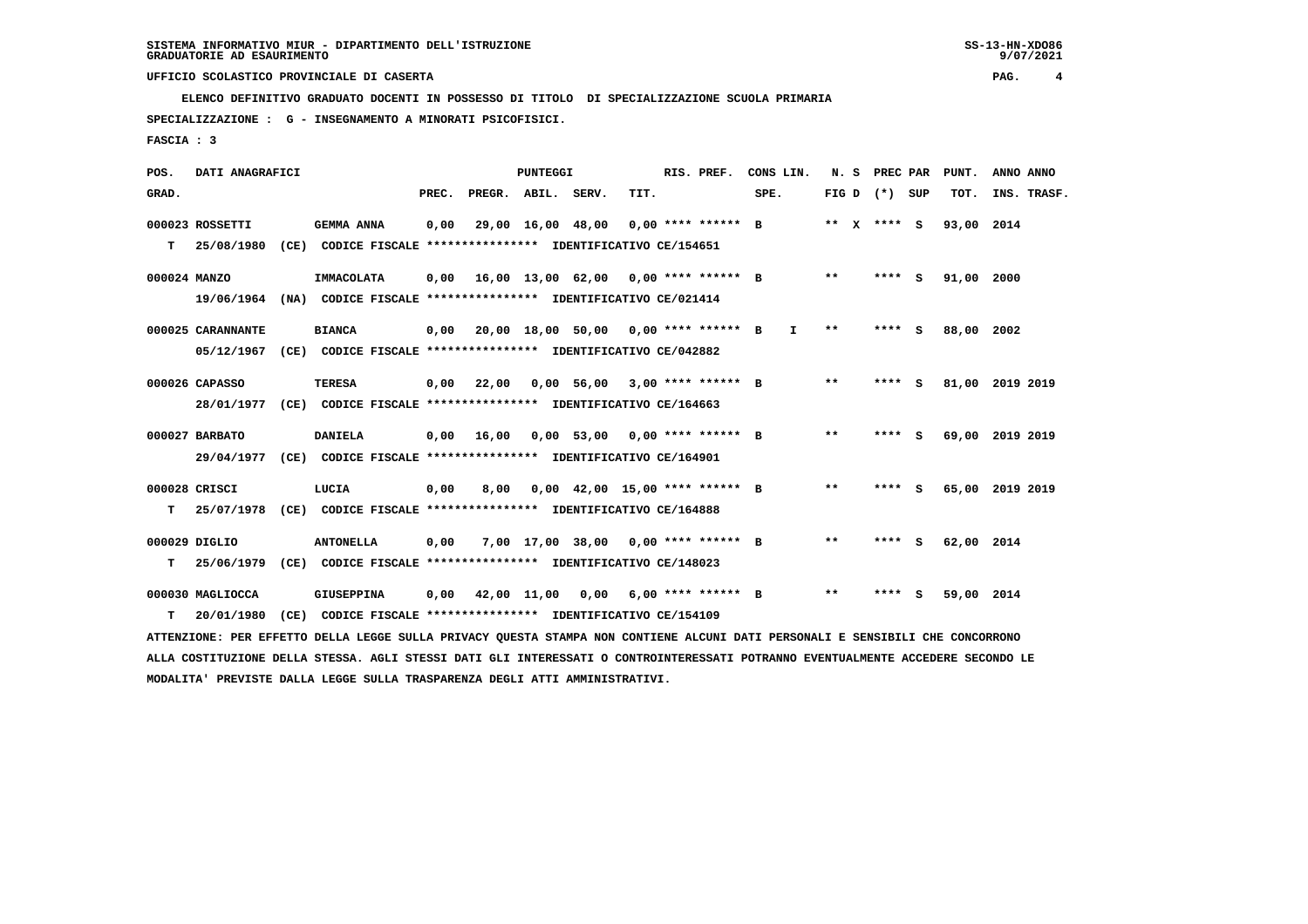**ELENCO DEFINITIVO GRADUATO DOCENTI IN POSSESSO DI TITOLO DI SPECIALIZZAZIONE SCUOLA PRIMARIA**

 **SPECIALIZZAZIONE : G - INSEGNAMENTO A MINORATI PSICOFISICI.**

 **FASCIA : 3**

| POS.         | DATI ANAGRAFICI   |                                                                                                                                 |       |                    | <b>PUNTEGGI</b>    |                                       |      | RIS. PREF.           | CONS LIN.    | N. S            | PREC PAR | PUNT.      | ANNO ANNO       |
|--------------|-------------------|---------------------------------------------------------------------------------------------------------------------------------|-------|--------------------|--------------------|---------------------------------------|------|----------------------|--------------|-----------------|----------|------------|-----------------|
| GRAD.        |                   |                                                                                                                                 | PREC. | PREGR. ABIL. SERV. |                    |                                       | TIT. |                      | SPE.         | FIG D $(*)$ SUP |          | TOT.       | INS. TRASF.     |
|              | 000031 MORRONE    | <b>ROSA</b>                                                                                                                     | 0,00  |                    | $0,00$ 11,00 36,00 |                                       |      | $6.00$ **** ****** B |              | $***$           | **** S   | 53,00 2014 |                 |
| т            | 25/04/1973        | (CE) CODICE FISCALE **************** IDENTIFICATIVO CE/149649                                                                   |       |                    |                    |                                       |      |                      |              |                 |          |            |                 |
|              | 000032 GRIFFO     | <b>CONCETTA</b>                                                                                                                 | 0,00  |                    |                    | 6,00 11,00 36,00 0,00 **** ****** B   |      |                      |              | $***$           | **** S   | 53,00 2014 |                 |
| т            | 22/11/1976        | (NA) CODICE FISCALE **************** IDENTIFICATIVO CE/151032                                                                   |       |                    |                    |                                       |      |                      |              |                 |          |            |                 |
|              | 000033 TESCIONE   | MARIAROSARIA                                                                                                                    | 0,00  |                    |                    | 13,00 11,00 26,00 0,00 **** ****** B  |      |                      |              | $***$           | **** S   | 50,00 2014 |                 |
| т            | 30/10/1979        | (CE) CODICE FISCALE **************** IDENTIFICATIVO CE/149118                                                                   |       |                    |                    |                                       |      |                      |              |                 |          |            |                 |
|              | 000034 DIGENNARO  | <b>ANTONELLA</b>                                                                                                                | 0,00  |                    |                    | $0.00$ 16.00 26.00 3.00 **** ****** B |      |                      |              | $***$           | **** S   |            | 45,00 2019 2019 |
| т            | 27/05/1978        | (CE) CODICE FISCALE **************** IDENTIFICATIVO CE/164881                                                                   |       |                    |                    |                                       |      |                      |              |                 |          |            |                 |
|              | 000035 AUTERI     | MARIA DOMENIC                                                                                                                   | 0,00  | 16,00              |                    | $0,00$ 20,00 0,00 **** ****** B       |      |                      |              | $***$           | **** S   |            | 36,00 2019 2019 |
|              | 17/01/1977        | (RC) CODICE FISCALE **************** IDENTIFICATIVO CE/164867                                                                   |       |                    |                    |                                       |      |                      |              |                 |          |            |                 |
|              | 000036 SCIVOLETTO | ILARIA                                                                                                                          | 0,00  | 0.00               |                    | $6,00$ 28,00 0,00 **** ****** B       |      |                      |              | $***$           | **** S   | 34,00 2007 |                 |
| s            | 24/04/1982        | (CE) CODICE FISCALE **************** IDENTIFICATIVO CE/056617                                                                   |       |                    |                    |                                       |      |                      |              |                 |          |            |                 |
|              | 000037 CIARAMELLA | <b>ROSA</b>                                                                                                                     | 0,00  |                    |                    | $0,00$ 15,00 0,00 9,00 **** ****** B  |      |                      | $\mathbf{I}$ | $* *$           | **** S   | 24,00 2014 |                 |
| т            | 04/06/1978        | (CE) CODICE FISCALE **************** IDENTIFICATIVO CE/148995                                                                   |       |                    |                    |                                       |      |                      |              |                 |          |            |                 |
| 000038 RUSSO |                   | MADDALENA                                                                                                                       | 0,00  | 13,00              |                    | $0.00$ 10.00 0.00 **** ****** B       |      |                      |              | $* *$           | **** S   | 23,00 2014 |                 |
| т            | 05/05/1975        | (NA) CODICE FISCALE **************** IDENTIFICATIVO CE/147672                                                                   |       |                    |                    |                                       |      |                      |              |                 |          |            |                 |
|              |                   | ATTENZIONE: PER EFFETTO DELLA LEGGE SULLA PRIVACY QUESTA STAMPA NON CONTIENE ALCUNI DATI PERSONALI E SENSIBILI CHE CONCORRONO   |       |                    |                    |                                       |      |                      |              |                 |          |            |                 |
|              |                   | ALLA COSTITUZIONE DELLA STESSA. AGLI STESSI DATI GLI INTERESSATI O CONTROINTERESSATI POTRANNO EVENTUALMENTE ACCEDERE SECONDO LE |       |                    |                    |                                       |      |                      |              |                 |          |            |                 |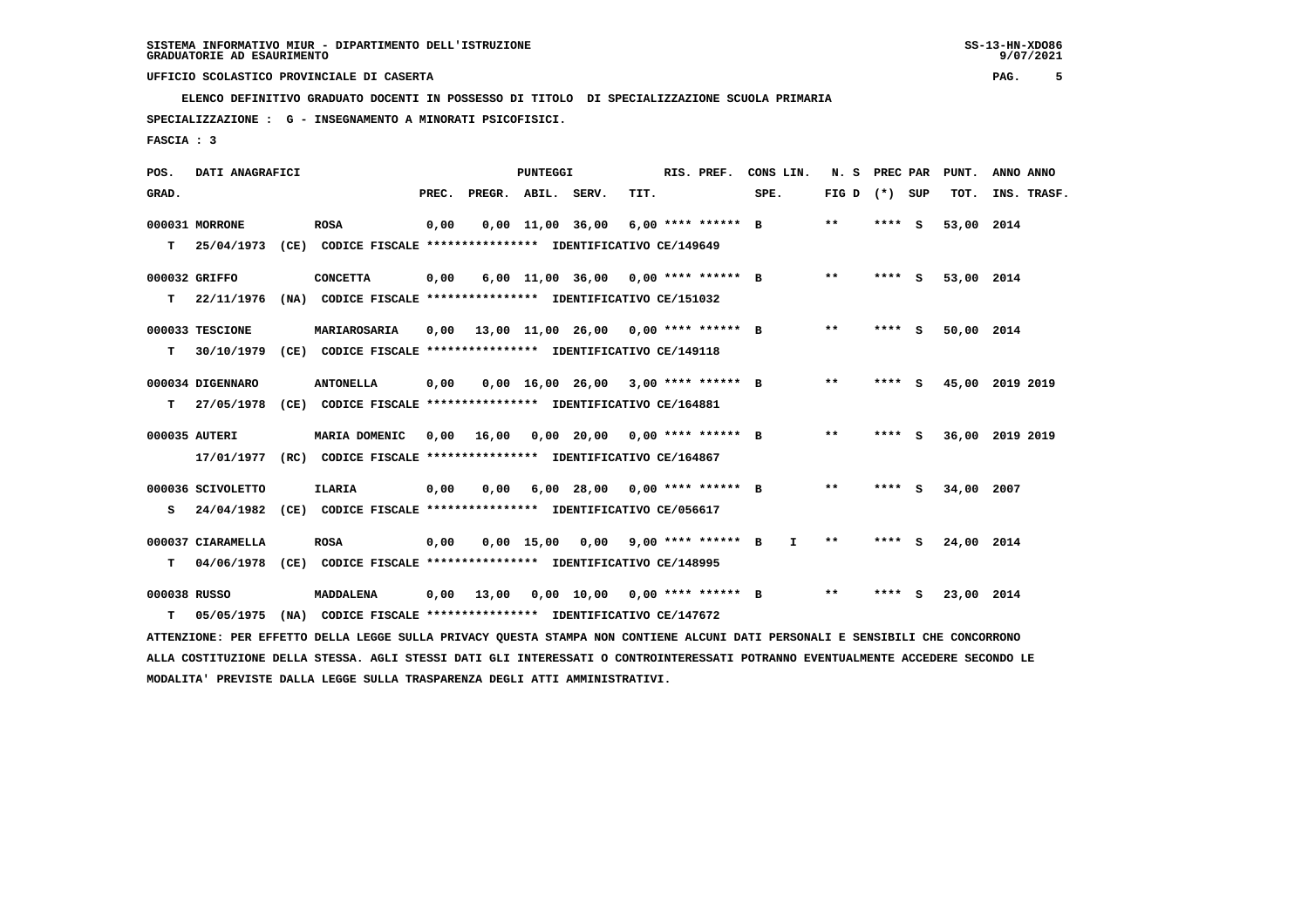**ELENCO DEFINITIVO GRADUATO DOCENTI IN POSSESSO DI TITOLO DI SPECIALIZZAZIONE SCUOLA PRIMARIA**

 **SPECIALIZZAZIONE : G - INSEGNAMENTO A MINORATI PSICOFISICI.**

 **FASCIA : 3**

| POS.         | DATI ANAGRAFICI     |                                                                  |       |                                           | PUNTEGGI           |      |                             | RIS. PREF.           | CONS LIN. | N.S          | PREC PAR |     | PUNT. | ANNO ANNO   |
|--------------|---------------------|------------------------------------------------------------------|-------|-------------------------------------------|--------------------|------|-----------------------------|----------------------|-----------|--------------|----------|-----|-------|-------------|
| GRAD.        |                     |                                                                  | PREC. | PREGR. ABIL. SERV.                        |                    |      | TIT.                        |                      | SPE.      | FIG D        | $(* )$   | SUP | TOT.  | INS. TRASF. |
| 000039 GRECO |                     | <b>ANNA</b>                                                      | 0,00  |                                           | $9,00 \quad 14,00$ |      | $0.00$ $0.00$ **** ****** B |                      |           | $***$        | $***$ S  |     | 23,00 | 2019 2019   |
|              | 26/01/1965          | (NA)<br>CODICE FISCALE                                           |       | **************** IDENTIFICATIVO CE/164838 |                    |      |                             |                      |           |              |          |     |       |             |
|              | 000040 VENDITTI     | CAROLINA                                                         | 0,00  |                                           | 3,00 15,00         |      | $0,00$ $0,00$ **** ****** B |                      |           | $\star\star$ | $***$ S  |     | 18,00 | 2019        |
|              | 22/08/1974          | (NA)<br>CODICE FISCALE **************** IDENTIFICATIVO CE/048783 |       |                                           |                    |      |                             |                      |           |              |          |     |       |             |
|              | 000041 DE CANDITIIS | <b>PAOLA</b>                                                     | 0,00  |                                           | 3,00 11,00         | 0,00 |                             | $3.00$ **** ****** B |           | $***$        | ****     | S.  | 17,00 | 2014        |
| т            | 01/04/1974 (CE)     | CODICE FISCALE **************** IDENTIFICATIVO CE/154691         |       |                                           |                    |      |                             |                      |           |              |          |     |       |             |
|              | 000042 VERRENGIA    | <b>ANNARITA</b>                                                  | 0,00  | 15,00                                     | 0,00               |      | $0.00$ $0.00$ **** ****** B |                      |           | $**$         | ****     | S.  | 15,00 | 2019 2019   |
| т            | 08/11/1982          | (LT)<br>CODICE FISCALE **************** IDENTIFICATIVO CE/164683 |       |                                           |                    |      |                             |                      |           |              |          |     |       |             |
|              | 000043 SAVINO       | <b>FRANCA</b>                                                    | 0,00  |                                           | 0,00 11,00         | 0,00 |                             | $3,00$ **** ****** B |           | $\star\star$ | ****     | - S | 14,00 | 2014        |
| т            | 12/09/1973          | (CE)<br>CODICE FISCALE **************** IDENTIFICATIVO CE/155327 |       |                                           |                    |      |                             |                      |           |              |          |     |       |             |
|              | 000044 D'ARIENZO    | <b>DORA</b>                                                      | 0,00  | 12,00                                     | 0,00               | 0,00 |                             | $0,00$ **** ****** B |           | $***$        | $***5$   |     | 12,00 | 2014        |
| T.           | 18/08/1980          | (LT)<br>CODICE FISCALE **************** IDENTIFICATIVO CE/154439 |       |                                           |                    |      |                             |                      |           |              |          |     |       |             |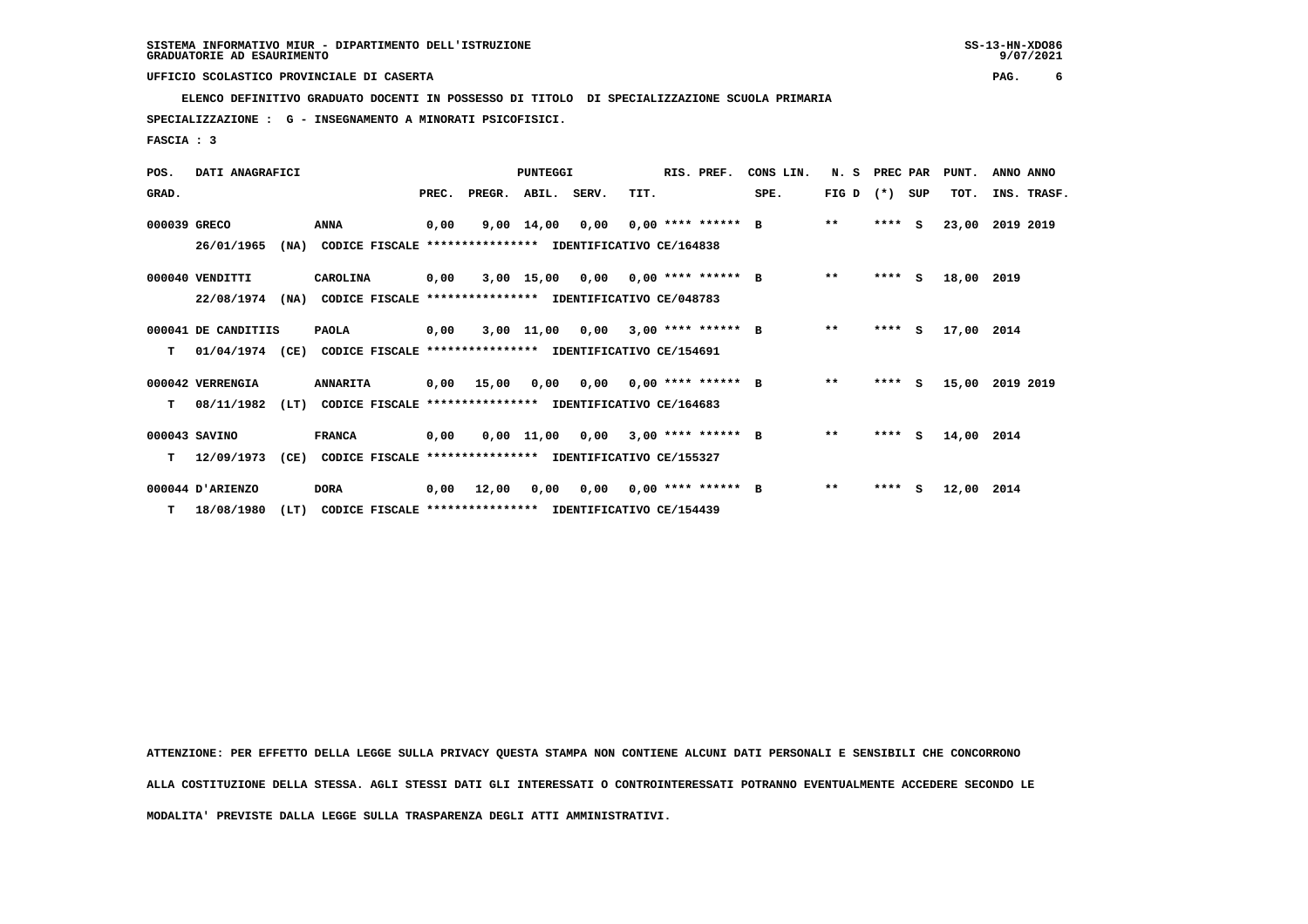**ELENCO DEFINITIVO GRADUATO DOCENTI IN POSSESSO DI TITOLO DI SPECIALIZZAZIONE SCUOLA PRIMARIA**

 **SPECIALIZZAZIONE : G - INSEGNAMENTO A MINORATI PSICOFISICI.**

 **FASCIA : 3**

| POS.         | DATI ANAGRAFICI  |                                                                                                                                 |      | PUNTEGGI                                  |                                       | RIS. PREF. | CONS LIN. |      |              |       | N. S PREC PAR PUNT. | ANNO ANNO          |  |             |
|--------------|------------------|---------------------------------------------------------------------------------------------------------------------------------|------|-------------------------------------------|---------------------------------------|------------|-----------|------|--------------|-------|---------------------|--------------------|--|-------------|
| GRAD.        |                  |                                                                                                                                 |      | PREC. PREGR. ABIL. SERV.                  |                                       | TIT.       |           | SPE. |              | FIG D | (*) SUP             | TOT.               |  | INS. TRASF. |
|              | 000045 DEL PRETE | <b>GIUSEPPINA</b>                                                                                                               | 0,00 |                                           | 34,00 39,00 46,00 0,00 **** ****** C  |            |           |      |              | $***$ |                     | **** S 133,00 2007 |  |             |
|              | 14/02/1987       | (CE) CODICE FISCALE **************** IDENTIFICATIVO CE/057070                                                                   |      |                                           |                                       |            |           |      |              |       |                     |                    |  |             |
|              | 000046 IMBIMBO   | <b>VINCENZA</b>                                                                                                                 | 0,00 | 17,00                                     | $0,00$ 60,00 6,00 **** ****** C       |            |           |      |              | $***$ | **** S              | 83,00 2014         |  |             |
| т            | 06/02/1980       | (NA) CODICE FISCALE **************** IDENTIFICATIVO CE/154124                                                                   |      |                                           |                                       |            |           |      |              |       |                     |                    |  |             |
| 000047 ROSSI |                  | <b>NADIA</b>                                                                                                                    | 0,00 | 18,00 14,00 36,00 9,00 **** ****** R      |                                       |            |           |      |              |       | ** X **** S         | 77,00 2019 2019    |  |             |
|              | 27/10/1978       | (CE) CODICE FISCALE *************** IDENTIFICATIVO CE/164937                                                                    |      |                                           |                                       |            |           |      |              |       |                     |                    |  |             |
|              | 000048 PALMIERI  | <b>SILVANA</b>                                                                                                                  | 0,00 | 22,00  0,00  50,00  0,00  ****  ******  R |                                       |            |           |      |              |       | ** x **** S         | 72,00 2014         |  |             |
| т            |                  | 03/10/1970 (CE) CODICE FISCALE *************** IDENTIFICATIVO CE/154495                                                         |      |                                           |                                       |            |           |      |              |       |                     |                    |  |             |
|              | 000049 SANTORO   | CAROLINA                                                                                                                        | 0.00 | 13,00 16,00 36,00 3,00 **** ****** R F    |                                       |            |           |      |              | $***$ | $***$ S             | 68,00 2002 2015    |  |             |
|              |                  | 21/07/1974 (CE) CODICE FISCALE *************** IDENTIFICATIVO CE/154054                                                         |      |                                           |                                       |            |           |      |              |       |                     |                    |  |             |
|              | 000050 DI RONZA  | <b>GINA</b>                                                                                                                     | 0,00 |                                           | $0,00$ 15,00 50,00 0,00 **** ****** R |            |           |      | $\mathbf{I}$ |       | ** x **** S         | 65,00 2014         |  |             |
|              | 22/04/1977       | (CE) CODICE FISCALE *************** IDENTIFICATIVO CE/045894                                                                    |      |                                           |                                       |            |           |      |              |       |                     |                    |  |             |
|              | 000051 CAPUANO   | <b>IVANA</b>                                                                                                                    | 0,00 | 11,00  0,00  44,00  9,00  ****  ******  R |                                       |            |           |      |              | $* *$ | **** S              | 64,00 2014         |  |             |
| т            |                  | 23/08/1972 (LT) CODICE FISCALE *************** IDENTIFICATIVO CE/154475                                                         |      |                                           |                                       |            |           |      |              |       |                     |                    |  |             |
|              | 000052 COLELLA   | <b>GIUSEPPINA</b>                                                                                                               | 0,00 | 5,00                                      | $0.00$ 36.00 16.00 **** ****** R      |            |           |      |              | $***$ | **** S              | 57,00 2019 2019    |  |             |
| т            | 07/05/1983       | (CE) CODICE FISCALE **************** IDENTIFICATIVO CE/164845                                                                   |      |                                           |                                       |            |           |      |              |       |                     |                    |  |             |
|              |                  | ATTENZIONE: PER EFFETTO DELLA LEGGE SULLA PRIVACY QUESTA STAMPA NON CONTIENE ALCUNI DATI PERSONALI E SENSIBILI CHE CONCORRONO   |      |                                           |                                       |            |           |      |              |       |                     |                    |  |             |
|              |                  | ALLA COSTITUZIONE DELLA STESSA. AGLI STESSI DATI GLI INTERESSATI O CONTROINTERESSATI POTRANNO EVENTUALMENTE ACCEDERE SECONDO LE |      |                                           |                                       |            |           |      |              |       |                     |                    |  |             |
|              |                  | MODALITA' PREVISTE DALLA LEGGE SULLA TRASPARENZA DEGLI ATTI AMMINISTRATIVI.                                                     |      |                                           |                                       |            |           |      |              |       |                     |                    |  |             |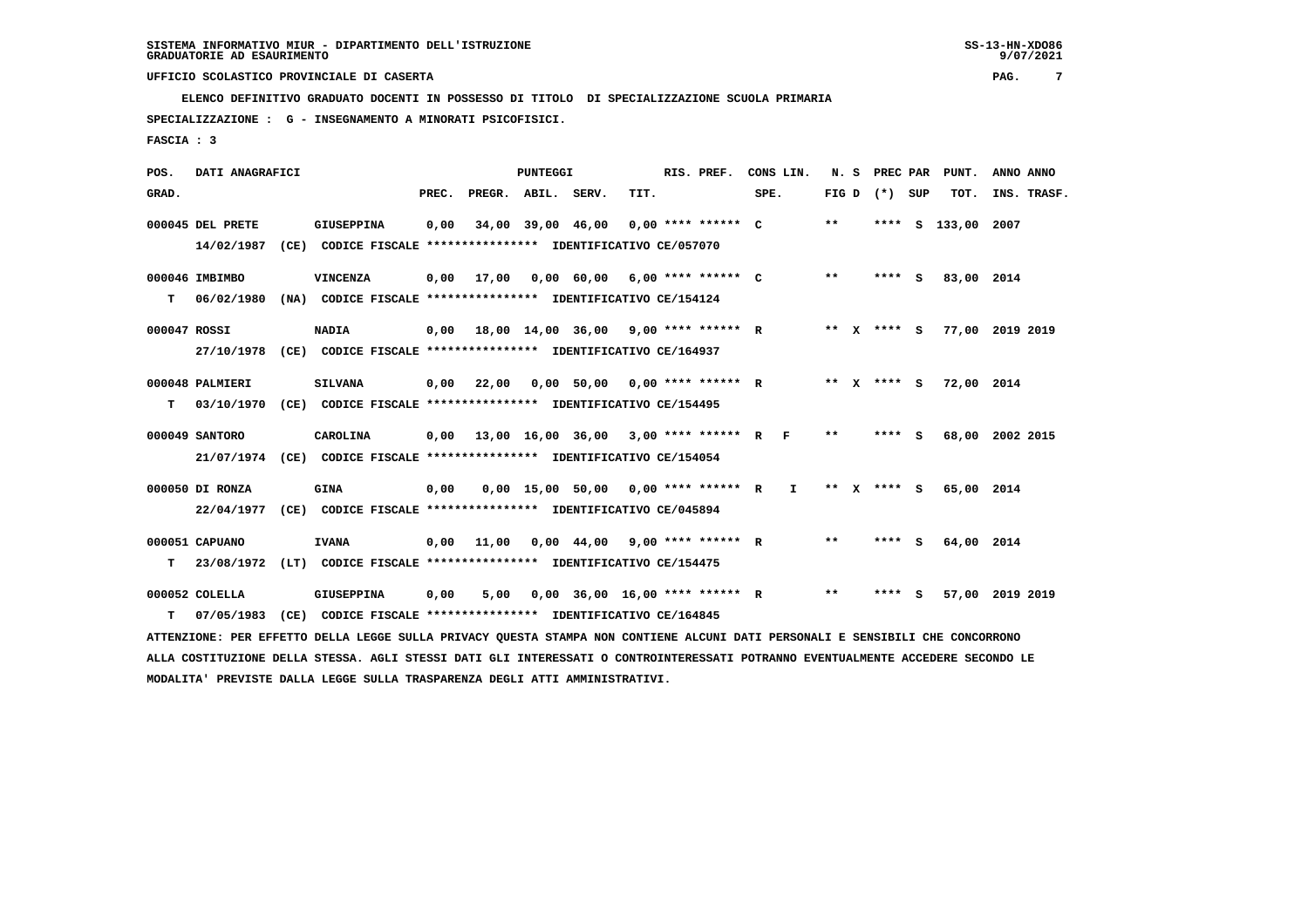**ELENCO DEFINITIVO GRADUATO DOCENTI IN POSSESSO DI TITOLO DI SPECIALIZZAZIONE SCUOLA PRIMARIA**

 **SPECIALIZZAZIONE : G - INSEGNAMENTO A MINORATI PSICOFISICI.**

 **FASCIA : 3**

| POS.         | DATI ANAGRAFICI |                                                                                                                                 |       |                    | <b>PUNTEGGI</b> |      | RIS. PREF.                            | CONS LIN. |                   | N. S PREC PAR | PUNT.      | ANNO ANNO       |
|--------------|-----------------|---------------------------------------------------------------------------------------------------------------------------------|-------|--------------------|-----------------|------|---------------------------------------|-----------|-------------------|---------------|------------|-----------------|
| GRAD.        |                 |                                                                                                                                 | PREC. | PREGR. ABIL. SERV. |                 | TIT. |                                       | SPE.      | FIG $D$ $(*)$ SUP |               | TOT.       | INS. TRASF.     |
| 000053 FEOLA |                 | <b>FILOMENA</b>                                                                                                                 | 0,00  |                    |                 |      | 9,00 16,00 22,00 9,00 **** ****** C F |           | $* *$             | **** S        | 56,00 2007 |                 |
|              |                 | 25/03/1965 (CE) CODICE FISCALE *************** IDENTIFICATIVO CE/044426                                                         |       |                    |                 |      |                                       |           |                   |               |            |                 |
| 000054 IZZO  |                 | <b>GIOVANNA</b>                                                                                                                 | 0,00  |                    |                 |      | $0,00$ 13,00 32,00 9,00 **** ****** C |           | ** X **** S       |               | 54,00 2014 |                 |
| T.           | 27/08/1977      | (NA) CODICE FISCALE **************** IDENTIFICATIVO CE/146490                                                                   |       |                    |                 |      |                                       |           |                   |               |            |                 |
|              | 000055 ROSATO   | <b>APOLLONIA</b>                                                                                                                | 0,00  | 1,00               |                 |      | $0,00$ 41,00 3,00 **** ****** R       |           | $* *$             | **** $S$      |            | 45,00 2019 2019 |
| T.           | 26/05/1978      | (CE) CODICE FISCALE *************** IDENTIFICATIVO CE/164780                                                                    |       |                    |                 |      |                                       |           |                   |               |            |                 |
| 000056 CORE  |                 | MARIAANGELA                                                                                                                     | 0,00  |                    |                 |      | $0,00$ 16,00 24,00 0,00 **** ****** R |           | $* *$             | **** S        | 40,00 2014 |                 |
| т            |                 | 09/05/1977 (CE) CODICE FISCALE **************** IDENTIFICATIVO CE/154141                                                        |       |                    |                 |      |                                       |           |                   |               |            |                 |
|              | 000057 DI VICO  | <b>DANILA</b>                                                                                                                   | 0,00  |                    |                 |      | 10,00 14,00 12,00 3,00 **** ****** C  |           | $***$             | **** S        | 39,00 2014 |                 |
| т            |                 | 01/05/1981 (CE) CODICE FISCALE **************** IDENTIFICATIVO CE/151096                                                        |       |                    |                 |      |                                       |           |                   |               |            |                 |
|              | 000058 SIMONE   | <b>SIMONA</b>                                                                                                                   | 0,00  | 11,00              |                 |      | $0,00$ 22,00 3,00 **** ****** R       |           | $* *$             | **** S        | 36,00 2014 |                 |
| т            |                 | 03/04/1973 (CE) CODICE FISCALE *************** IDENTIFICATIVO CE/149669                                                         |       |                    |                 |      |                                       |           |                   |               |            |                 |
|              | 000059 BOVENZI  | LUCIA                                                                                                                           | 0,00  |                    |                 |      | 2,00 13,00 21,00 0,00 **** ****** C   |           | $* *$             | **** S        | 36,00 2014 |                 |
| т            | 27/09/1977      | (CE) CODICE FISCALE **************** IDENTIFICATIVO CE/148564                                                                   |       |                    |                 |      |                                       |           |                   |               |            |                 |
|              | 000060 MOZZILLO | <b>GIUSEPPINA</b>                                                                                                               | 0,00  |                    |                 |      | $0,00$ 16,00 14,00 0,00 **** ****** C |           | $* *$             | **** S        | 30,00 2014 |                 |
| т            | 14/02/1973      | (CE) CODICE FISCALE **************** IDENTIFICATIVO CE/156714                                                                   |       |                    |                 |      |                                       |           |                   |               |            |                 |
|              |                 | ATTENZIONE: PER EFFETTO DELLA LEGGE SULLA PRIVACY QUESTA STAMPA NON CONTIENE ALCUNI DATI PERSONALI E SENSIBILI CHE CONCORRONO   |       |                    |                 |      |                                       |           |                   |               |            |                 |
|              |                 | ALLA COSTITUZIONE DELLA STESSA. AGLI STESSI DATI GLI INTERESSATI O CONTROINTERESSATI POTRANNO EVENTUALMENTE ACCEDERE SECONDO LE |       |                    |                 |      |                                       |           |                   |               |            |                 |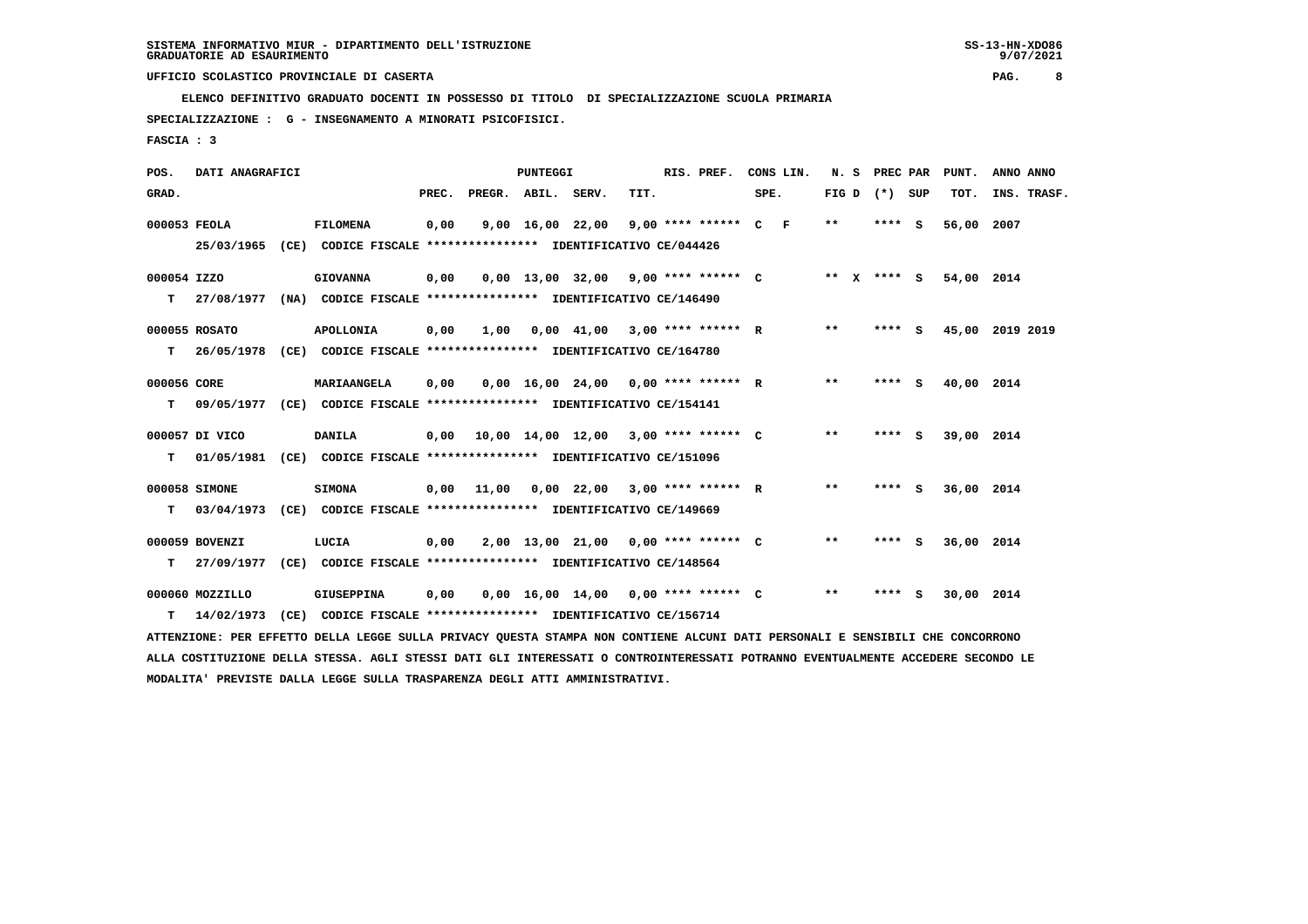**ELENCO DEFINITIVO GRADUATO DOCENTI IN POSSESSO DI TITOLO DI SPECIALIZZAZIONE SCUOLA PRIMARIA**

 **SPECIALIZZAZIONE : G - INSEGNAMENTO A MINORATI PSICOFISICI.**

 **FASCIA : 3**

| POS.         | DATI ANAGRAFICI  |      |                                                                                                                               |       |        | PUNTEGGI                       |       |      | RIS. PREF.           |      | CONS LIN.    | N.S                |        | PREC PAR | PUNT.      | ANNO ANNO |             |
|--------------|------------------|------|-------------------------------------------------------------------------------------------------------------------------------|-------|--------|--------------------------------|-------|------|----------------------|------|--------------|--------------------|--------|----------|------------|-----------|-------------|
| GRAD.        |                  |      |                                                                                                                               | PREC. | PREGR. | ABIL.                          | SERV. | TIT. |                      | SPE. |              | FIG D              | $(*)$  | SUP      | TOT.       |           | INS. TRASF. |
|              | 000061 TOMMASONE |      | <b>LOREDANA</b>                                                                                                               | 0,00  | 23,00  | 0,00                           | 0,00  |      | $6,00$ **** ****** R |      |              | $***$              | ****   | - s      | 29,00 2014 |           |             |
|              | 12/03/1982       | (CE) | CODICE FISCALE **************** IDENTIFICATIVO CE/153934                                                                      |       |        |                                |       |      |                      |      |              |                    |        |          |            |           |             |
| 000062 CORBO |                  |      | <b>ANNUNZIATA</b>                                                                                                             | 0,00  |        | $0,00 \quad 14,00 \quad 12,00$ |       |      | $3,00$ **** ****** R |      |              | $***$              | ****   | - s      | 29,00      | 2019 2019 |             |
| т            | 19/08/1979       | (CE) | CODICE FISCALE **************** IDENTIFICATIVO CE/164871                                                                      |       |        |                                |       |      |                      |      |              |                    |        |          |            |           |             |
|              | 000063 DE CESARE |      | <b>ROSSELLA</b>                                                                                                               | 0,00  |        | 5,00 14,00                     | 0,00  |      | $9.00$ **** ****** R |      |              | $* *$              | ****   | - 5      | 28,00      | 2014      |             |
| т            | 08/08/1975       | (CE) | CODICE FISCALE **************** IDENTIFICATIVO CE/055693                                                                      |       |        |                                |       |      |                      |      |              |                    |        |          |            |           |             |
|              | 000064 AVERSANO  |      | <b>ASSUNTA</b>                                                                                                                | 0,00  |        | $0,00$ 15,00 12,00             |       |      | $0.00$ **** ****** C |      |              | **<br>$\mathbf{x}$ | **** S |          | 27,00      | 2014      |             |
|              | 02/03/1973       | (CE) | CODICE FISCALE **************** IDENTIFICATIVO CE/022320                                                                      |       |        |                                |       |      |                      |      |              |                    |        |          |            |           |             |
| 000065 LAMA  |                  |      | <b>PAOLA</b>                                                                                                                  | 0,00  |        | $6,00 \quad 14,00$             | 0.00  |      | $0.00$ **** ****** C |      | I.           | **                 | ****   | - 5      | 20,00      | 2019      |             |
|              | 24/03/1976       | (RM) | CODICE FISCALE **************** IDENTIFICATIVO CE/022558                                                                      |       |        |                                |       |      |                      |      |              |                    |        |          |            |           |             |
|              | 000066 AGLIONE   |      | <b>ANTONELLA</b>                                                                                                              | 0,00  |        | $3,00$ 15,00                   | 0,00  |      | $0.00$ **** ****** C |      | $\mathbf{I}$ | $* *$              | ****   | - 5      | 18,00      | 2014      |             |
|              | 04/05/1973       | (CE) | CODICE FISCALE **************** IDENTIFICATIVO CE/044465                                                                      |       |        |                                |       |      |                      |      |              |                    |        |          |            |           |             |
|              | 000067 PELLINO   |      | <b>MARIA GRAZIA</b>                                                                                                           | 0,00  |        | $3,00$ 15,00                   | 0,00  |      | $0.00$ **** ****** C |      | $\mathbf{I}$ | $* *$              | ****   | - S      | 18,00      | 2019      |             |
|              | 09/01/1977       | (CE) | CODICE FISCALE **************** IDENTIFICATIVO CE/021548                                                                      |       |        |                                |       |      |                      |      |              |                    |        |          |            |           |             |
|              | 000068 IANNIELLO |      | <b>AGNESE RITA</b>                                                                                                            | 0,00  |        | $0,00 \quad 16,00$             | 0,00  |      | $0,00$ **** ****** C |      | I.           | $***$              | ****   | - 5      | 16,00 2014 |           |             |
|              | 02/06/1979       | (CE) | CODICE FISCALE **************** IDENTIFICATIVO CE/048073                                                                      |       |        |                                |       |      |                      |      |              |                    |        |          |            |           |             |
|              |                  |      | ATTENZIONE: PER EFFETTO DELLA LEGGE SULLA PRIVACY QUESTA STAMPA NON CONTIENE ALCUNI DATI PERSONALI E SENSIBILI CHE CONCORRONO |       |        |                                |       |      |                      |      |              |                    |        |          |            |           |             |

 **ALLA COSTITUZIONE DELLA STESSA. AGLI STESSI DATI GLI INTERESSATI O CONTROINTERESSATI POTRANNO EVENTUALMENTE ACCEDERE SECONDO LE MODALITA' PREVISTE DALLA LEGGE SULLA TRASPARENZA DEGLI ATTI AMMINISTRATIVI.**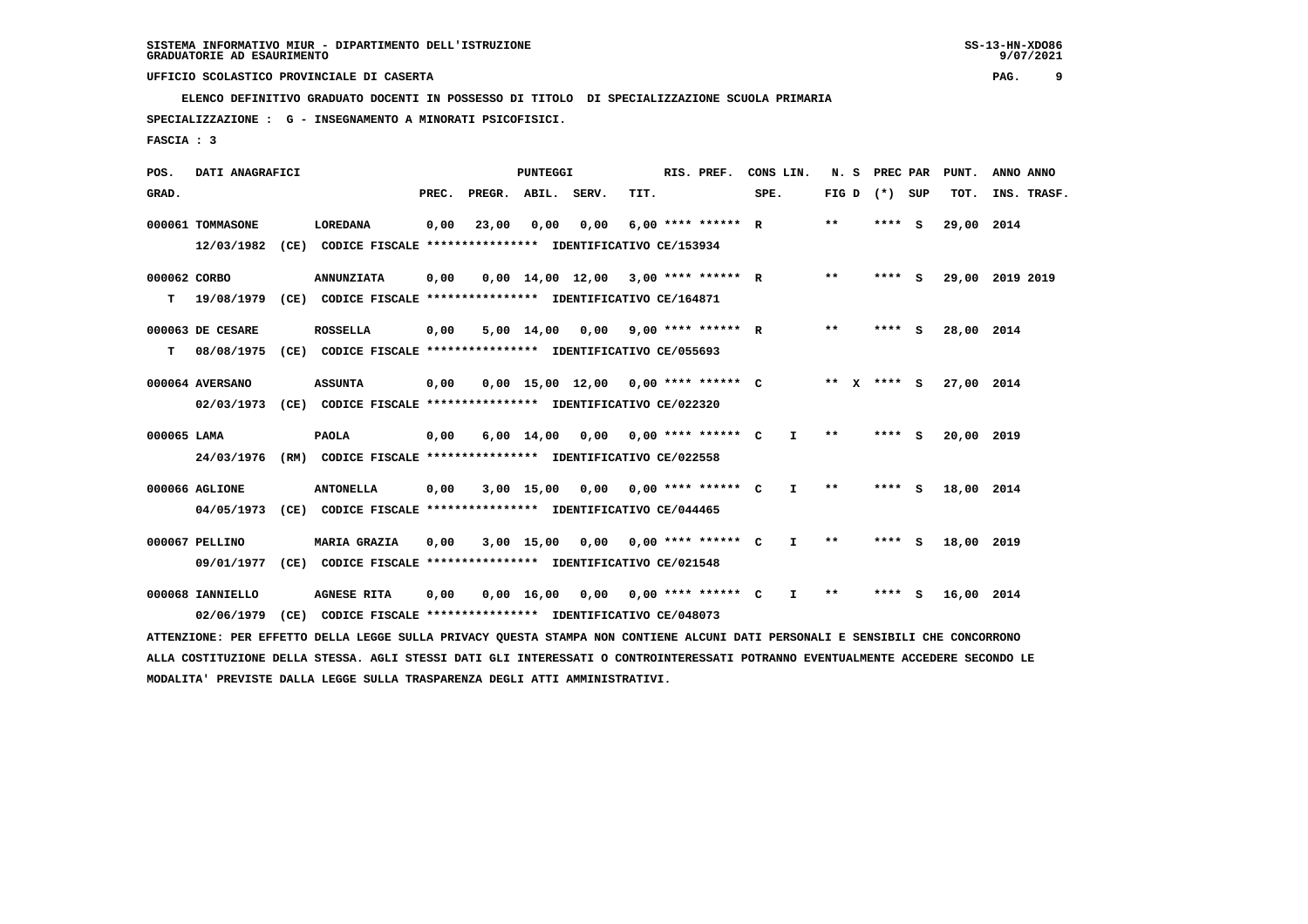| SISTEMA INFORMATIVO MIUR - DIPARTIMENTO DELL'ISTRUZIONE | $SS-13-HN-XDO86$ |
|---------------------------------------------------------|------------------|
| GRADUATORIE AD ESAURIMENTO                              | 9/07/2021        |

 $SS-13-HN-XDO86$  $9/07/2021$ 

 **UFFICIO SCOLASTICO PROVINCIALE DI CASERTA PAG. 10**

 **ELENCO DEFINITIVO GRADUATO DOCENTI IN POSSESSO DI TITOLO DI SPECIALIZZAZIONE SCUOLA PRIMARIA**

 **SPECIALIZZAZIONE : G - INSEGNAMENTO A MINORATI PSICOFISICI.**

 **FASCIA : 3**

| POS.  | DATI ANAGRAFICI |              |                                 |              | PUNTEGGI |       | RIS. PREF.               | CONS LIN. | N. S PREC PAR PUNT. |         |     |            | ANNO ANNO   |
|-------|-----------------|--------------|---------------------------------|--------------|----------|-------|--------------------------|-----------|---------------------|---------|-----|------------|-------------|
| GRAD. |                 |              | PREC.                           | PREGR. ABIL. |          | SERV. | TIT.                     | SPE.      | $FIG D (*)$         |         | SUP | тот.       | INS. TRASF. |
|       | 000069 MARTUCCI | <b>MARIA</b> | 0,00                            | 0,00 15,00   |          | 0.00  | 0,00 **** ****** C       |           | $* *$               | $***$ S |     | 15,00 2014 |             |
| т     | 23/09/1965      | (CE)         | CODICE FISCALE **************** |              |          |       | IDENTIFICATIVO CE/160279 |           |                     |         |     |            |             |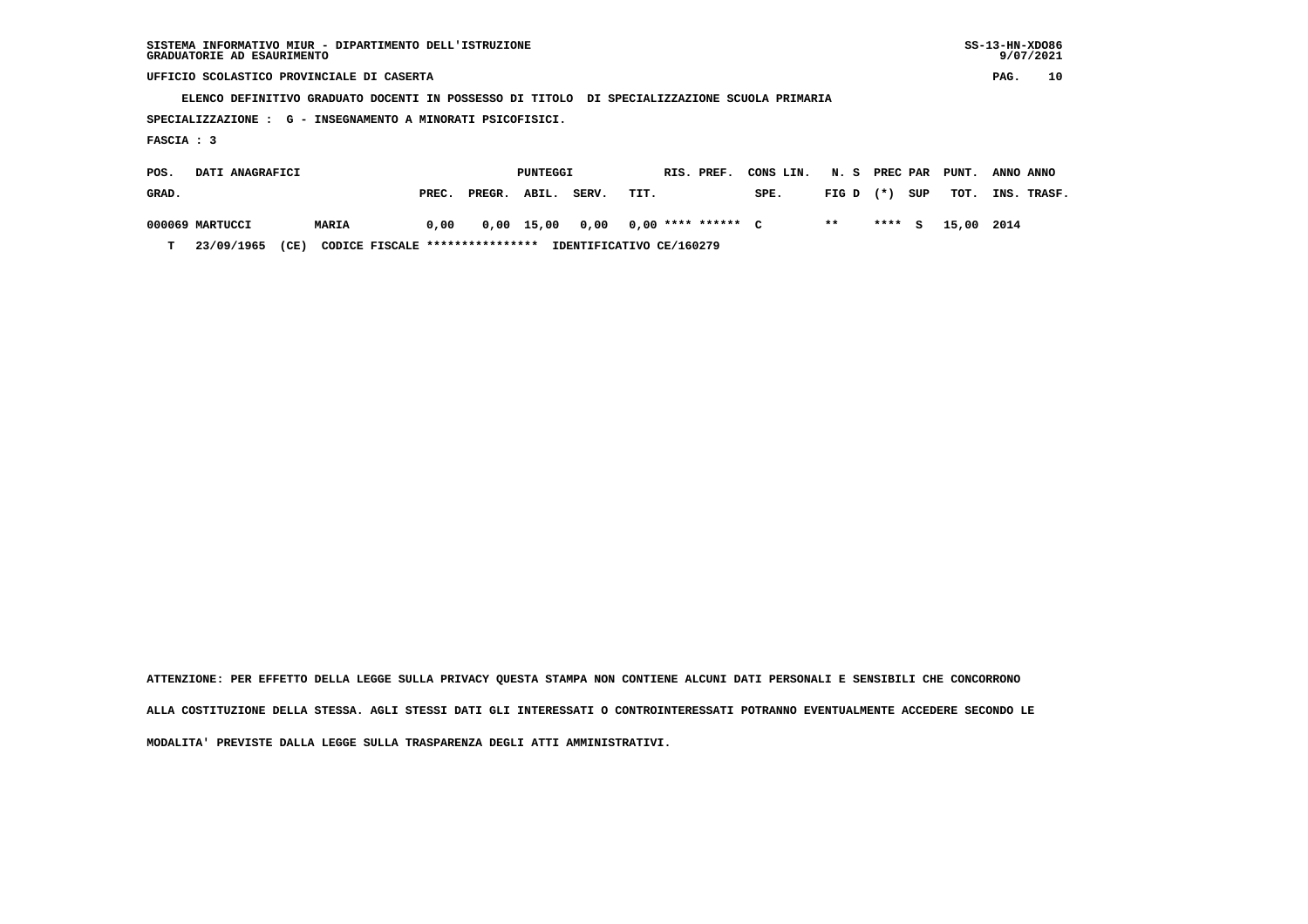**ELENCO DEFINITIVO GRADUATO DOCENTI IN POSSESSO DI TITOLO DI SPECIALIZZAZIONE SCUOLA PRIMARIA**

 **SPECIALIZZAZIONE : H - INSEGNAMENTO A MINORATI DELLA VISTA.**

 **FASCIA : 3**

 **POS. DATI ANAGRAFICI PUNTEGGI RIS. PREF. CONS LIN. N. S PREC PAR PUNT. ANNO ANNO**GRAD. **PREGRADE SERVEGE SERVE SERVE SPEREGE SPEREGALES SPEREGALES SPEREGALES SPEREGALES SPEREGALES SUP TOT. INS. TRASF. 000001 SCALZONE MARIA GIOVANN 0,00 15,00 0,00 46,00 9,00 \*\*\*\* \*\*\*\*\*\* A \*\* X \*\*\*\* S 70,00 2019 2019 T 01/06/1980 (NA) CODICE FISCALE \*\*\*\*\*\*\*\*\*\*\*\*\*\*\*\* IDENTIFICATIVO CE/164750 000002 PESCE IDA 0,00 9,00 16,00 38,00 7,00 \*\*\*\* \*\*\*\*\*\* A I \*\* \*\*\*\* S 70,00 2019 2019 27/06/1978 (CE) CODICE FISCALE \*\*\*\*\*\*\*\*\*\*\*\*\*\*\*\* IDENTIFICATIVO CE/164974 000003 VERRILLO FILOMENA 0,00 3,00 11,00 50,00 3,00 \*\*\*\* \*\*\*\*\*\* A \*\* \*\*\*\* S 67,00 2019 2019 07/10/1967 (CE) CODICE FISCALE \*\*\*\*\*\*\*\*\*\*\*\*\*\*\*\* IDENTIFICATIVO CE/164685 000004 AFFINITO PAOLA 0,00 0,00 40,00 26,00 0,00 \*\*\*\* \*\*\*\*\*\* A I \*\* \*\*\*\* S 66,00 2019 2019 31/03/1985 (CE) CODICE FISCALE \*\*\*\*\*\*\*\*\*\*\*\*\*\*\*\* IDENTIFICATIVO CE/164724 000005 BRUNO MARY 0,00 0,00 40,00 18,00 6,00 \*\*\*\* \*\*\*\*\*\* A I \*\* \*\*\*\* S 64,00 2019 2019 07/11/1986 (CE) CODICE FISCALE \*\*\*\*\*\*\*\*\*\*\*\*\*\*\*\* IDENTIFICATIVO CE/164954 000006 BUCCINI FRANCESCA 0,00 21,00 0,00 36,00 6,00 \*\*\*\* \*\*\*\*\*\* A I \*\* \*\*\*\* S 63,00 2014 T 09/11/1983 (CE) CODICE FISCALE \*\*\*\*\*\*\*\*\*\*\*\*\*\*\*\* IDENTIFICATIVO CE/154271 000007 MORETTA ANNA 0,00 0,00 39,00 24,00 0,00 \*\*\*\* \*\*\*\*\*\* A \*\* \*\*\*\* S 63,00 2019 2019 29/10/1988 (CE) CODICE FISCALE \*\*\*\*\*\*\*\*\*\*\*\*\*\*\*\* IDENTIFICATIVO CE/164852 000008 VACCARO ANNA 0,00 6,00 11,00 40,00 6,00 \*\*\*\* \*\*\*\*\*\* A \*\* \*\*\*\* S 63,00 2019 2019 T 16/01/1976 (CE) CODICE FISCALE \*\*\*\*\*\*\*\*\*\*\*\*\*\*\*\* IDENTIFICATIVO CE/164630 ATTENZIONE: PER EFFETTO DELLA LEGGE SULLA PRIVACY QUESTA STAMPA NON CONTIENE ALCUNI DATI PERSONALI E SENSIBILI CHE CONCORRONO ALLA COSTITUZIONE DELLA STESSA. AGLI STESSI DATI GLI INTERESSATI O CONTROINTERESSATI POTRANNO EVENTUALMENTE ACCEDERE SECONDO LE**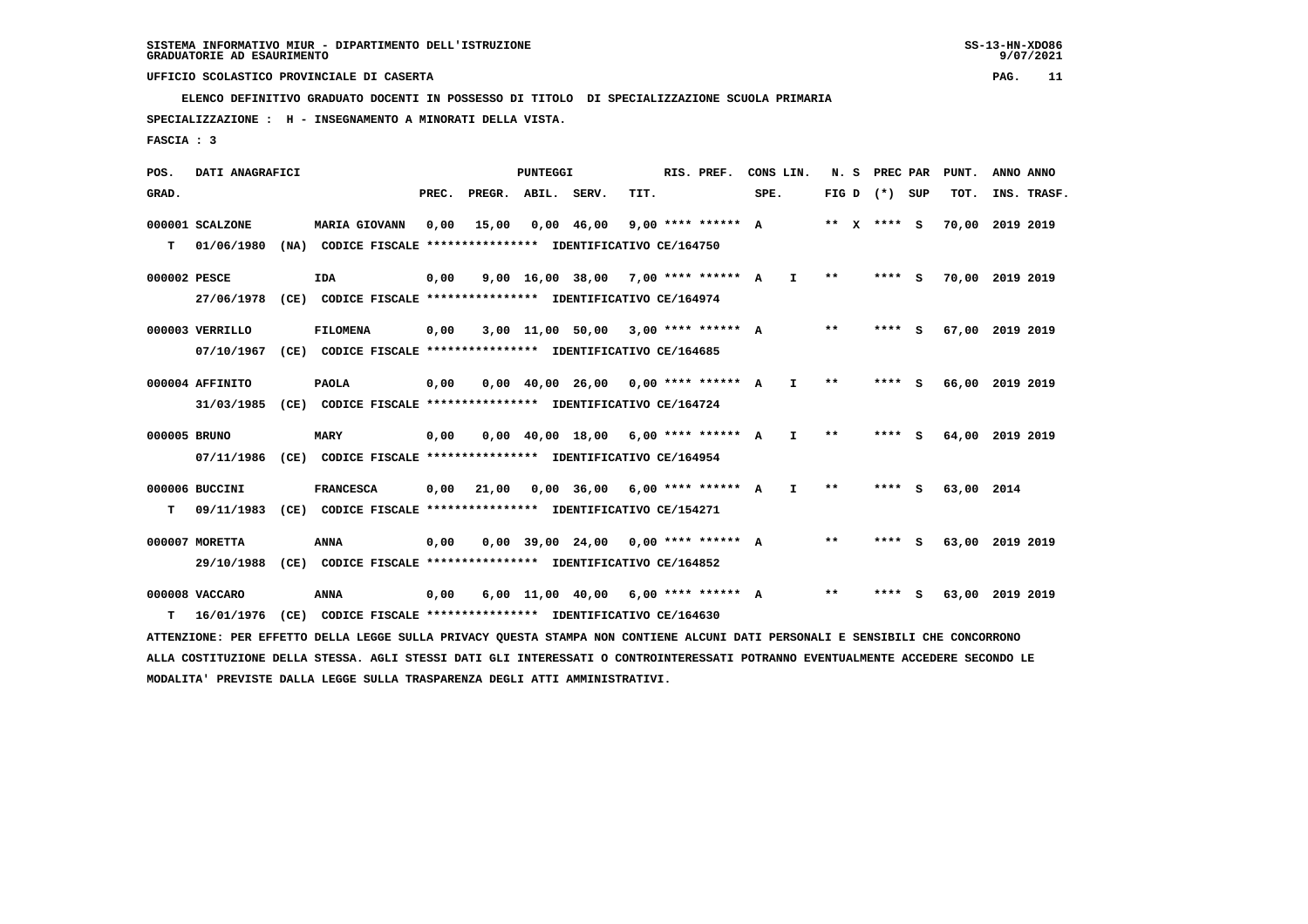**ELENCO DEFINITIVO GRADUATO DOCENTI IN POSSESSO DI TITOLO DI SPECIALIZZAZIONE SCUOLA PRIMARIA**

 **SPECIALIZZAZIONE : H - INSEGNAMENTO A MINORATI DELLA VISTA.**

 **FASCIA : 3**

| POS.         | DATI ANAGRAFICI  |                                                                                                                                 |       |                    | <b>PUNTEGGI</b> |                    |                                        | RIS. PREF. | CONS LIN.    | N.S             | PREC PAR |   | PUNT.           | ANNO ANNO |             |
|--------------|------------------|---------------------------------------------------------------------------------------------------------------------------------|-------|--------------------|-----------------|--------------------|----------------------------------------|------------|--------------|-----------------|----------|---|-----------------|-----------|-------------|
| GRAD.        |                  |                                                                                                                                 | PREC. | PREGR. ABIL. SERV. |                 |                    | TIT.                                   |            | SPE.         | FIG D $(*)$ SUP |          |   | TOT.            |           | INS. TRASF. |
| 000009 BARCA |                  | MARIAGRAZIA                                                                                                                     | 0,00  | 13,00              |                 | $0,00$ 48,00       | $0.00$ **** ****** A                   |            |              | $* *$           | ****     | ్ | 61,00           | 2019 2019 |             |
|              | 07/02/1977       | (CE) CODICE FISCALE **************** IDENTIFICATIVO CE/164915                                                                   |       |                    |                 |                    |                                        |            |              |                 |          |   |                 |           |             |
|              | 000010 CIRILLO   | SONIA                                                                                                                           | 0,00  |                    |                 | 0,00 14,00 42,00   | $0.00$ **** ****** A                   |            |              | $***$           | **** S   |   | 56,00 2014      |           |             |
| т            | 11/08/1982       | (NA) CODICE FISCALE **************** IDENTIFICATIVO CE/154137                                                                   |       |                    |                 |                    |                                        |            |              |                 |          |   |                 |           |             |
|              | 000011 CORVINO   | MARIA PREZIO                                                                                                                    | 0,00  |                    |                 | 0,00 12,00 36,00   | $6.00$ **** ****** A                   |            |              | $* *$           | **** S   |   | 54,00 2019 2019 |           |             |
| т            | 18/07/1976       | (CE) CODICE FISCALE **************** IDENTIFICATIVO CE/164876                                                                   |       |                    |                 |                    |                                        |            |              |                 |          |   |                 |           |             |
|              | 000012 DE ROSA   | <b>IOLANDA</b>                                                                                                                  | 0,00  |                    |                 | $0,00$ 42,00 12,00 | $0.00$ **** ****** A                   |            | $\mathbf{I}$ | $* *$           | **** S   |   | 54,00           | 2019 2019 |             |
|              | 14/06/1988       | (NA) CODICE FISCALE **************** IDENTIFICATIVO CE/164787                                                                   |       |                    |                 |                    |                                        |            |              |                 |          |   |                 |           |             |
|              | 000013 PALMIERO  | <b>ALFONSINA</b>                                                                                                                | 0,00  |                    |                 |                    | $23,00$ 11,00 12,00 6,00 **** ****** A |            |              | $* *$           | **** S   |   | 52,00 2019 2019 |           |             |
| т            | 09/12/1976       | (NA) CODICE FISCALE **************** IDENTIFICATIVO CE/164794                                                                   |       |                    |                 |                    |                                        |            |              |                 |          |   |                 |           |             |
|              | 000014 FLAGIELLO | MADDALENA                                                                                                                       | 0,00  | 22,00              |                 | $0.00$ 28.00       | $0.00$ **** ****** A                   |            |              | $* *$           | **** S   |   | 50,00 2019 2019 |           |             |
|              | 10/08/1982       | (CE) CODICE FISCALE **************** IDENTIFICATIVO CE/164967                                                                   |       |                    |                 |                    |                                        |            |              |                 |          |   |                 |           |             |
|              | 000015 DE CHIARA | MATILDE                                                                                                                         | 0,00  | 13,00              |                 | $0,00$ 36,00       | $0.00$ **** ****** A                   |            |              | $***$           | **** S   |   | 49,00           | 2019 2019 |             |
| т            | 02/06/1982       | (CE) CODICE FISCALE *************** IDENTIFICATIVO CE/164733                                                                    |       |                    |                 |                    |                                        |            |              |                 |          |   |                 |           |             |
|              | 000016 VITALE    | <b>ASSUNTA</b>                                                                                                                  | 0,00  |                    |                 | 0,00 14,00 31,00   | $3.00$ **** ****** A                   |            | I.           | **              | **** S   |   | 48,00           | 2019 2019 |             |
| т            | 28/07/1984       | (CE) CODICE FISCALE **************** IDENTIFICATIVO CE/164701                                                                   |       |                    |                 |                    |                                        |            |              |                 |          |   |                 |           |             |
|              |                  | ATTENZIONE: PER EFFETTO DELLA LEGGE SULLA PRIVACY QUESTA STAMPA NON CONTIENE ALCUNI DATI PERSONALI E SENSIBILI CHE CONCORRONO   |       |                    |                 |                    |                                        |            |              |                 |          |   |                 |           |             |
|              |                  | ALLA COSTITUZIONE DELLA STESSA. AGLI STESSI DATI GLI INTERESSATI O CONTROINTERESSATI POTRANNO EVENTUALMENTE ACCEDERE SECONDO LE |       |                    |                 |                    |                                        |            |              |                 |          |   |                 |           |             |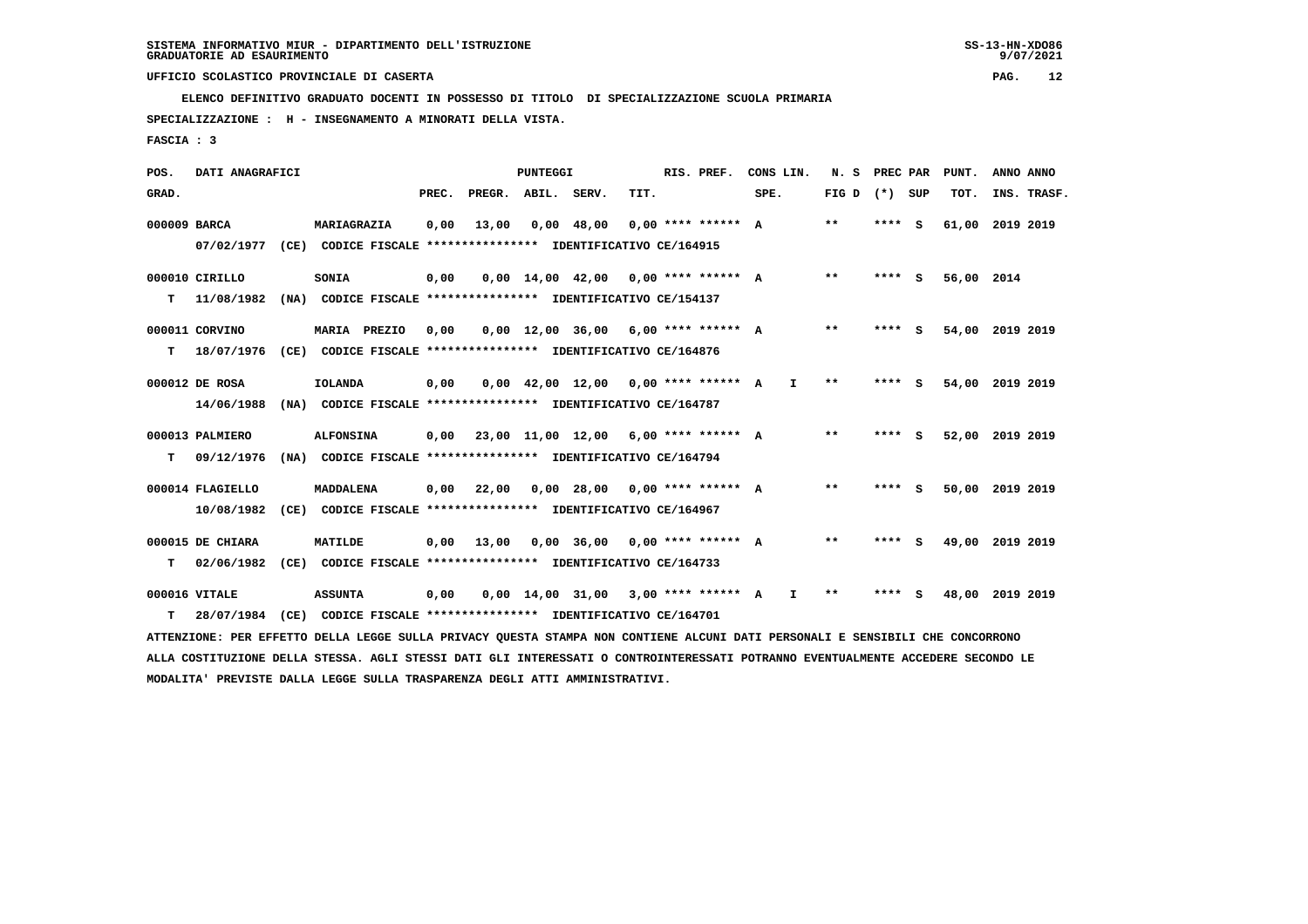**ELENCO DEFINITIVO GRADUATO DOCENTI IN POSSESSO DI TITOLO DI SPECIALIZZAZIONE SCUOLA PRIMARIA**

 **SPECIALIZZAZIONE : H - INSEGNAMENTO A MINORATI DELLA VISTA.**

 **FASCIA : 3**

| POS.  | DATI ANAGRAFICI    |      |                                                          |       |                    | PUNTEGGI |                                          |      | RIS. PREF. | CONS LIN. |              |              | N. S | PREC PAR          | PUNT.      | ANNO ANNO   |  |
|-------|--------------------|------|----------------------------------------------------------|-------|--------------------|----------|------------------------------------------|------|------------|-----------|--------------|--------------|------|-------------------|------------|-------------|--|
| GRAD. |                    |      |                                                          | PREC. | PREGR. ABIL. SERV. |          |                                          | TIT. |            | SPE.      |              |              |      | FIG $D$ $(*)$ SUP | TOT.       | INS. TRASF. |  |
|       | 000017 DE MARCO    |      | <b>ANTONIETTA</b>                                        | 0,00  |                    |          | $6,00$ 16,00 22,00 0,00 **** ****** A    |      |            |           |              | $***$        |      | $***$ S           | 44,00      | 2019 2019   |  |
|       | 01/11/1969         | (CE) | CODICE FISCALE                                           |       |                    |          | *************** IDENTIFICATIVO CE/164797 |      |            |           |              |              |      |                   |            |             |  |
|       | 000018 ALFIERI     |      | <b>PAOLA</b>                                             | 0,00  |                    |          | $5.00$ 18.00 12.00 3.00 **** ****** A    |      |            |           |              | $* *$        |      | $***$ S           | 38,00      | 2014        |  |
| т     | 28/08/1982         | (NA) | CODICE FISCALE **************** IDENTIFICATIVO CE/164587 |       |                    |          |                                          |      |            |           |              |              |      |                   |            |             |  |
|       | 000019 NESPOLI     |      | LUIGI                                                    | 0,00  |                    |          | $3,00$ 15,00 10,00 9,00 **** ****** A    |      |            |           | $\mathbf{I}$ | $***$ X      |      | **** S            | 37,00      | 2000        |  |
|       | 11/06/1965         | (CE) | CODICE FISCALE **************** IDENTIFICATIVO CE/027027 |       |                    |          |                                          |      |            |           |              |              |      |                   |            |             |  |
|       | 000020 PIOMBINO    |      | <b>DOMENICA</b>                                          | 0,00  |                    |          | 3,00 18,00 12,00 3,00 **** ****** A I    |      |            |           |              | $\star\star$ |      | $***$ S           | 36,00      | 2019 2019   |  |
| т     | 23/02/1981         | (CE) | CODICE FISCALE **************** IDENTIFICATIVO CE/164990 |       |                    |          |                                          |      |            |           |              |              |      |                   |            |             |  |
|       | 000021 GALEONE     |      | <b>IMMACOLATA</b>                                        | 0,00  |                    |          | $0,00$ 13,00 18,00 0,00 **** ****** A    |      |            |           |              | $* *$        |      | $***$ S           | 31,00 2014 |             |  |
| т     | 24/03/1983         | (CE) | CODICE FISCALE **************** IDENTIFICATIVO CE/151383 |       |                    |          |                                          |      |            |           |              |              |      |                   |            |             |  |
|       | 000022 DE GIRONIMO |      | <b>MARISA</b>                                            | 0,00  |                    |          | $0,00$ 13,00 12,00 3,00 **** ****** A    |      |            |           |              | $* *$        |      | $***$ S           | 28,00      | 2014        |  |
|       | 17/11/1978         | (CE) | CODICE FISCALE **************** IDENTIFICATIVO CE/154653 |       |                    |          |                                          |      |            |           |              |              |      |                   |            |             |  |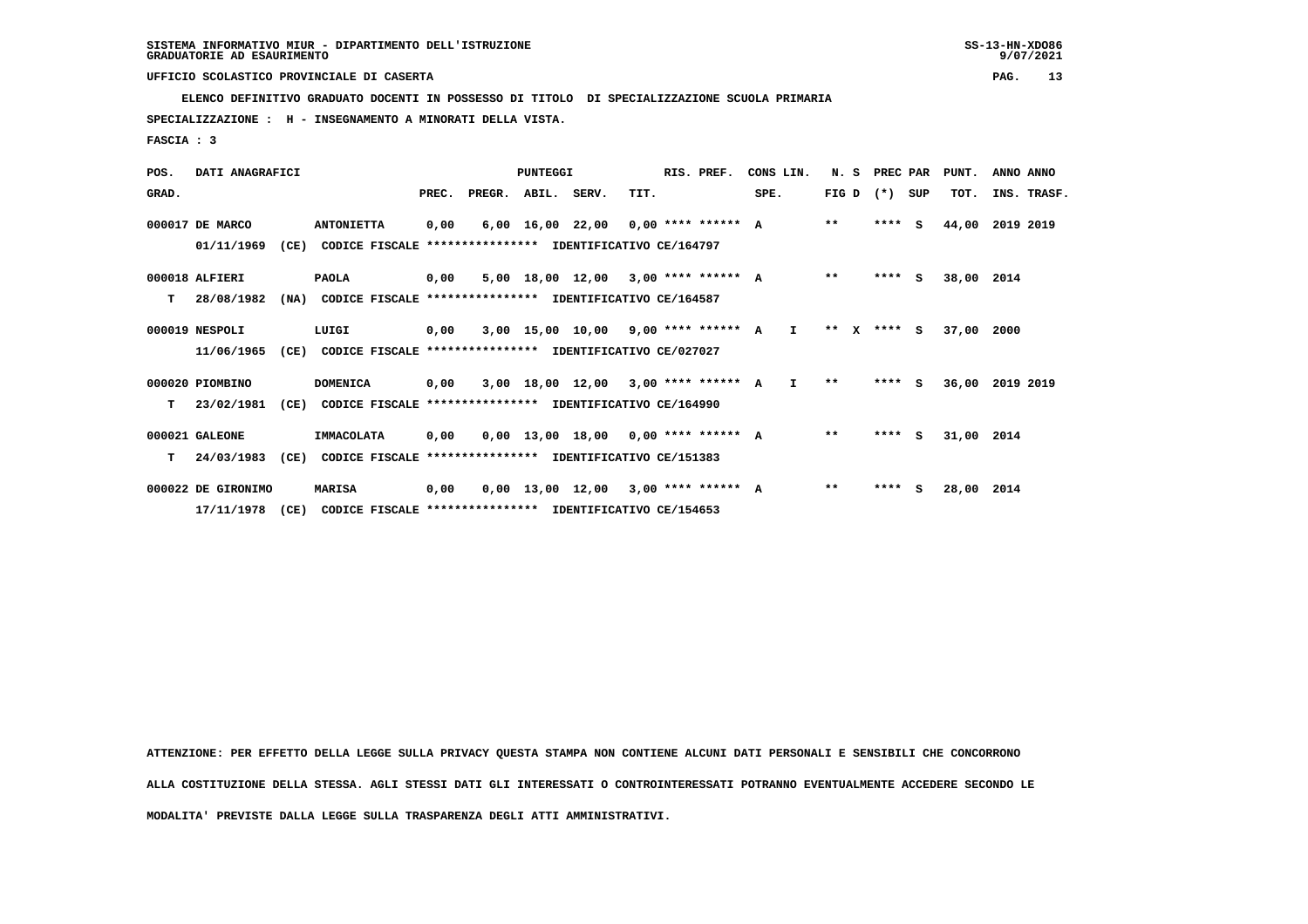**ELENCO DEFINITIVO GRADUATO DOCENTI IN POSSESSO DI TITOLO DI SPECIALIZZAZIONE SCUOLA PRIMARIA**

 **SPECIALIZZAZIONE : H - INSEGNAMENTO A MINORATI DELLA VISTA.**

 **FASCIA : 3**

| POS.         | DATI ANAGRAFICI   |      |                                                                                                                               |       |                                     | <b>PUNTEGGI</b>   |                                      |      | RIS. PREF.           | CONS LIN. |              | N.S                        |             | PREC PAR | PUNT.      | ANNO ANNO       |
|--------------|-------------------|------|-------------------------------------------------------------------------------------------------------------------------------|-------|-------------------------------------|-------------------|--------------------------------------|------|----------------------|-----------|--------------|----------------------------|-------------|----------|------------|-----------------|
| GRAD.        |                   |      |                                                                                                                               | PREC. | PREGR.                              | ABIL.             | SERV.                                | TIT. |                      | SPE.      |              | FIG D                      | $(*)$       | SUP      | TOT.       | INS. TRASF.     |
|              | 000023 ROSSETTI   |      | <b>GEMMA ANNA</b>                                                                                                             | 0,00  |                                     | 29,00 16,00 48,00 |                                      |      | $0.00$ **** ****** B |           |              |                            | ** x **** S |          | 93,00 2014 |                 |
| T.           | 25/08/1980        | (CE) | CODICE FISCALE **************** IDENTIFICATIVO CE/154651                                                                      |       |                                     |                   |                                      |      |                      |           |              |                            |             |          |            |                 |
| 000024 MANZO |                   |      | <b>IMMACOLATA</b>                                                                                                             | 0.00  |                                     |                   | 16,00 13,00 62,00 0,00 **** ****** B |      |                      |           |              | **                         |             | **** S   | 91,00      | 2000            |
|              | 19/06/1964        |      | (NA) CODICE FISCALE **************** IDENTIFICATIVO CE/021414                                                                 |       |                                     |                   |                                      |      |                      |           |              |                            |             |          |            |                 |
|              | 000025 CARANNANTE |      | <b>BIANCA</b>                                                                                                                 | 0,00  |                                     |                   | 20,00 18,00 50,00 0,00 **** ****** B |      |                      |           | $\mathbf{I}$ | $\pmb{\times}\pmb{\times}$ |             | $***$ S  | 88,00      | 2002            |
|              | 05/12/1967        |      | (CE) CODICE FISCALE **************** IDENTIFICATIVO CE/042882                                                                 |       |                                     |                   |                                      |      |                      |           |              |                            |             |          |            |                 |
|              | 000026 CAPASSO    |      | <b>TERESA</b>                                                                                                                 | 0,00  | 22,00                               |                   | $0.00$ 56.00 3.00 **** ****** B      |      |                      |           |              | $\star\star$               |             | **** S   |            | 81,00 2019 2019 |
|              | 28/01/1977        |      | (CE) CODICE FISCALE **************** IDENTIFICATIVO CE/164663                                                                 |       |                                     |                   |                                      |      |                      |           |              |                            |             |          |            |                 |
|              | 000027 BARBATO    |      | <b>DANIELA</b>                                                                                                                | 0,00  | 16,00                               |                   | $0,00$ 53,00 0,00 **** ****** B      |      |                      |           |              | $* *$                      |             | **** S   |            | 69,00 2019 2019 |
|              | 29/04/1977        |      | (CE) CODICE FISCALE **************** IDENTIFICATIVO CE/164901                                                                 |       |                                     |                   |                                      |      |                      |           |              |                            |             |          |            |                 |
|              | 000028 CRISCI     |      | LUCIA                                                                                                                         | 0,00  | 8,00                                |                   | $0.00$ 42.00 15.00 **** ****** B     |      |                      |           |              | $**$                       |             | **** S   |            | 65,00 2019 2019 |
| T.           | 25/07/1978        |      | (CE) CODICE FISCALE **************** IDENTIFICATIVO CE/164888                                                                 |       |                                     |                   |                                      |      |                      |           |              |                            |             |          |            |                 |
|              | 000029 DIGLIO     |      | <b>ANTONELLA</b>                                                                                                              | 0,00  |                                     |                   | 7,00 17,00 38,00 0,00 **** ****** B  |      |                      |           |              | $***$                      |             | **** S   | 62,00 2014 |                 |
| т            | 25/06/1979        |      | (CE) CODICE FISCALE **************** IDENTIFICATIVO CE/148023                                                                 |       |                                     |                   |                                      |      |                      |           |              |                            |             |          |            |                 |
|              | 000030 MAGLIOCCA  |      | <b>GIUSEPPINA</b>                                                                                                             | 0.00  | 42,00 11,00 0,00 6,00 **** ****** B |                   |                                      |      |                      |           |              | $**$                       |             | **** S   | 59,00 2014 |                 |
| т            | 20/01/1980        | (CE) | CODICE FISCALE **************** IDENTIFICATIVO CE/154109                                                                      |       |                                     |                   |                                      |      |                      |           |              |                            |             |          |            |                 |
|              |                   |      | ATTENZIONE: PER EFFETTO DELLA LEGGE SULLA PRIVACY QUESTA STAMPA NON CONTIENE ALCUNI DATI PERSONALI E SENSIBILI CHE CONCORRONO |       |                                     |                   |                                      |      |                      |           |              |                            |             |          |            |                 |

 **ALLA COSTITUZIONE DELLA STESSA. AGLI STESSI DATI GLI INTERESSATI O CONTROINTERESSATI POTRANNO EVENTUALMENTE ACCEDERE SECONDO LE MODALITA' PREVISTE DALLA LEGGE SULLA TRASPARENZA DEGLI ATTI AMMINISTRATIVI.**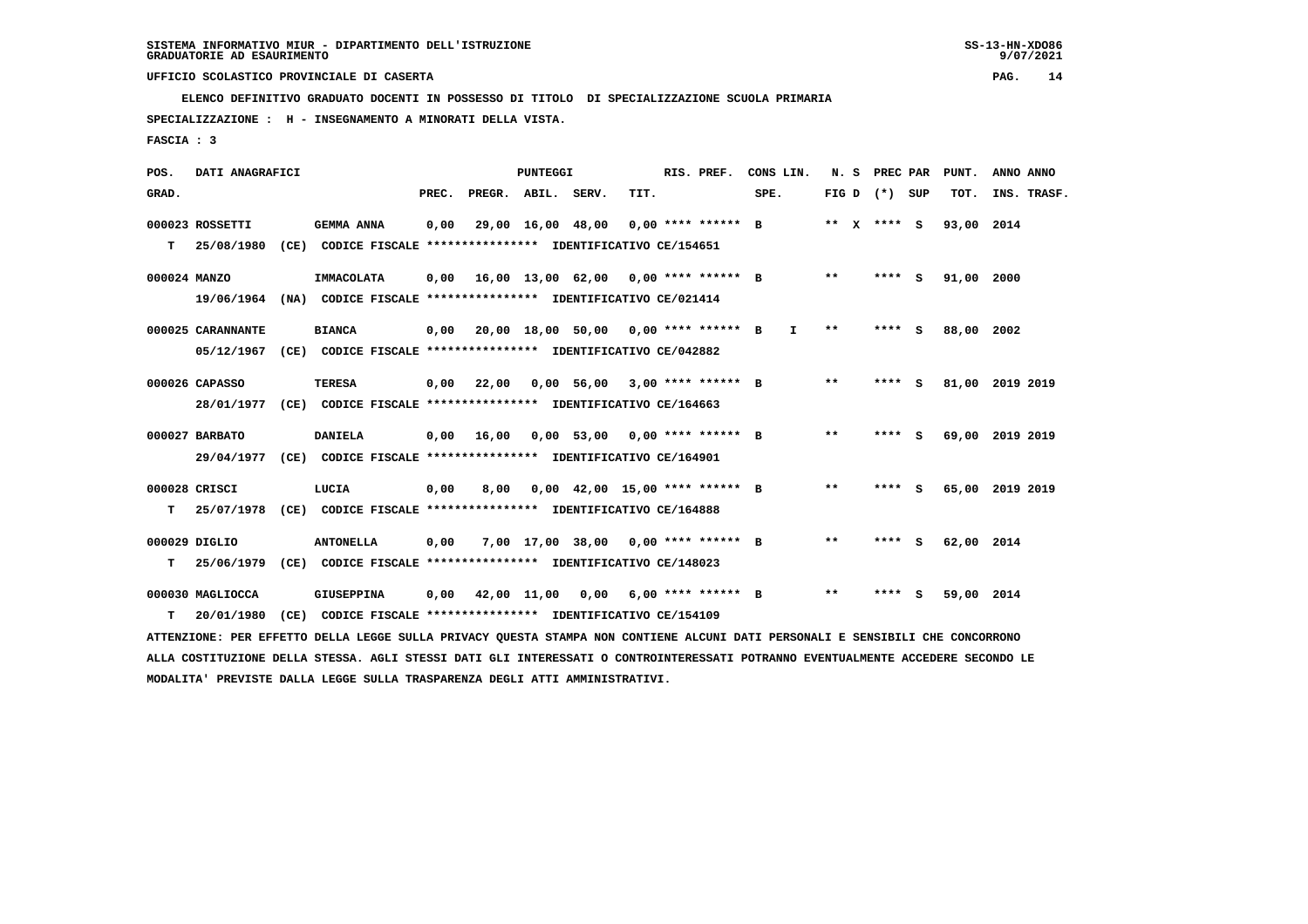**ELENCO DEFINITIVO GRADUATO DOCENTI IN POSSESSO DI TITOLO DI SPECIALIZZAZIONE SCUOLA PRIMARIA**

 **SPECIALIZZAZIONE : H - INSEGNAMENTO A MINORATI DELLA VISTA.**

 **FASCIA : 3**

| POS.         | DATI ANAGRAFICI   |                                                                                                                                 |       |                    | <b>PUNTEGGI</b>        |                                       |      | RIS. PREF.         | CONS LIN.    | N.S               | PREC PAR |     | PUNT.           | ANNO ANNO |             |
|--------------|-------------------|---------------------------------------------------------------------------------------------------------------------------------|-------|--------------------|------------------------|---------------------------------------|------|--------------------|--------------|-------------------|----------|-----|-----------------|-----------|-------------|
| GRAD.        |                   |                                                                                                                                 | PREC. | PREGR. ABIL. SERV. |                        |                                       | TIT. |                    | SPE.         | FIG $D$ $(*)$ SUP |          |     | TOT.            |           | INS. TRASF. |
|              | 000031 MORRONE    | <b>ROSA</b>                                                                                                                     | 0,00  |                    | $0,00$ $11,00$ $36,00$ |                                       |      | 6,00 **** ****** B |              | $* *$             | ****     | - S | 53,00           | 2014      |             |
| т            | 25/04/1973        | (CE) CODICE FISCALE **************** IDENTIFICATIVO CE/149649                                                                   |       |                    |                        |                                       |      |                    |              |                   |          |     |                 |           |             |
|              | 000032 GRIFFO     | <b>CONCETTA</b>                                                                                                                 | 0,00  |                    |                        | 6,00 11,00 36,00 0,00 **** ****** B   |      |                    |              | $* *$             | **** S   |     | 53,00 2014      |           |             |
| т            | 22/11/1976        | (NA) CODICE FISCALE **************** IDENTIFICATIVO CE/151032                                                                   |       |                    |                        |                                       |      |                    |              |                   |          |     |                 |           |             |
|              | 000033 TESCIONE   | MARIAROSARIA                                                                                                                    | 0,00  |                    |                        | 13,00 11,00 26,00 0,00 **** ****** B  |      |                    |              | $* *$             | **** S   |     | 50,00 2014      |           |             |
| т            | 30/10/1979        | (CE) CODICE FISCALE **************** IDENTIFICATIVO CE/149118                                                                   |       |                    |                        |                                       |      |                    |              |                   |          |     |                 |           |             |
|              | 000034 DIGENNARO  | <b>ANTONELLA</b>                                                                                                                | 0,00  |                    |                        | $0,00$ 16,00 26,00 3,00 **** ****** B |      |                    |              | $***$             | $***$ S  |     | 45,00 2019 2019 |           |             |
| т            | 27/05/1978        | (CE) CODICE FISCALE **************** IDENTIFICATIVO CE/164881                                                                   |       |                    |                        |                                       |      |                    |              |                   |          |     |                 |           |             |
|              | 000035 AUTERI     | MARIA DOMENIC                                                                                                                   | 0.00  | 16,00              |                        | 0,00 20,00 0,00 **** ****** B         |      |                    |              | $***$             | **** S   |     | 36,00 2019 2019 |           |             |
|              | 17/01/1977        | (RC) CODICE FISCALE **************** IDENTIFICATIVO CE/164867                                                                   |       |                    |                        |                                       |      |                    |              |                   |          |     |                 |           |             |
|              | 000036 SCIVOLETTO | <b>ILARIA</b>                                                                                                                   | 0,00  | 0,00               |                        | $6,00$ 28,00 0,00 **** ****** B       |      |                    |              | $* *$             | **** S   |     | 34,00 2007      |           |             |
| s            | 24/04/1982        | (CE) CODICE FISCALE **************** IDENTIFICATIVO CE/056617                                                                   |       |                    |                        |                                       |      |                    |              |                   |          |     |                 |           |             |
|              | 000037 CIARAMELLA | <b>ROSA</b>                                                                                                                     | 0,00  |                    |                        | $0,00$ 15,00 0,00 9,00 **** ****** B  |      |                    | $\mathbf{I}$ | $* *$             | **** S   |     | 24,00 2014      |           |             |
| т            |                   | 04/06/1978 (CE) CODICE FISCALE **************** IDENTIFICATIVO CE/148995                                                        |       |                    |                        |                                       |      |                    |              |                   |          |     |                 |           |             |
| 000038 RUSSO |                   | <b>MADDALENA</b>                                                                                                                | 0,00  | 13,00              |                        | $0,00$ 10,00 0,00 **** ****** B       |      |                    |              | $***$             | $***$ S  |     | 23,00 2014      |           |             |
| T.           | 05/05/1975        | (NA) CODICE FISCALE **************** IDENTIFICATIVO CE/147672                                                                   |       |                    |                        |                                       |      |                    |              |                   |          |     |                 |           |             |
|              |                   | ATTENZIONE: PER EFFETTO DELLA LEGGE SULLA PRIVACY QUESTA STAMPA NON CONTIENE ALCUNI DATI PERSONALI E SENSIBILI CHE CONCORRONO   |       |                    |                        |                                       |      |                    |              |                   |          |     |                 |           |             |
|              |                   | ALLA COSTITUZIONE DELLA STESSA. AGLI STESSI DATI GLI INTERESSATI O CONTROINTERESSATI POTRANNO EVENTUALMENTE ACCEDERE SECONDO LE |       |                    |                        |                                       |      |                    |              |                   |          |     |                 |           |             |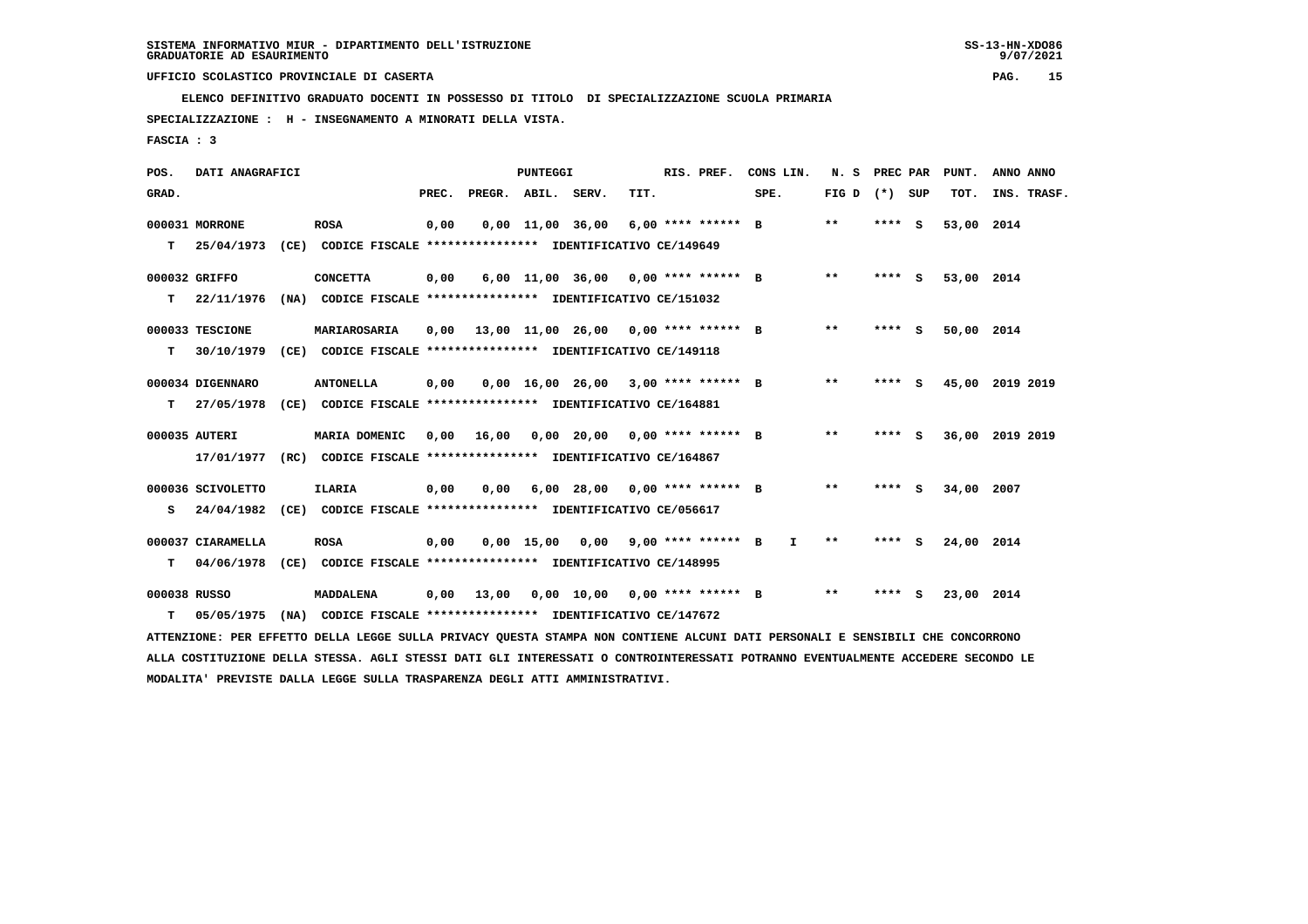**ELENCO DEFINITIVO GRADUATO DOCENTI IN POSSESSO DI TITOLO DI SPECIALIZZAZIONE SCUOLA PRIMARIA**

 **SPECIALIZZAZIONE : H - INSEGNAMENTO A MINORATI DELLA VISTA.**

 **FASCIA : 3**

| POS.         | DATI ANAGRAFICI     |                                                                  |       |                                           | PUNTEGGI           |      |                             | RIS. PREF.           | CONS LIN. | N.S          | PREC PAR |     | PUNT. | ANNO ANNO   |
|--------------|---------------------|------------------------------------------------------------------|-------|-------------------------------------------|--------------------|------|-----------------------------|----------------------|-----------|--------------|----------|-----|-------|-------------|
| GRAD.        |                     |                                                                  | PREC. | PREGR. ABIL. SERV.                        |                    |      | TIT.                        |                      | SPE.      | FIG D        | $(*)$    | SUP | TOT.  | INS. TRASF. |
| 000039 GRECO |                     | <b>ANNA</b>                                                      | 0,00  |                                           | $9,00 \quad 14,00$ |      | $0.00$ $0.00$ **** ****** B |                      |           | $***$        | $***$ S  |     | 23,00 | 2019 2019   |
|              | 26/01/1965          | (NA)<br>CODICE FISCALE                                           |       | **************** IDENTIFICATIVO CE/164838 |                    |      |                             |                      |           |              |          |     |       |             |
|              | 000040 VENDITTI     | CAROLINA                                                         | 0,00  |                                           | 3,00 15,00         |      | $0,00$ $0,00$ **** ****** B |                      |           | $\star\star$ | $***$ S  |     | 18,00 | 2019        |
|              | 22/08/1974          | (NA)<br>CODICE FISCALE **************** IDENTIFICATIVO CE/048783 |       |                                           |                    |      |                             |                      |           |              |          |     |       |             |
|              | 000041 DE CANDITIIS | <b>PAOLA</b>                                                     | 0,00  |                                           | 3,00 11,00         | 0,00 |                             | $3.00$ **** ****** B |           | $***$        | ****     | S.  | 17,00 | 2014        |
| т            | 01/04/1974 (CE)     | CODICE FISCALE **************** IDENTIFICATIVO CE/154691         |       |                                           |                    |      |                             |                      |           |              |          |     |       |             |
|              | 000042 VERRENGIA    | <b>ANNARITA</b>                                                  | 0,00  | 15,00                                     | 0,00               |      | $0.00$ $0.00$ **** ****** B |                      |           | $**$         | ****     | S.  | 15,00 | 2019 2019   |
| т            | 08/11/1982          | (LT)<br>CODICE FISCALE **************** IDENTIFICATIVO CE/164683 |       |                                           |                    |      |                             |                      |           |              |          |     |       |             |
|              | 000043 SAVINO       | <b>FRANCA</b>                                                    | 0,00  |                                           | 0,00 11,00         | 0,00 |                             | $3,00$ **** ****** B |           | $\star\star$ | ****     | - S | 14,00 | 2014        |
| т            | 12/09/1973          | (CE)<br>CODICE FISCALE **************** IDENTIFICATIVO CE/155327 |       |                                           |                    |      |                             |                      |           |              |          |     |       |             |
|              | 000044 D'ARIENZO    | <b>DORA</b>                                                      | 0,00  | 12,00                                     | 0,00               | 0,00 |                             | $0,00$ **** ****** B |           | $***$        | $***5$   |     | 12,00 | 2014        |
| T.           | 18/08/1980          | (LT)<br>CODICE FISCALE **************** IDENTIFICATIVO CE/154439 |       |                                           |                    |      |                             |                      |           |              |          |     |       |             |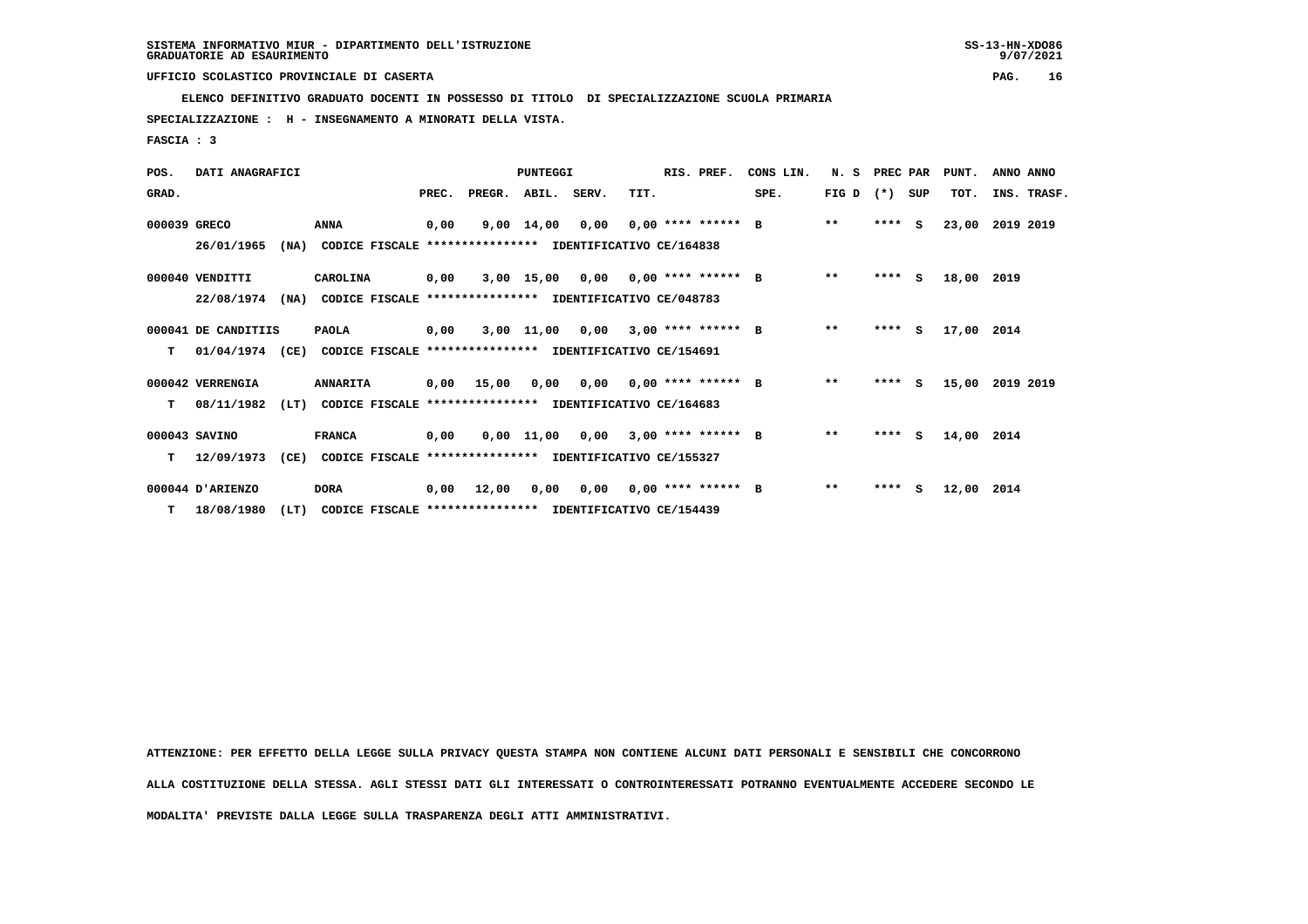**ELENCO DEFINITIVO GRADUATO DOCENTI IN POSSESSO DI TITOLO DI SPECIALIZZAZIONE SCUOLA PRIMARIA**

 **SPECIALIZZAZIONE : H - INSEGNAMENTO A MINORATI DELLA VISTA.**

 **FASCIA : 3**

| POS.         | DATI ANAGRAFICI  |                                                                                                                                 |      |                                            | PUNTEGGI |                                       |      | RIS. PREF. | CONS LIN.    |       |                 | N. S PREC PAR PUNT. | ANNO ANNO |             |
|--------------|------------------|---------------------------------------------------------------------------------------------------------------------------------|------|--------------------------------------------|----------|---------------------------------------|------|------------|--------------|-------|-----------------|---------------------|-----------|-------------|
| GRAD.        |                  |                                                                                                                                 |      | PREC. PREGR. ABIL. SERV.                   |          |                                       | TIT. |            | SPE.         |       | FIG D $(*)$ SUP | TOT.                |           | INS. TRASF. |
|              | 000045 DEL PRETE | <b>GIUSEPPINA</b>                                                                                                               | 0,00 |                                            |          | 34,00 39,00 46,00 0,00 **** ****** C  |      |            |              | $* *$ |                 | **** S 133,00 2007  |           |             |
|              | 14/02/1987       | (CE) CODICE FISCALE **************** IDENTIFICATIVO CE/057070                                                                   |      |                                            |          |                                       |      |            |              |       |                 |                     |           |             |
|              |                  |                                                                                                                                 |      |                                            |          |                                       |      |            |              |       |                 |                     |           |             |
|              | 000046 IMBIMBO   | <b>VINCENZA</b>                                                                                                                 | 0,00 | 17,00                                      |          | $0,00$ 60,00 6,00 **** ****** C       |      |            |              | $***$ | **** S          | 83,00 2014          |           |             |
| т            | 06/02/1980       | (NA) CODICE FISCALE **************** IDENTIFICATIVO CE/154124                                                                   |      |                                            |          |                                       |      |            |              |       |                 |                     |           |             |
|              |                  |                                                                                                                                 |      |                                            |          |                                       |      |            |              |       |                 |                     |           |             |
| 000047 ROSSI |                  | <b>NADIA</b>                                                                                                                    | 0,00 | 18,00 14,00 36,00 9,00 **** ****** R       |          |                                       |      |            |              |       | ** x **** S     | 77,00 2019 2019     |           |             |
|              | 27/10/1978       | (CE) CODICE FISCALE *************** IDENTIFICATIVO CE/164937                                                                    |      |                                            |          |                                       |      |            |              |       |                 |                     |           |             |
|              | 000048 PALMIERI  | <b>SILVANA</b>                                                                                                                  | 0,00 | 22,00                                      |          | 0,00 50,00 0,00 **** ****** R         |      |            |              |       | ** x **** S     | 72,00               | 2014      |             |
| т            |                  | 03/10/1970 (CE) CODICE FISCALE *************** IDENTIFICATIVO CE/154495                                                         |      |                                            |          |                                       |      |            |              |       |                 |                     |           |             |
|              |                  |                                                                                                                                 |      |                                            |          |                                       |      |            |              |       |                 |                     |           |             |
|              | 000049 SANTORO   | CAROLINA                                                                                                                        | 0.00 | 13,00 16,00 36,00 3,00 **** ****** R F     |          |                                       |      |            |              | $***$ | $***$ S         | 68,00 2002 2015     |           |             |
|              |                  | 21/07/1974 (CE) CODICE FISCALE *************** IDENTIFICATIVO CE/154054                                                         |      |                                            |          |                                       |      |            |              |       |                 |                     |           |             |
|              |                  |                                                                                                                                 |      |                                            |          |                                       |      |            |              |       |                 |                     |           |             |
|              | 000050 DI RONZA  | <b>GINA</b>                                                                                                                     | 0,00 |                                            |          | $0,00$ 15,00 50,00 0,00 **** ****** R |      |            | $\mathbf{I}$ |       | ** x **** S     | 65,00 2014          |           |             |
|              | 22/04/1977       | (CE) CODICE FISCALE **************** IDENTIFICATIVO CE/045894                                                                   |      |                                            |          |                                       |      |            |              |       |                 |                     |           |             |
|              | 000051 CAPUANO   | <b>IVANA</b>                                                                                                                    |      |                                            |          |                                       |      |            |              | $***$ | **** S          | 64,00 2014          |           |             |
|              |                  |                                                                                                                                 |      | $0,00$ 11,00 0,00 44,00 9,00 **** ****** R |          |                                       |      |            |              |       |                 |                     |           |             |
| т            |                  | 23/08/1972 (LT) CODICE FISCALE *************** IDENTIFICATIVO CE/154475                                                         |      |                                            |          |                                       |      |            |              |       |                 |                     |           |             |
|              | 000052 COLELLA   | <b>GIUSEPPINA</b>                                                                                                               | 0,00 | 5,00                                       |          | $0,00$ 36,00 16,00 **** ****** R      |      |            |              | $***$ | **** S          | 57,00 2019 2019     |           |             |
| т            | 07/05/1983       | (CE) CODICE FISCALE **************** IDENTIFICATIVO CE/164845                                                                   |      |                                            |          |                                       |      |            |              |       |                 |                     |           |             |
|              |                  | ATTENZIONE: PER EFFETTO DELLA LEGGE SULLA PRIVACY QUESTA STAMPA NON CONTIENE ALCUNI DATI PERSONALI E SENSIBILI CHE CONCORRONO   |      |                                            |          |                                       |      |            |              |       |                 |                     |           |             |
|              |                  |                                                                                                                                 |      |                                            |          |                                       |      |            |              |       |                 |                     |           |             |
|              |                  | ALLA COSTITUZIONE DELLA STESSA. AGLI STESSI DATI GLI INTERESSATI O CONTROINTERESSATI POTRANNO EVENTUALMENTE ACCEDERE SECONDO LE |      |                                            |          |                                       |      |            |              |       |                 |                     |           |             |
|              |                  | MODALITA' PREVISTE DALLA LEGGE SULLA TRASPARENZA DEGLI ATTI AMMINISTRATIVI.                                                     |      |                                            |          |                                       |      |            |              |       |                 |                     |           |             |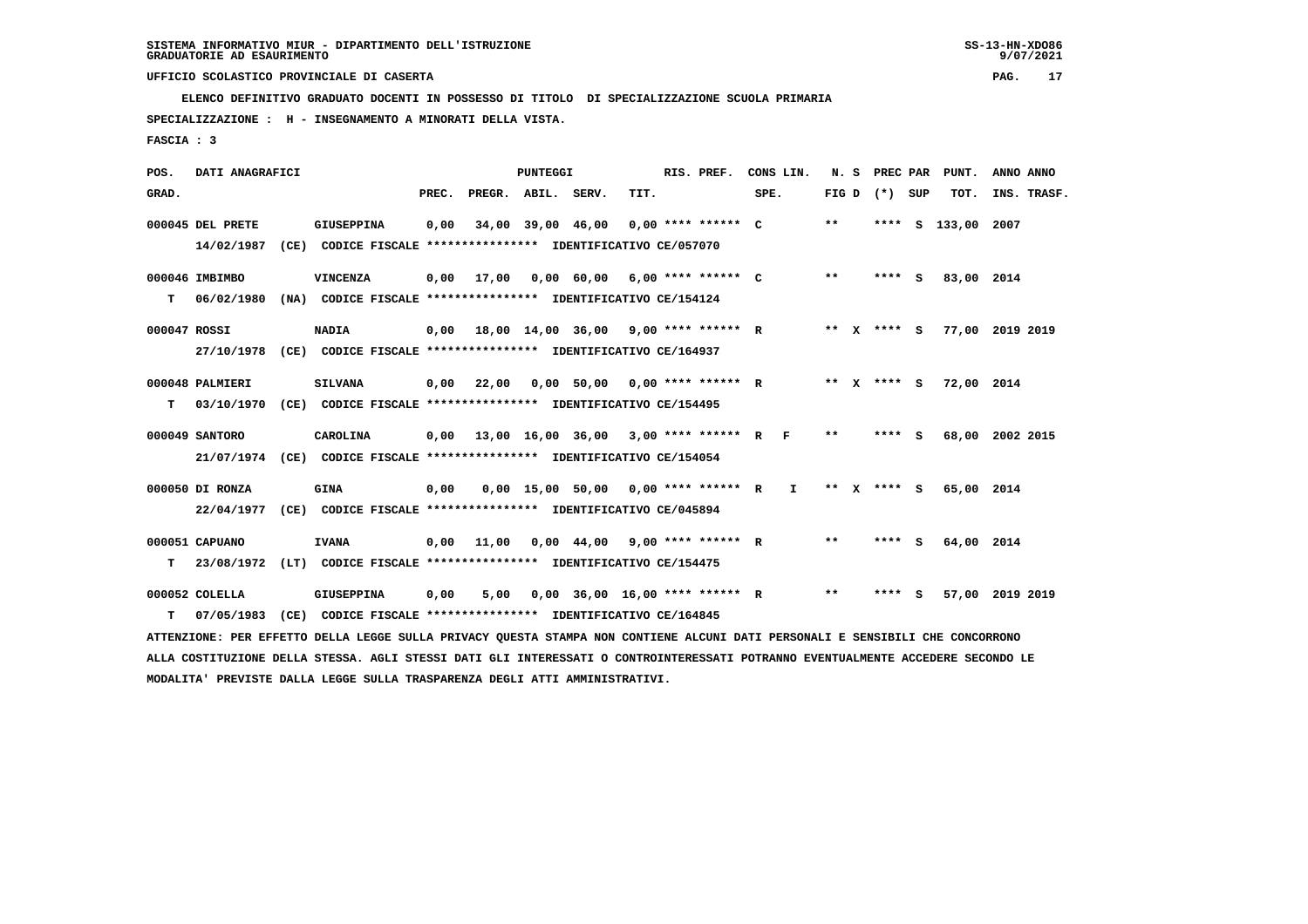**ELENCO DEFINITIVO GRADUATO DOCENTI IN POSSESSO DI TITOLO DI SPECIALIZZAZIONE SCUOLA PRIMARIA**

 **SPECIALIZZAZIONE : H - INSEGNAMENTO A MINORATI DELLA VISTA.**

 **FASCIA : 3**

| POS.         | DATI ANAGRAFICI |                                                                                                                                 |       |                    | <b>PUNTEGGI</b> |                  |                                       | RIS. PREF. | CONS LIN. |                   | N. S PREC PAR | PUNT.      | ANNO ANNO       |
|--------------|-----------------|---------------------------------------------------------------------------------------------------------------------------------|-------|--------------------|-----------------|------------------|---------------------------------------|------------|-----------|-------------------|---------------|------------|-----------------|
| GRAD.        |                 |                                                                                                                                 | PREC. | PREGR. ABIL. SERV. |                 |                  | TIT.                                  |            | SPE.      | FIG $D$ $(*)$ SUP |               | TOT.       | INS. TRASF.     |
| 000053 FEOLA |                 | <b>FILOMENA</b>                                                                                                                 | 0,00  |                    |                 | 9,00 16,00 22,00 | 9,00 **** ****** C F                  |            |           | **                | **** S        | 56,00      | 2007            |
|              |                 | 25/03/1965 (CE) CODICE FISCALE *************** IDENTIFICATIVO CE/044426                                                         |       |                    |                 |                  |                                       |            |           |                   |               |            |                 |
| 000054 IZZO  |                 | <b>GIOVANNA</b>                                                                                                                 | 0,00  |                    |                 |                  | $0,00$ 13,00 32,00 9,00 **** ****** C |            |           | ** x **** S       |               | 54,00 2014 |                 |
| т            |                 | 27/08/1977 (NA) CODICE FISCALE *************** IDENTIFICATIVO CE/146490                                                         |       |                    |                 |                  |                                       |            |           |                   |               |            |                 |
|              | 000055 ROSATO   | <b>APOLLONIA</b>                                                                                                                | 0,00  | 1,00               |                 |                  | $0,00$ 41,00 3,00 **** ****** R       |            |           | $* *$             | **** S        |            | 45,00 2019 2019 |
| т            |                 | 26/05/1978 (CE) CODICE FISCALE **************** IDENTIFICATIVO CE/164780                                                        |       |                    |                 |                  |                                       |            |           |                   |               |            |                 |
| 000056 CORE  |                 | MARIAANGELA                                                                                                                     | 0,00  |                    |                 |                  | $0,00$ 16,00 24,00 0,00 **** ****** R |            |           | **                | **** S        | 40,00 2014 |                 |
| T.           |                 | 09/05/1977 (CE) CODICE FISCALE *************** IDENTIFICATIVO CE/154141                                                         |       |                    |                 |                  |                                       |            |           |                   |               |            |                 |
|              | 000057 DI VICO  | <b>DANILA</b>                                                                                                                   | 0,00  |                    |                 |                  | 10,00 14,00 12,00 3,00 **** ****** C  |            |           | $* *$             | **** S        | 39,00 2014 |                 |
| т            | 01/05/1981      | (CE) CODICE FISCALE **************** IDENTIFICATIVO CE/151096                                                                   |       |                    |                 |                  |                                       |            |           |                   |               |            |                 |
|              | 000058 SIMONE   | <b>SIMONA</b>                                                                                                                   | 0,00  | 11,00              |                 |                  | $0,00$ 22,00 3,00 **** ****** R       |            |           | $***$             | **** S        | 36,00 2014 |                 |
| т            |                 | 03/04/1973 (CE) CODICE FISCALE **************** IDENTIFICATIVO CE/149669                                                        |       |                    |                 |                  |                                       |            |           |                   |               |            |                 |
|              | 000059 BOVENZI  | LUCIA                                                                                                                           | 0,00  |                    |                 |                  | 2,00 13,00 21,00 0,00 **** ****** C   |            |           | $* *$             | **** S        | 36,00 2014 |                 |
| т            |                 | 27/09/1977 (CE) CODICE FISCALE *************** IDENTIFICATIVO CE/148564                                                         |       |                    |                 |                  |                                       |            |           |                   |               |            |                 |
|              | 000060 MOZZILLO | <b>GIUSEPPINA</b>                                                                                                               | 0,00  |                    |                 |                  | $0,00$ 16,00 14,00 0,00 **** ****** C |            |           | **                | **** S        | 30,00 2014 |                 |
| т            | 14/02/1973      | (CE) CODICE FISCALE **************** IDENTIFICATIVO CE/156714                                                                   |       |                    |                 |                  |                                       |            |           |                   |               |            |                 |
|              |                 | ATTENZIONE: PER EFFETTO DELLA LEGGE SULLA PRIVACY QUESTA STAMPA NON CONTIENE ALCUNI DATI PERSONALI E SENSIBILI CHE CONCORRONO   |       |                    |                 |                  |                                       |            |           |                   |               |            |                 |
|              |                 | ALLA COSTITUZIONE DELLA STESSA. AGLI STESSI DATI GLI INTERESSATI O CONTROINTERESSATI POTRANNO EVENTUALMENTE ACCEDERE SECONDO LE |       |                    |                 |                  |                                       |            |           |                   |               |            |                 |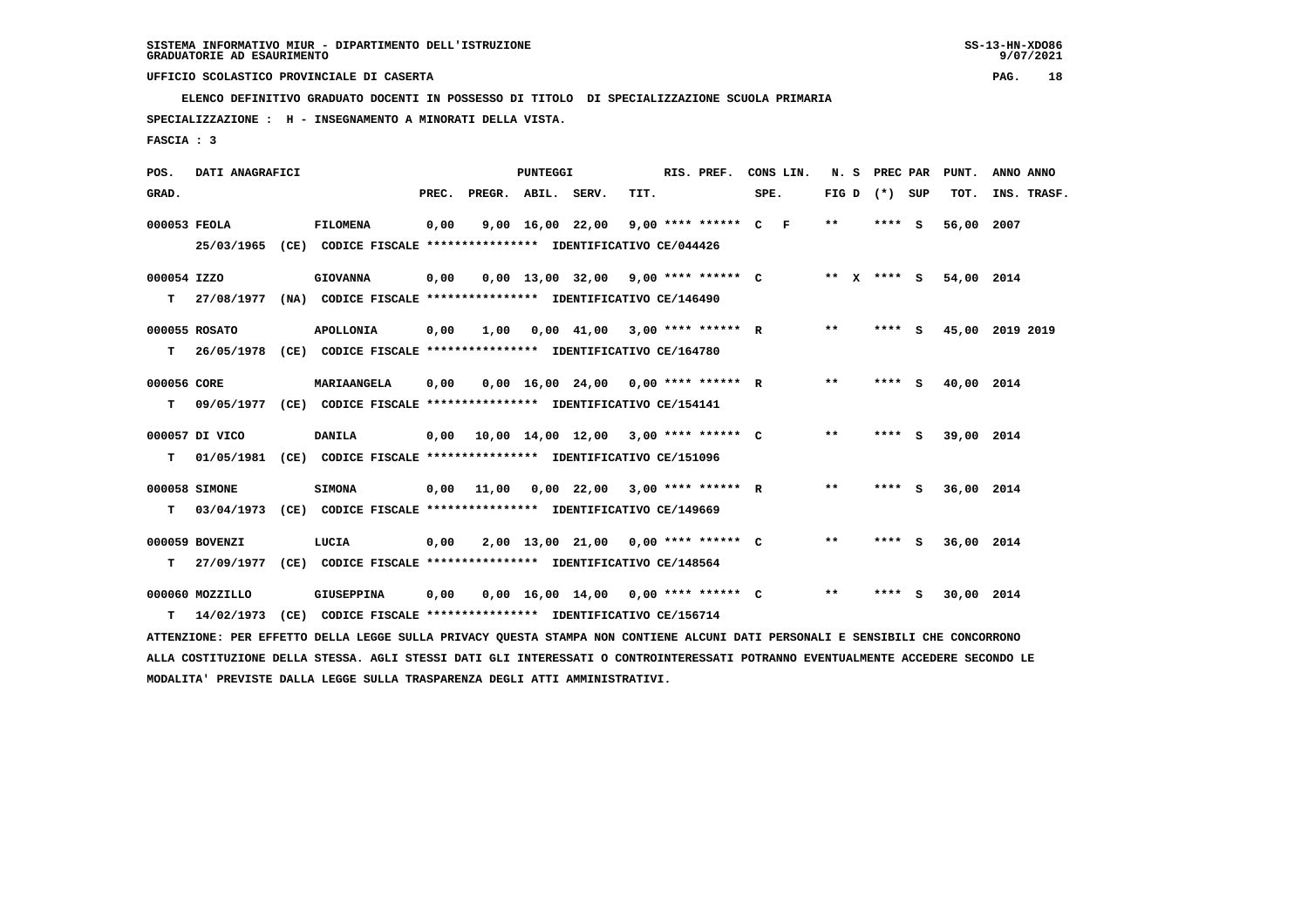**ELENCO DEFINITIVO GRADUATO DOCENTI IN POSSESSO DI TITOLO DI SPECIALIZZAZIONE SCUOLA PRIMARIA**

 **SPECIALIZZAZIONE : H - INSEGNAMENTO A MINORATI DELLA VISTA.**

 **FASCIA : 3**

| POS.         | DATI ANAGRAFICI  |      |                                                                                                                               |       |        | <b>PUNTEGGI</b>                |                  |      | RIS. PREF.           |      | CONS LIN.    | N. S                       | PREC PAR    |     | PUNT.      |           | ANNO ANNO   |
|--------------|------------------|------|-------------------------------------------------------------------------------------------------------------------------------|-------|--------|--------------------------------|------------------|------|----------------------|------|--------------|----------------------------|-------------|-----|------------|-----------|-------------|
| GRAD.        |                  |      |                                                                                                                               | PREC. | PREGR. | ABIL.                          | SERV.            | TIT. |                      | SPE. |              | FIG D                      | $(*)$       | SUP | TOT.       |           | INS. TRASF. |
|              | 000061 TOMMASONE |      | <b>LOREDANA</b>                                                                                                               | 0,00  | 23,00  | 0,00                           | 0,00             |      | $6.00$ **** ****** R |      |              | $* *$                      | **** S      |     | 29,00 2014 |           |             |
|              | 12/03/1982       | (CE) | CODICE FISCALE **************** IDENTIFICATIVO CE/153934                                                                      |       |        |                                |                  |      |                      |      |              |                            |             |     |            |           |             |
| 000062 CORBO |                  |      | <b>ANNUNZIATA</b>                                                                                                             | 0,00  |        | $0,00 \quad 14,00 \quad 12,00$ |                  |      | $3,00$ **** ****** R |      |              | **                         | **** S      |     | 29,00      | 2019 2019 |             |
| т            | 19/08/1979       |      | (CE) CODICE FISCALE **************** IDENTIFICATIVO CE/164871                                                                 |       |        |                                |                  |      |                      |      |              |                            |             |     |            |           |             |
|              | 000063 DE CESARE |      | <b>ROSSELLA</b>                                                                                                               | 0,00  |        | 5,00 14,00                     | 0,00             |      | $9.00$ **** ****** R |      |              | $***$                      | **** S      |     | 28,00      | 2014      |             |
| т            | 08/08/1975       |      | (CE) CODICE FISCALE **************** IDENTIFICATIVO CE/055693                                                                 |       |        |                                |                  |      |                      |      |              |                            |             |     |            |           |             |
|              | 000064 AVERSANO  |      | <b>ASSUNTA</b>                                                                                                                | 0,00  |        |                                | 0,00 15,00 12,00 |      | $0,00$ **** ****** C |      |              |                            | ** X **** S |     | 27,00      | 2014      |             |
|              | 02/03/1973       |      | (CE) CODICE FISCALE **************** IDENTIFICATIVO CE/022320                                                                 |       |        |                                |                  |      |                      |      |              |                            |             |     |            |           |             |
| 000065 LAMA  |                  |      | <b>PAOLA</b>                                                                                                                  | 0,00  |        | $6,00 \quad 14,00$             | 0,00             |      | $0.00$ **** ****** C |      | $\mathbf{I}$ | $* *$                      | **** S      |     | 20,00      | 2019      |             |
|              | 24/03/1976       |      | (RM) CODICE FISCALE **************** IDENTIFICATIVO CE/022558                                                                 |       |        |                                |                  |      |                      |      |              |                            |             |     |            |           |             |
|              | 000066 AGLIONE   |      | <b>ANTONELLA</b>                                                                                                              | 0,00  |        | 3,00 15,00                     | 0,00             |      | $0.00$ **** ****** C |      | $\mathbf{I}$ | $\pmb{\times}\pmb{\times}$ | **** S      |     | 18,00 2014 |           |             |
|              | 04/05/1973       |      | (CE) CODICE FISCALE **************** IDENTIFICATIVO CE/044465                                                                 |       |        |                                |                  |      |                      |      |              |                            |             |     |            |           |             |
|              | 000067 PELLINO   |      | <b>MARIA GRAZIA</b>                                                                                                           | 0,00  |        | 3,00 15,00                     | 0,00             |      | $0,00$ **** ****** C |      | $\mathbf{I}$ | **                         | **** S      |     | 18,00 2019 |           |             |
|              | 09/01/1977       |      | (CE) CODICE FISCALE **************** IDENTIFICATIVO CE/021548                                                                 |       |        |                                |                  |      |                      |      |              |                            |             |     |            |           |             |
|              | 000068 IANNIELLO |      | <b>AGNESE RITA</b>                                                                                                            | 0,00  |        | $0,00 \quad 16,00$             | 0.00             |      | $0.00$ **** ****** C |      | $\mathbf{I}$ | $* *$                      | **** S      |     | 16,00 2014 |           |             |
|              | 02/06/1979       | (CE) | CODICE FISCALE **************** IDENTIFICATIVO CE/048073                                                                      |       |        |                                |                  |      |                      |      |              |                            |             |     |            |           |             |
|              |                  |      | ATTENZIONE: PER EFFETTO DELLA LEGGE SULLA PRIVACY QUESTA STAMPA NON CONTIENE ALCUNI DATI PERSONALI E SENSIBILI CHE CONCORRONO |       |        |                                |                  |      |                      |      |              |                            |             |     |            |           |             |

 **ALLA COSTITUZIONE DELLA STESSA. AGLI STESSI DATI GLI INTERESSATI O CONTROINTERESSATI POTRANNO EVENTUALMENTE ACCEDERE SECONDO LE MODALITA' PREVISTE DALLA LEGGE SULLA TRASPARENZA DEGLI ATTI AMMINISTRATIVI.**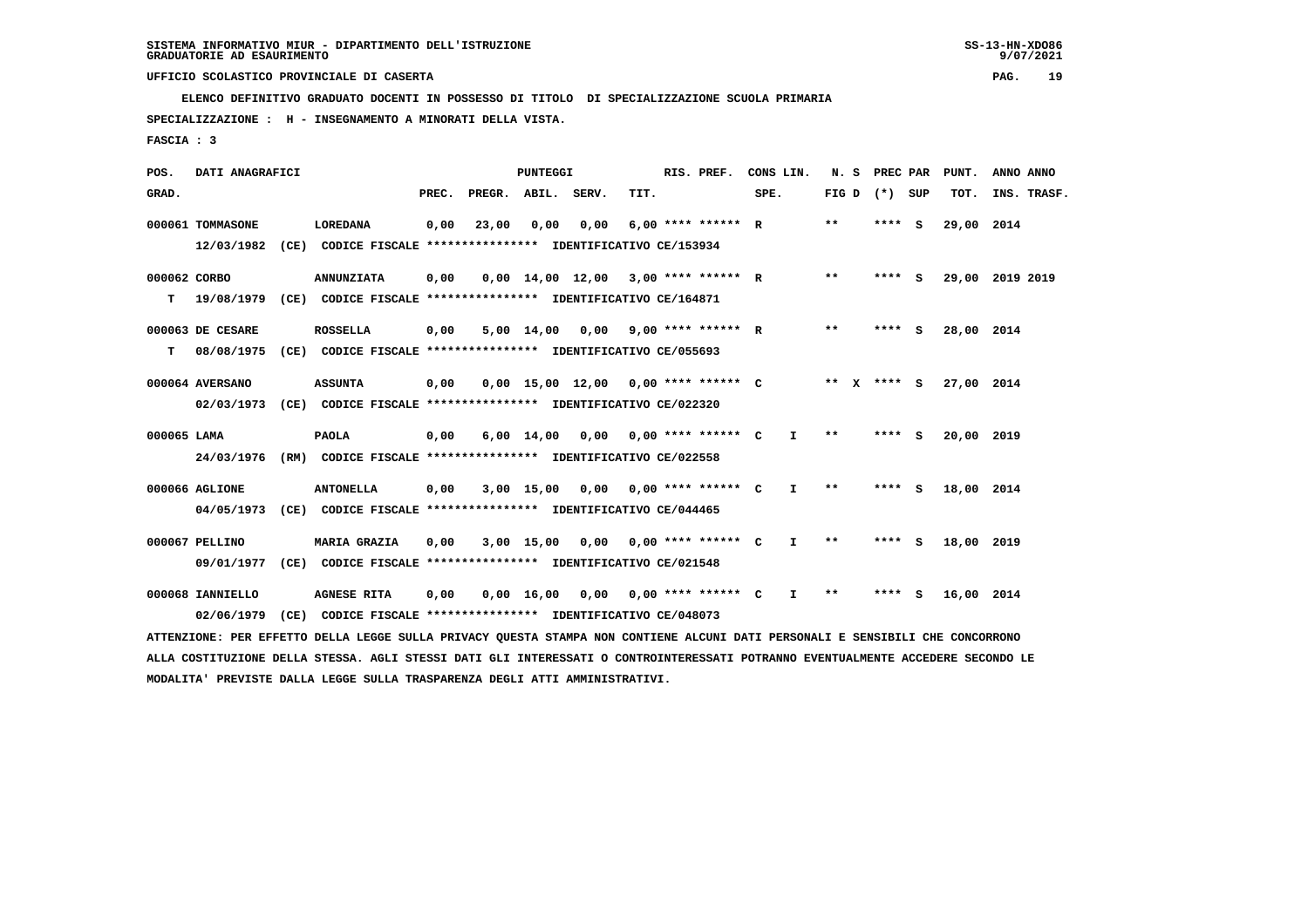| SISTEMA INFORMATIVO MIUR - DIPARTIMENTO DELL'ISTRUZIONE | $SS-13-HN-XDO86$ |
|---------------------------------------------------------|------------------|
| GRADUATORIE AD ESAURIMENTO                              | 9/07/2021        |

 $SS-13-HN-XDO86$  $9/07/2021$ 

 **UFFICIO SCOLASTICO PROVINCIALE DI CASERTA PAG. 20**

 **ELENCO DEFINITIVO GRADUATO DOCENTI IN POSSESSO DI TITOLO DI SPECIALIZZAZIONE SCUOLA PRIMARIA**

 **SPECIALIZZAZIONE : H - INSEGNAMENTO A MINORATI DELLA VISTA.**

 **FASCIA : 3**

| POS.  | DATI ANAGRAFICI |              |                                 |              | PUNTEGGI |       | RIS. PREF.               | CONS LIN. | N. S PREC PAR PUNT. |         |     |            | ANNO ANNO   |
|-------|-----------------|--------------|---------------------------------|--------------|----------|-------|--------------------------|-----------|---------------------|---------|-----|------------|-------------|
| GRAD. |                 |              | PREC.                           | PREGR. ABIL. |          | SERV. | TIT.                     | SPE.      | $FIG D (*)$         |         | SUP | тот.       | INS. TRASF. |
|       | 000069 MARTUCCI | <b>MARIA</b> | 0,00                            | 0,00 15,00   |          | 0.00  | 0,00 **** ****** C       |           | $* *$               | $***$ S |     | 15,00 2014 |             |
| т     | 23/09/1965      | (CE)         | CODICE FISCALE **************** |              |          |       | IDENTIFICATIVO CE/160279 |           |                     |         |     |            |             |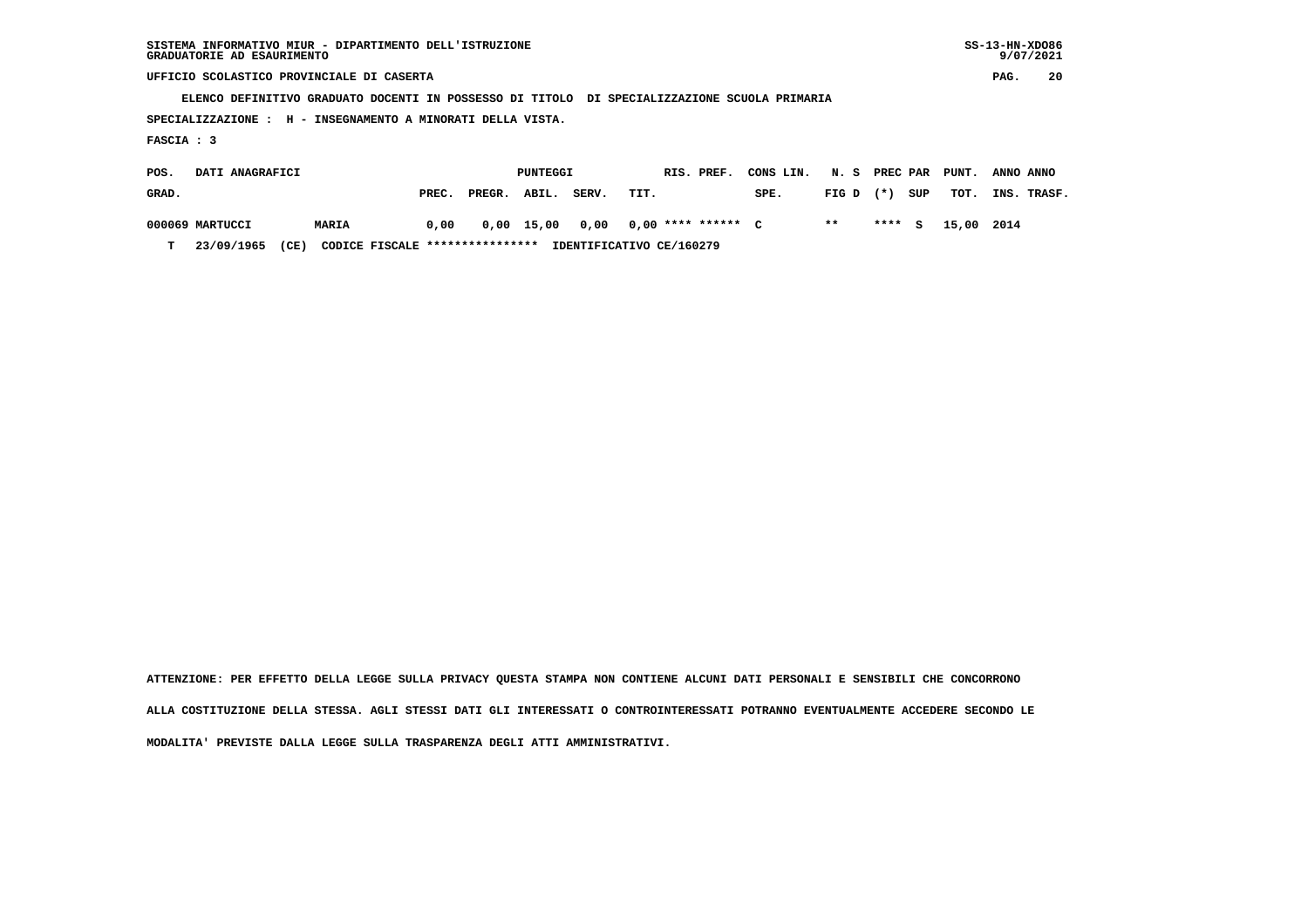**ELENCO DEFINITIVO GRADUATO DOCENTI IN POSSESSO DI TITOLO DI SPECIALIZZAZIONE SCUOLA PRIMARIA**

 **SPECIALIZZAZIONE : I - INSEGNAMENTO A MINORATI DELL'UDITO.**

 **FASCIA : 3**

 **POS. DATI ANAGRAFICI PUNTEGGI RIS. PREF. CONS LIN. N. S PREC PAR PUNT. ANNO ANNO**GRAD. **PREGRADE SERVEGE SERVE SERVE SPEREGE SPEREGALES SPEREGALES SPEREGALES SPEREGALES SPEREGALES SUP TOT. INS. TRASF. 000001 SCALZONE MARIA GIOVANN 0,00 15,00 0,00 46,00 9,00 \*\*\*\* \*\*\*\*\*\* A \*\* X \*\*\*\* S 70,00 2019 2019 T 01/06/1980 (NA) CODICE FISCALE \*\*\*\*\*\*\*\*\*\*\*\*\*\*\*\* IDENTIFICATIVO CE/164750 000002 PESCE IDA 0,00 9,00 16,00 38,00 7,00 \*\*\*\* \*\*\*\*\*\* A I \*\* \*\*\*\* S 70,00 2019 2019 27/06/1978 (CE) CODICE FISCALE \*\*\*\*\*\*\*\*\*\*\*\*\*\*\*\* IDENTIFICATIVO CE/164974 000003 VERRILLO FILOMENA 0,00 3,00 11,00 50,00 3,00 \*\*\*\* \*\*\*\*\*\* A \*\* \*\*\*\* S 67,00 2019 2019 07/10/1967 (CE) CODICE FISCALE \*\*\*\*\*\*\*\*\*\*\*\*\*\*\*\* IDENTIFICATIVO CE/164685 000004 AFFINITO PAOLA 0,00 0,00 40,00 26,00 0,00 \*\*\*\* \*\*\*\*\*\* A I \*\* \*\*\*\* S 66,00 2019 2019 31/03/1985 (CE) CODICE FISCALE \*\*\*\*\*\*\*\*\*\*\*\*\*\*\*\* IDENTIFICATIVO CE/164724 000005 BRUNO MARY 0,00 0,00 40,00 18,00 6,00 \*\*\*\* \*\*\*\*\*\* A I \*\* \*\*\*\* S 64,00 2019 2019 07/11/1986 (CE) CODICE FISCALE \*\*\*\*\*\*\*\*\*\*\*\*\*\*\*\* IDENTIFICATIVO CE/164954 000006 BUCCINI FRANCESCA 0,00 21,00 0,00 36,00 6,00 \*\*\*\* \*\*\*\*\*\* A I \*\* \*\*\*\* S 63,00 2014 T 09/11/1983 (CE) CODICE FISCALE \*\*\*\*\*\*\*\*\*\*\*\*\*\*\*\* IDENTIFICATIVO CE/154271 000007 MORETTA ANNA 0,00 0,00 39,00 24,00 0,00 \*\*\*\* \*\*\*\*\*\* A \*\* \*\*\*\* S 63,00 2019 2019 29/10/1988 (CE) CODICE FISCALE \*\*\*\*\*\*\*\*\*\*\*\*\*\*\*\* IDENTIFICATIVO CE/164852 000008 VACCARO ANNA 0,00 6,00 11,00 40,00 6,00 \*\*\*\* \*\*\*\*\*\* A \*\* \*\*\*\* S 63,00 2019 2019 T 16/01/1976 (CE) CODICE FISCALE \*\*\*\*\*\*\*\*\*\*\*\*\*\*\*\* IDENTIFICATIVO CE/164630 ATTENZIONE: PER EFFETTO DELLA LEGGE SULLA PRIVACY QUESTA STAMPA NON CONTIENE ALCUNI DATI PERSONALI E SENSIBILI CHE CONCORRONO ALLA COSTITUZIONE DELLA STESSA. AGLI STESSI DATI GLI INTERESSATI O CONTROINTERESSATI POTRANNO EVENTUALMENTE ACCEDERE SECONDO LE**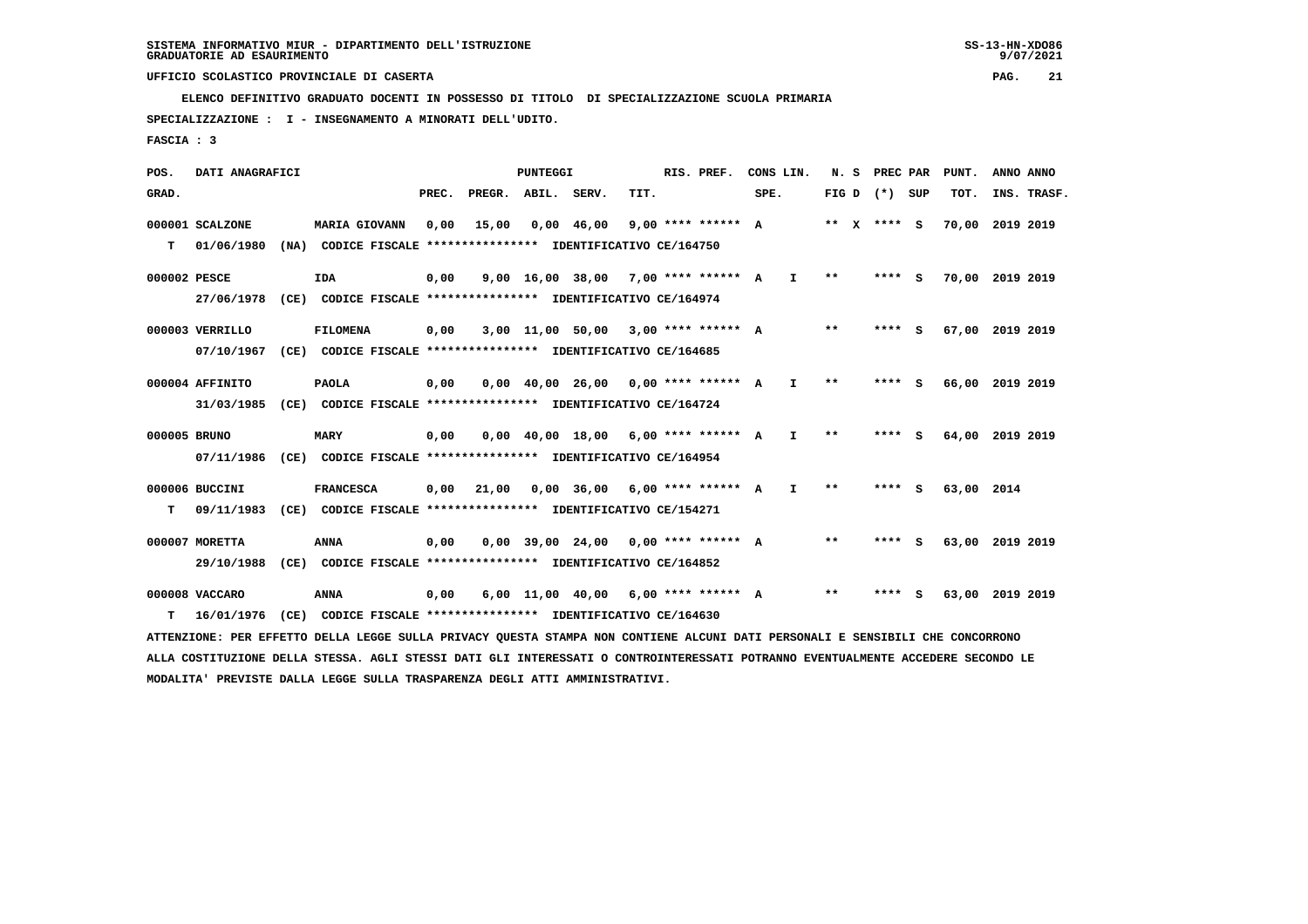**ELENCO DEFINITIVO GRADUATO DOCENTI IN POSSESSO DI TITOLO DI SPECIALIZZAZIONE SCUOLA PRIMARIA**

 **SPECIALIZZAZIONE : I - INSEGNAMENTO A MINORATI DELL'UDITO.**

 **FASCIA : 3**

| POS.         | DATI ANAGRAFICI  |                                                                                                                                 |       |                                      | PUNTEGGI |                                                                       |      | RIS. PREF.         | CONS LIN. |    | N.S             | <b>PREC PAR</b> |     | PUNT.           | ANNO ANNO |             |
|--------------|------------------|---------------------------------------------------------------------------------------------------------------------------------|-------|--------------------------------------|----------|-----------------------------------------------------------------------|------|--------------------|-----------|----|-----------------|-----------------|-----|-----------------|-----------|-------------|
| GRAD.        |                  |                                                                                                                                 | PREC. | PREGR. ABIL. SERV.                   |          |                                                                       | TIT. |                    | SPE.      |    | FIG D $(*)$ SUP |                 |     | TOT.            |           | INS. TRASF. |
| 000009 BARCA |                  | MARIAGRAZIA                                                                                                                     | 0.00  | 13,00                                |          | $0.00$ 48.00                                                          |      | 0,00 **** ****** A |           |    | $**$            | **** S          |     | 61,00 2019 2019 |           |             |
|              | 07/02/1977       | (CE) CODICE FISCALE **************** IDENTIFICATIVO CE/164915                                                                   |       |                                      |          |                                                                       |      |                    |           |    |                 |                 |     |                 |           |             |
|              | 000010 CIRILLO   | <b>SONIA</b>                                                                                                                    | 0,00  |                                      |          | $0.00$ 14.00 42.00 0.00 **** ****** A                                 |      |                    |           |    | $* *$           | $***$ S         |     | 56,00 2014      |           |             |
| т            | 11/08/1982       | (NA) CODICE FISCALE **************** IDENTIFICATIVO CE/154137                                                                   |       |                                      |          |                                                                       |      |                    |           |    |                 |                 |     |                 |           |             |
|              | 000011 CORVINO   | MARIA PREZIO                                                                                                                    | 0,00  |                                      |          | $0.00$ 12.00 36.00 6.00 **** ****** A                                 |      |                    |           |    | $***$           | **** S          |     | 54,00 2019 2019 |           |             |
| т            | 18/07/1976       | (CE) CODICE FISCALE **************** IDENTIFICATIVO CE/164876                                                                   |       |                                      |          |                                                                       |      |                    |           |    |                 |                 |     |                 |           |             |
|              | 000012 DE ROSA   | <b>IOLANDA</b>                                                                                                                  | 0,00  |                                      |          | $0.00 \quad 42.00 \quad 12.00 \quad 0.00 \quad *** \quad *** \quad A$ |      |                    |           | I. | $***$           | ****            | - S | 54,00 2019 2019 |           |             |
|              | 14/06/1988       | (NA) CODICE FISCALE **************** IDENTIFICATIVO CE/164787                                                                   |       |                                      |          |                                                                       |      |                    |           |    |                 |                 |     |                 |           |             |
|              | 000013 PALMIERO  | <b>ALFONSINA</b>                                                                                                                | 0,00  | 23,00 11,00 12,00 6,00 **** ****** A |          |                                                                       |      |                    |           |    | $* *$           | $***$ S         |     | 52,00 2019 2019 |           |             |
| т            | 09/12/1976       | (NA) CODICE FISCALE *************** IDENTIFICATIVO CE/164794                                                                    |       |                                      |          |                                                                       |      |                    |           |    |                 |                 |     |                 |           |             |
|              | 000014 FLAGIELLO | <b>MADDALENA</b>                                                                                                                | 0,00  | 22,00                                |          | $0,00$ 28,00 0,00 **** ****** A                                       |      |                    |           |    | $***$           | **** S          |     | 50,00 2019 2019 |           |             |
|              | 10/08/1982       | (CE) CODICE FISCALE **************** IDENTIFICATIVO CE/164967                                                                   |       |                                      |          |                                                                       |      |                    |           |    |                 |                 |     |                 |           |             |
|              | 000015 DE CHIARA | MATILDE                                                                                                                         |       | 0.00 13.00                           |          | $0,00$ 36,00 0,00 **** ****** A                                       |      |                    |           |    | **              | **** S          |     | 49,00 2019 2019 |           |             |
| т            | 02/06/1982       | (CE) CODICE FISCALE **************** IDENTIFICATIVO CE/164733                                                                   |       |                                      |          |                                                                       |      |                    |           |    |                 |                 |     |                 |           |             |
|              | 000016 VITALE    | <b>ASSUNTA</b>                                                                                                                  | 0,00  |                                      |          | $0.00$ 14.00 31.00 3.00 **** ****** A                                 |      |                    |           | I. | $\star\star$    | **** S          |     | 48,00 2019 2019 |           |             |
|              | 28/07/1984       | (CE) CODICE FISCALE **************** IDENTIFICATIVO CE/164701                                                                   |       |                                      |          |                                                                       |      |                    |           |    |                 |                 |     |                 |           |             |
| т            |                  |                                                                                                                                 |       |                                      |          |                                                                       |      |                    |           |    |                 |                 |     |                 |           |             |
|              |                  | ATTENZIONE: PER EFFETTO DELLA LEGGE SULLA PRIVACY QUESTA STAMPA NON CONTIENE ALCUNI DATI PERSONALI E SENSIBILI CHE CONCORRONO   |       |                                      |          |                                                                       |      |                    |           |    |                 |                 |     |                 |           |             |
|              |                  | ALLA COSTITUZIONE DELLA STESSA. AGLI STESSI DATI GLI INTERESSATI O CONTROINTERESSATI POTRANNO EVENTUALMENTE ACCEDERE SECONDO LE |       |                                      |          |                                                                       |      |                    |           |    |                 |                 |     |                 |           |             |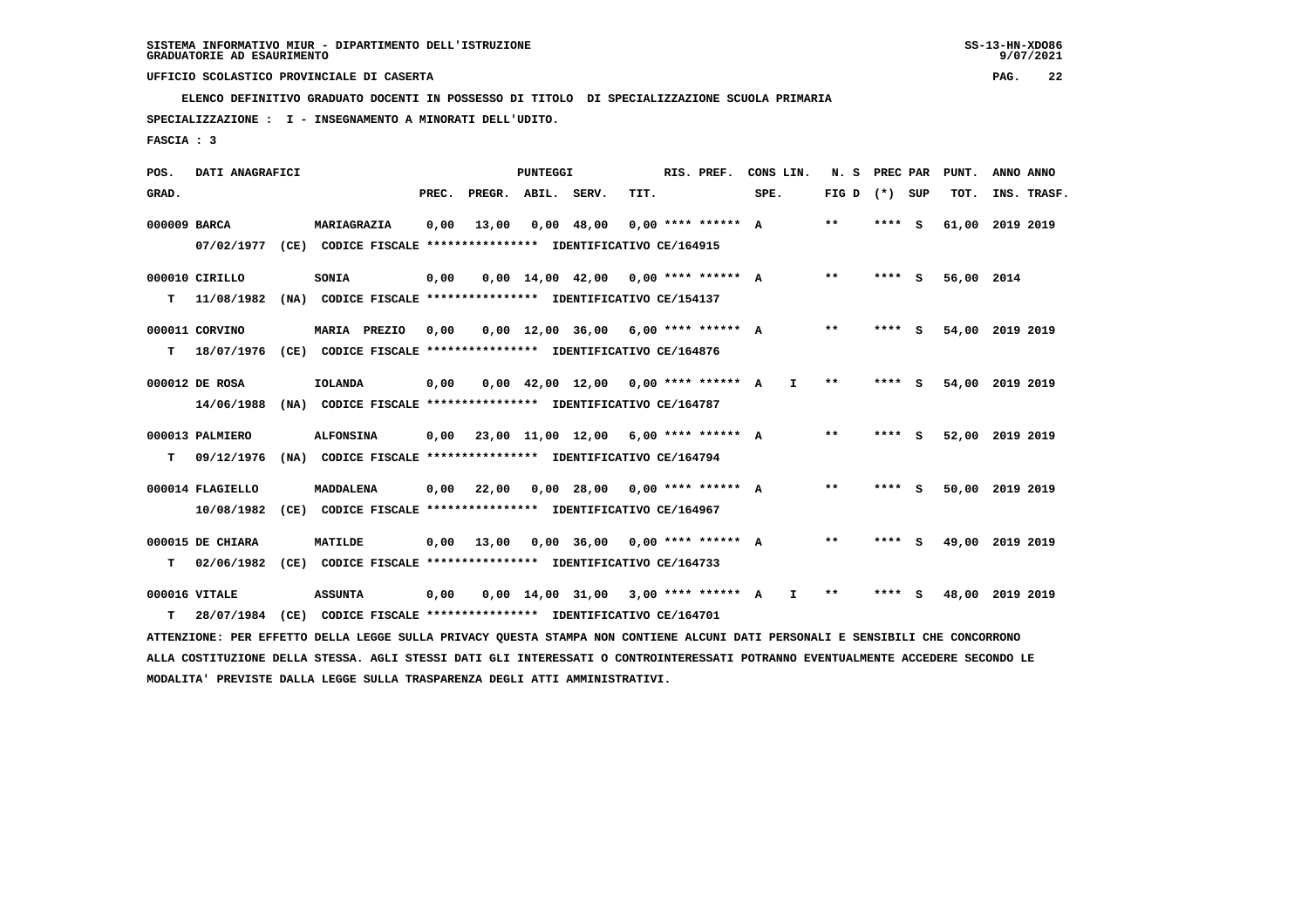**ELENCO DEFINITIVO GRADUATO DOCENTI IN POSSESSO DI TITOLO DI SPECIALIZZAZIONE SCUOLA PRIMARIA**

 **SPECIALIZZAZIONE : I - INSEGNAMENTO A MINORATI DELL'UDITO.**

 **FASCIA : 3**

| POS.  | DATI ANAGRAFICI    |      |                                                          |       |                    | PUNTEGGI |                                          |      | RIS. PREF. | CONS LIN. |              |              | N. S | PREC PAR          | PUNT.      | ANNO ANNO   |  |
|-------|--------------------|------|----------------------------------------------------------|-------|--------------------|----------|------------------------------------------|------|------------|-----------|--------------|--------------|------|-------------------|------------|-------------|--|
| GRAD. |                    |      |                                                          | PREC. | PREGR. ABIL. SERV. |          |                                          | TIT. |            | SPE.      |              |              |      | FIG $D$ $(*)$ SUP | TOT.       | INS. TRASF. |  |
|       | 000017 DE MARCO    |      | <b>ANTONIETTA</b>                                        | 0,00  |                    |          | $6,00$ 16,00 22,00 0,00 **** ****** A    |      |            |           |              | $***$        |      | $***$ S           | 44,00      | 2019 2019   |  |
|       | 01/11/1969         | (CE) | CODICE FISCALE                                           |       |                    |          | *************** IDENTIFICATIVO CE/164797 |      |            |           |              |              |      |                   |            |             |  |
|       | 000018 ALFIERI     |      | <b>PAOLA</b>                                             | 0,00  |                    |          | $5.00$ 18.00 12.00 3.00 **** ****** A    |      |            |           |              | $* *$        |      | $***$ S           | 38,00      | 2014        |  |
| т     | 28/08/1982         | (NA) | CODICE FISCALE **************** IDENTIFICATIVO CE/164587 |       |                    |          |                                          |      |            |           |              |              |      |                   |            |             |  |
|       | 000019 NESPOLI     |      | LUIGI                                                    | 0,00  |                    |          | $3,00$ 15,00 10,00 9,00 **** ****** A    |      |            |           | $\mathbf{I}$ | $***$ X      |      | **** S            | 37,00      | 2000        |  |
|       | 11/06/1965         | (CE) | CODICE FISCALE **************** IDENTIFICATIVO CE/027027 |       |                    |          |                                          |      |            |           |              |              |      |                   |            |             |  |
|       | 000020 PIOMBINO    |      | <b>DOMENICA</b>                                          | 0,00  |                    |          | 3,00 18,00 12,00 3,00 **** ****** A I    |      |            |           |              | $\star\star$ |      | $***$ S           | 36,00      | 2019 2019   |  |
| т     | 23/02/1981         | (CE) | CODICE FISCALE **************** IDENTIFICATIVO CE/164990 |       |                    |          |                                          |      |            |           |              |              |      |                   |            |             |  |
|       | 000021 GALEONE     |      | <b>IMMACOLATA</b>                                        | 0,00  |                    |          | $0,00$ 13,00 18,00 0,00 **** ****** A    |      |            |           |              | $* *$        |      | $***$ S           | 31,00 2014 |             |  |
| т     | 24/03/1983         | (CE) | CODICE FISCALE **************** IDENTIFICATIVO CE/151383 |       |                    |          |                                          |      |            |           |              |              |      |                   |            |             |  |
|       | 000022 DE GIRONIMO |      | <b>MARISA</b>                                            | 0,00  |                    |          | $0,00$ 13,00 12,00 3,00 **** ****** A    |      |            |           |              | $* *$        |      | $***$ S           | 28,00      | 2014        |  |
|       | 17/11/1978         | (CE) | CODICE FISCALE **************** IDENTIFICATIVO CE/154653 |       |                    |          |                                          |      |            |           |              |              |      |                   |            |             |  |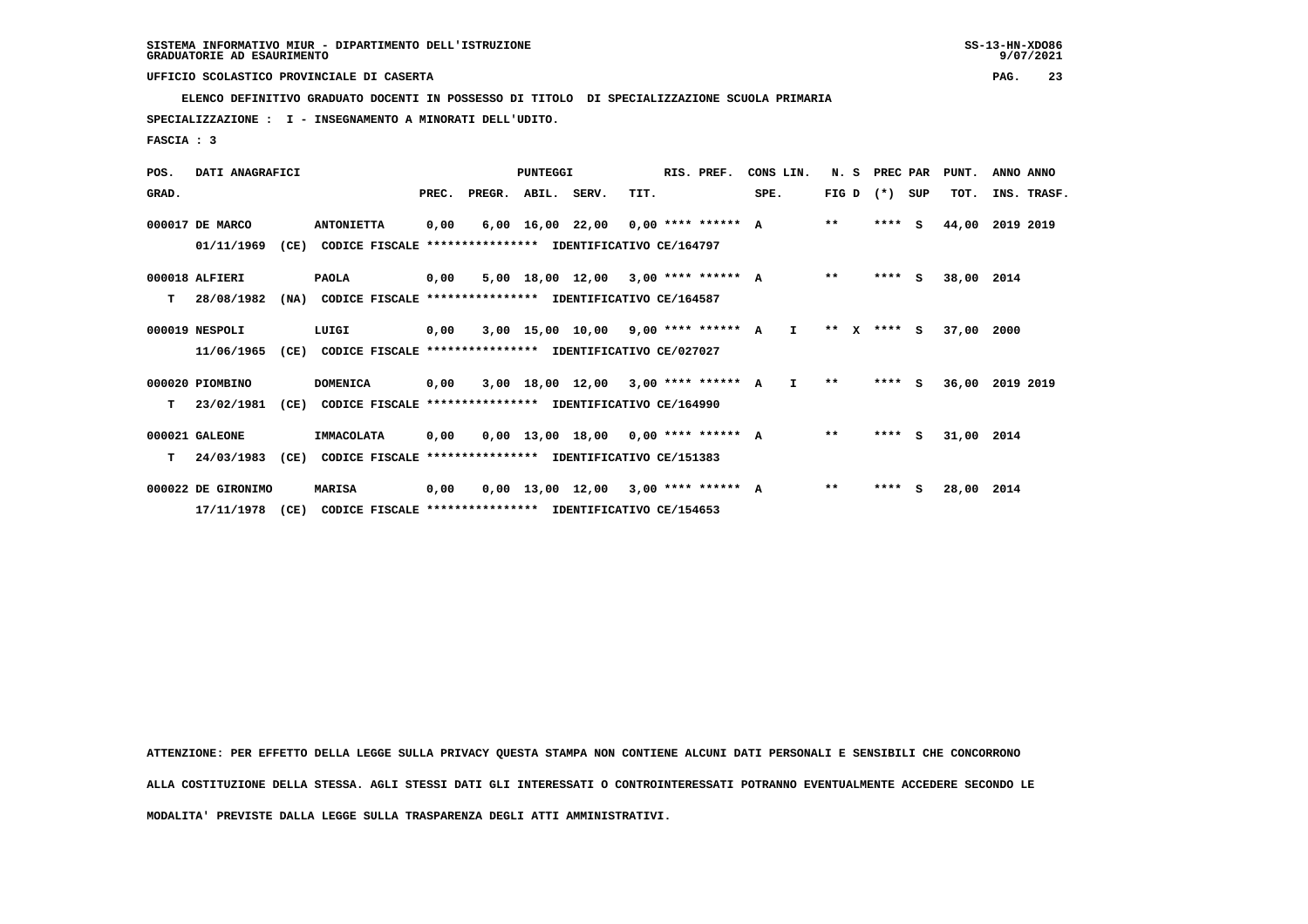**ELENCO DEFINITIVO GRADUATO DOCENTI IN POSSESSO DI TITOLO DI SPECIALIZZAZIONE SCUOLA PRIMARIA**

 **SPECIALIZZAZIONE : I - INSEGNAMENTO A MINORATI DELL'UDITO.**

 **FASCIA : 3**

| POS.         | DATI ANAGRAFICI   |      |                                                                                                                               |       |                    | PUNTEGGI          |                                      |      | RIS. PREF.           | CONS LIN.    | N. S         | PREC PAR |          | PUNT. | ANNO ANNO   |
|--------------|-------------------|------|-------------------------------------------------------------------------------------------------------------------------------|-------|--------------------|-------------------|--------------------------------------|------|----------------------|--------------|--------------|----------|----------|-------|-------------|
| GRAD.        |                   |      |                                                                                                                               | PREC. | PREGR. ABIL. SERV. |                   |                                      | TIT. |                      | SPE.         | FIG D        | (*) SUP  |          | TOT.  | INS. TRASF. |
|              | 000023 ROSSETTI   |      | <b>GEMMA ANNA</b>                                                                                                             | 0,00  |                    | 29,00 16,00 48,00 |                                      |      | $0.00$ **** ****** B |              | ** x **** S  |          |          | 93,00 | 2014        |
| т            | 25/08/1980        | (CE) | CODICE FISCALE **************** IDENTIFICATIVO CE/154651                                                                      |       |                    |                   |                                      |      |                      |              |              |          |          |       |             |
| 000024 MANZO |                   |      | IMMACOLATA                                                                                                                    | 0.00  |                    |                   | 16,00 13,00 62,00 0,00 **** ****** B |      |                      |              | $***$        | ****     | S        | 91,00 | 2000        |
|              | 19/06/1964        |      | (NA) CODICE FISCALE **************** IDENTIFICATIVO CE/021414                                                                 |       |                    |                   |                                      |      |                      |              |              |          |          |       |             |
|              | 000025 CARANNANTE |      | <b>BIANCA</b>                                                                                                                 | 0,00  |                    |                   | 20,00 18,00 50,00 0,00 **** ****** B |      |                      | $\mathbf{I}$ | $* *$        | ****     | <b>S</b> | 88,00 | 2002        |
|              | 05/12/1967        |      | (CE) CODICE FISCALE **************** IDENTIFICATIVO CE/042882                                                                 |       |                    |                   |                                      |      |                      |              |              |          |          |       |             |
|              | 000026 CAPASSO    |      | <b>TERESA</b>                                                                                                                 | 0,00  | 22,00              |                   | $0,00$ 56,00 3,00 **** ****** B      |      |                      |              | $***$        | ****     | S        | 81,00 | 2019 2019   |
|              | 28/01/1977        |      | (CE) CODICE FISCALE **************** IDENTIFICATIVO CE/164663                                                                 |       |                    |                   |                                      |      |                      |              |              |          |          |       |             |
|              | 000027 BARBATO    |      | <b>DANIELA</b>                                                                                                                | 0,00  | 16,00              |                   | $0,00$ 53,00 0,00 **** ****** B      |      |                      |              | $***$        | ****     | s        | 69,00 | 2019 2019   |
|              | 29/04/1977        |      | (CE) CODICE FISCALE **************** IDENTIFICATIVO CE/164901                                                                 |       |                    |                   |                                      |      |                      |              |              |          |          |       |             |
|              | 000028 CRISCI     |      | LUCIA                                                                                                                         | 0.00  | 8,00               |                   | $0.00$ 42.00 15.00 **** ****** B     |      |                      |              | $\star\star$ | ****     | s        | 65,00 | 2019 2019   |
| т            | 25/07/1978        |      | (CE) CODICE FISCALE **************** IDENTIFICATIVO CE/164888                                                                 |       |                    |                   |                                      |      |                      |              |              |          |          |       |             |
|              | 000029 DIGLIO     |      | <b>ANTONELLA</b>                                                                                                              | 0,00  |                    |                   | 7,00 17,00 38,00 0,00 **** ****** B  |      |                      |              | $* *$        | ****     | S.       | 62,00 | 2014        |
| т            | 25/06/1979        |      | (CE) CODICE FISCALE **************** IDENTIFICATIVO CE/148023                                                                 |       |                    |                   |                                      |      |                      |              |              |          |          |       |             |
|              | 000030 MAGLIOCCA  |      | <b>GIUSEPPINA</b>                                                                                                             | 0.00  |                    |                   | 42,00 11,00 0,00 6,00 **** ****** B  |      |                      |              | $* *$        | ****     | s        | 59,00 | 2014        |
| т            | 20/01/1980        | (CE) | CODICE FISCALE **************** IDENTIFICATIVO CE/154109                                                                      |       |                    |                   |                                      |      |                      |              |              |          |          |       |             |
|              |                   |      | ATTENZIONE: PER EFFETTO DELLA LEGGE SULLA PRIVACY QUESTA STAMPA NON CONTIENE ALCUNI DATI PERSONALI E SENSIBILI CHE CONCORRONO |       |                    |                   |                                      |      |                      |              |              |          |          |       |             |

 **ALLA COSTITUZIONE DELLA STESSA. AGLI STESSI DATI GLI INTERESSATI O CONTROINTERESSATI POTRANNO EVENTUALMENTE ACCEDERE SECONDO LE MODALITA' PREVISTE DALLA LEGGE SULLA TRASPARENZA DEGLI ATTI AMMINISTRATIVI.**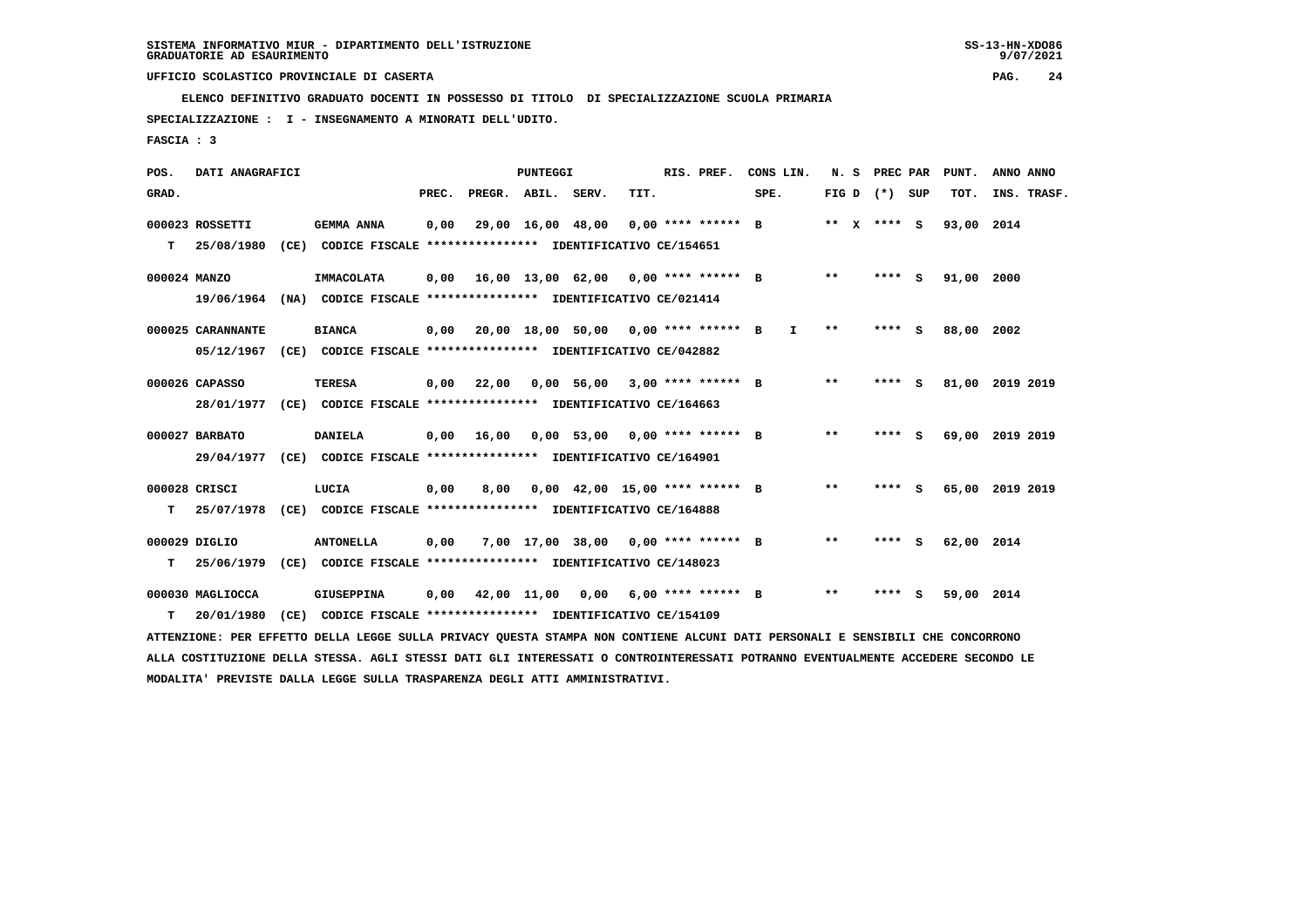**ELENCO DEFINITIVO GRADUATO DOCENTI IN POSSESSO DI TITOLO DI SPECIALIZZAZIONE SCUOLA PRIMARIA**

 **SPECIALIZZAZIONE : I - INSEGNAMENTO A MINORATI DELL'UDITO.**

 **FASCIA : 3**

| POS.         | DATI ANAGRAFICI   |                                                                                                                                 |       |                    | <b>PUNTEGGI</b>        |                                       |      | RIS. PREF.         | CONS LIN.    | N.S               | PREC PAR |     | PUNT.           | ANNO ANNO |             |
|--------------|-------------------|---------------------------------------------------------------------------------------------------------------------------------|-------|--------------------|------------------------|---------------------------------------|------|--------------------|--------------|-------------------|----------|-----|-----------------|-----------|-------------|
| GRAD.        |                   |                                                                                                                                 | PREC. | PREGR. ABIL. SERV. |                        |                                       | TIT. |                    | SPE.         | FIG $D$ $(*)$ SUP |          |     | TOT.            |           | INS. TRASF. |
|              | 000031 MORRONE    | <b>ROSA</b>                                                                                                                     | 0,00  |                    | $0,00$ $11,00$ $36,00$ |                                       |      | 6,00 **** ****** B |              | $***$             | ****     | - S | 53,00           | 2014      |             |
| т            | 25/04/1973        | (CE) CODICE FISCALE **************** IDENTIFICATIVO CE/149649                                                                   |       |                    |                        |                                       |      |                    |              |                   |          |     |                 |           |             |
|              | 000032 GRIFFO     | <b>CONCETTA</b>                                                                                                                 | 0,00  |                    |                        | 6,00 11,00 36,00 0,00 **** ****** B   |      |                    |              | $***$             | **** S   |     | 53,00 2014      |           |             |
| т            | 22/11/1976        | (NA) CODICE FISCALE **************** IDENTIFICATIVO CE/151032                                                                   |       |                    |                        |                                       |      |                    |              |                   |          |     |                 |           |             |
|              | 000033 TESCIONE   | MARIAROSARIA                                                                                                                    | 0,00  |                    |                        | 13,00 11,00 26,00 0,00 **** ****** B  |      |                    |              | $***$             | **** S   |     | 50,00 2014      |           |             |
| т            | 30/10/1979        | (CE) CODICE FISCALE **************** IDENTIFICATIVO CE/149118                                                                   |       |                    |                        |                                       |      |                    |              |                   |          |     |                 |           |             |
|              | 000034 DIGENNARO  | <b>ANTONELLA</b>                                                                                                                | 0,00  |                    |                        | $0,00$ 16,00 26,00 3,00 **** ****** B |      |                    |              | $***$             | $***$ S  |     | 45,00 2019 2019 |           |             |
| т            | 27/05/1978        | (CE) CODICE FISCALE **************** IDENTIFICATIVO CE/164881                                                                   |       |                    |                        |                                       |      |                    |              |                   |          |     |                 |           |             |
|              | 000035 AUTERI     | MARIA DOMENIC                                                                                                                   | 0.00  | 16,00              |                        | 0,00 20,00 0,00 **** ****** B         |      |                    |              | $***$             | **** S   |     | 36,00 2019 2019 |           |             |
|              | 17/01/1977        | (RC) CODICE FISCALE **************** IDENTIFICATIVO CE/164867                                                                   |       |                    |                        |                                       |      |                    |              |                   |          |     |                 |           |             |
|              | 000036 SCIVOLETTO | <b>ILARIA</b>                                                                                                                   | 0,00  | 0,00               |                        | $6,00$ 28,00 0,00 **** ****** B       |      |                    |              | $***$             | **** S   |     | 34,00 2007      |           |             |
| s            | 24/04/1982        | (CE) CODICE FISCALE **************** IDENTIFICATIVO CE/056617                                                                   |       |                    |                        |                                       |      |                    |              |                   |          |     |                 |           |             |
|              | 000037 CIARAMELLA | <b>ROSA</b>                                                                                                                     | 0,00  |                    |                        | $0,00$ 15,00 0,00 9,00 **** ****** B  |      |                    | $\mathbf{I}$ | $* *$             | **** S   |     | 24,00 2014      |           |             |
| т            |                   | 04/06/1978 (CE) CODICE FISCALE **************** IDENTIFICATIVO CE/148995                                                        |       |                    |                        |                                       |      |                    |              |                   |          |     |                 |           |             |
| 000038 RUSSO |                   | <b>MADDALENA</b>                                                                                                                | 0,00  | 13,00              |                        | $0,00$ 10,00 0,00 **** ****** B       |      |                    |              | $***$             | $***$ S  |     | 23,00 2014      |           |             |
| T.           | 05/05/1975        | (NA) CODICE FISCALE **************** IDENTIFICATIVO CE/147672                                                                   |       |                    |                        |                                       |      |                    |              |                   |          |     |                 |           |             |
|              |                   | ATTENZIONE: PER EFFETTO DELLA LEGGE SULLA PRIVACY QUESTA STAMPA NON CONTIENE ALCUNI DATI PERSONALI E SENSIBILI CHE CONCORRONO   |       |                    |                        |                                       |      |                    |              |                   |          |     |                 |           |             |
|              |                   | ALLA COSTITUZIONE DELLA STESSA. AGLI STESSI DATI GLI INTERESSATI O CONTROINTERESSATI POTRANNO EVENTUALMENTE ACCEDERE SECONDO LE |       |                    |                        |                                       |      |                    |              |                   |          |     |                 |           |             |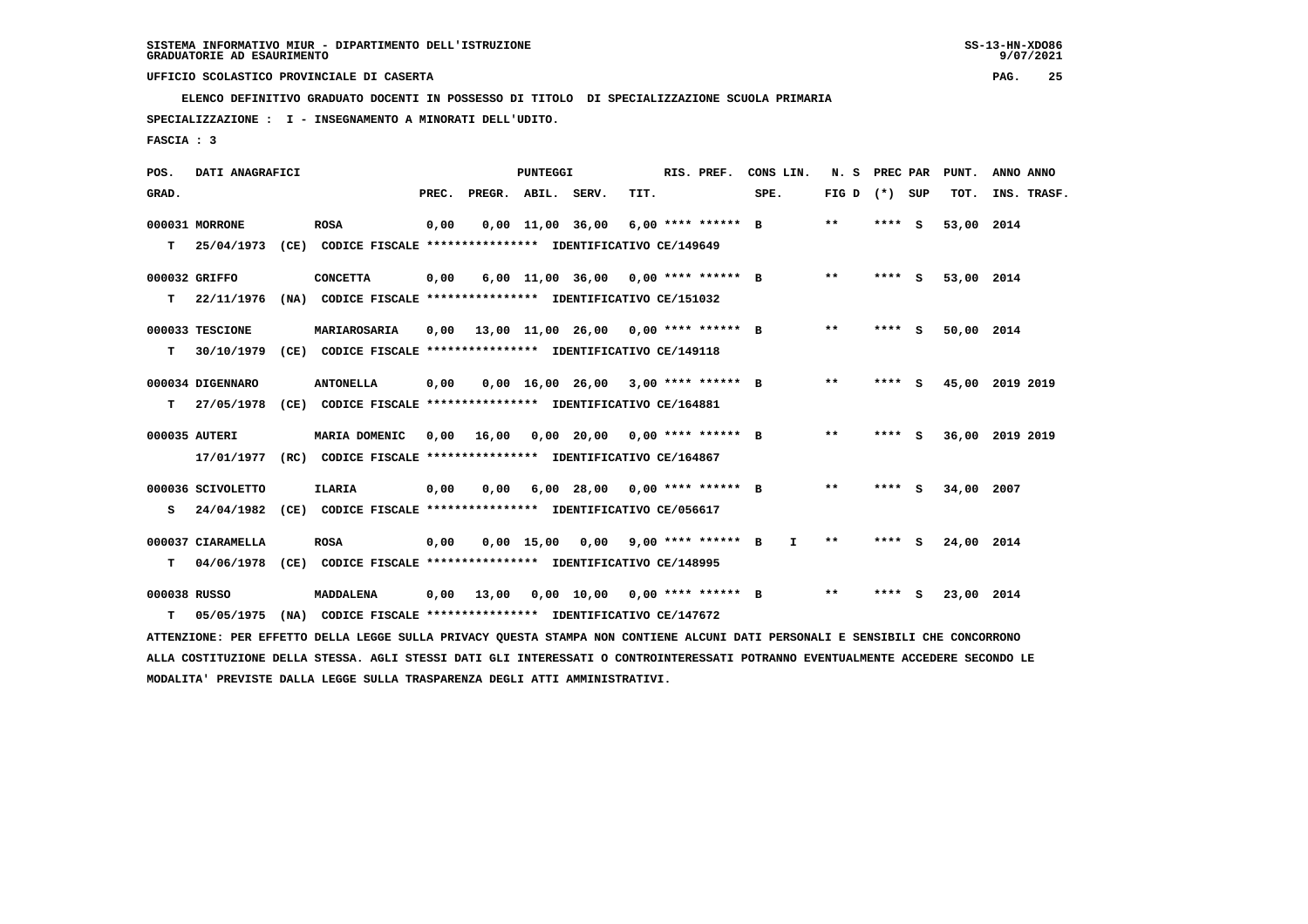**ELENCO DEFINITIVO GRADUATO DOCENTI IN POSSESSO DI TITOLO DI SPECIALIZZAZIONE SCUOLA PRIMARIA**

 **SPECIALIZZAZIONE : I - INSEGNAMENTO A MINORATI DELL'UDITO.**

 **FASCIA : 3**

| POS.         | DATI ANAGRAFICI     |                                                                          |       |                                           | PUNTEGGI           |                                    |      | RIS. PREF.                  | CONS LIN. | N. S            | PREC PAR |          | PUNT.      | ANNO ANNO   |
|--------------|---------------------|--------------------------------------------------------------------------|-------|-------------------------------------------|--------------------|------------------------------------|------|-----------------------------|-----------|-----------------|----------|----------|------------|-------------|
| GRAD.        |                     |                                                                          | PREC. |                                           | PREGR. ABIL. SERV. |                                    | TIT. |                             | SPE.      | FIG D $(*)$ SUP |          |          | TOT.       | INS. TRASF. |
| 000039 GRECO |                     | <b>ANNA</b>                                                              | 0,00  |                                           | $9,00 \quad 14,00$ | 0,00                               |      | $0.00$ **** ****** B        |           | $\star\star$    | $***$ S  |          | 23,00      | 2019 2019   |
|              | 26/01/1965          | (NA)<br>CODICE FISCALE                                                   |       | **************** IDENTIFICATIVO CE/164838 |                    |                                    |      |                             |           |                 |          |          |            |             |
|              | 000040 VENDITTI     | CAROLINA                                                                 | 0.00  |                                           |                    | 3,00 15,00 0,00 0,00 **** ****** B |      |                             |           | $\star\star$    | $***$ S  |          | 18,00      | 2019        |
|              | 22/08/1974          | (NA)<br>CODICE FISCALE **************** IDENTIFICATIVO CE/048783         |       |                                           |                    |                                    |      |                             |           |                 |          |          |            |             |
|              | 000041 DE CANDITIIS | <b>PAOLA</b>                                                             | 0,00  |                                           | $3,00$ $11,00$     | 0,00                               |      | $3.00$ **** ****** B        |           | $\star\star$    | ****     | <b>S</b> | 17,00 2014 |             |
| т            |                     | 01/04/1974 (CE) CODICE FISCALE **************** IDENTIFICATIVO CE/154691 |       |                                           |                    |                                    |      |                             |           |                 |          |          |            |             |
|              | 000042 VERRENGIA    | <b>ANNARITA</b>                                                          | 0,00  | 15,00                                     | 0,00               |                                    |      | $0,00$ $0,00$ **** ****** B |           | $* *$           | **** S   |          | 15,00      | 2019 2019   |
| т            | 08/11/1982          | (LT)<br>CODICE FISCALE **************** IDENTIFICATIVO CE/164683         |       |                                           |                    |                                    |      |                             |           |                 |          |          |            |             |
|              | 000043 SAVINO       | <b>FRANCA</b>                                                            | 0,00  |                                           |                    | 0,00 11,00 0,00                    |      | $3,00$ **** ****** B        |           | $**$            | $***$ S  |          | 14,00 2014 |             |
| т            | 12/09/1973          | (CE)<br>CODICE FISCALE **************** IDENTIFICATIVO CE/155327         |       |                                           |                    |                                    |      |                             |           |                 |          |          |            |             |
|              | 000044 D'ARIENZO    | <b>DORA</b>                                                              | 0,00  | 12,00                                     | 0,00               | 0,00                               |      | $0,00$ **** ****** B        |           | $\star\star$    | $***5$   |          | 12,00      | 2014        |
|              | $T = 18/08/1980$    | (LT)<br>CODICE FISCALE **************** IDENTIFICATIVO CE/154439         |       |                                           |                    |                                    |      |                             |           |                 |          |          |            |             |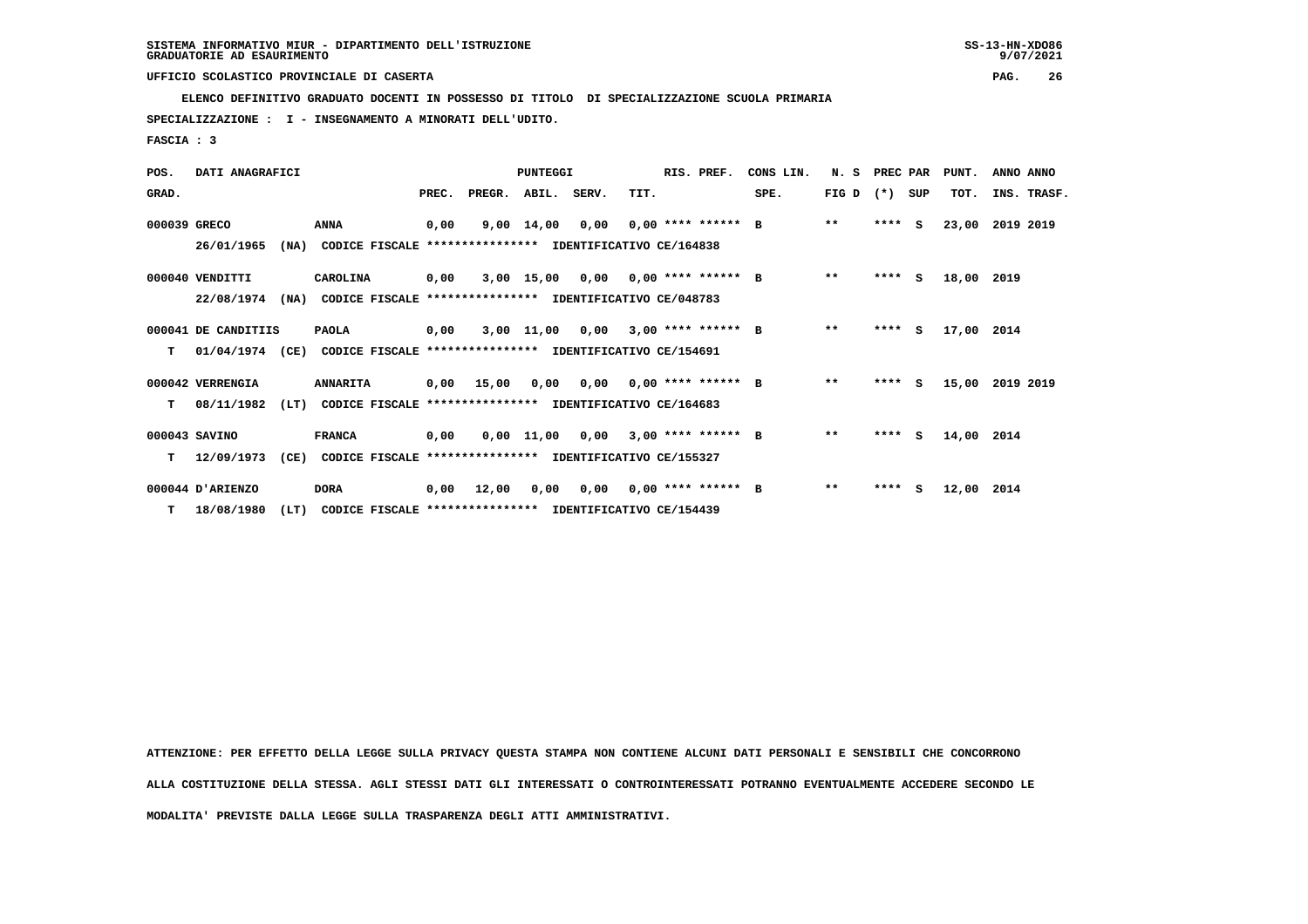**ELENCO DEFINITIVO GRADUATO DOCENTI IN POSSESSO DI TITOLO DI SPECIALIZZAZIONE SCUOLA PRIMARIA**

 **SPECIALIZZAZIONE : I - INSEGNAMENTO A MINORATI DELL'UDITO.**

 **FASCIA : 3**

| POS.         | DATI ANAGRAFICI                                                                                                               |  |                                                                                                                                 |       |                                             | PUNTEGGI |                                       |      |  | RIS. PREF. | CONS LIN. |  |       |                 | N. S PREC PAR PUNT. | ANNO ANNO |             |
|--------------|-------------------------------------------------------------------------------------------------------------------------------|--|---------------------------------------------------------------------------------------------------------------------------------|-------|---------------------------------------------|----------|---------------------------------------|------|--|------------|-----------|--|-------|-----------------|---------------------|-----------|-------------|
| GRAD.        |                                                                                                                               |  |                                                                                                                                 | PREC. | PREGR. ABIL. SERV.                          |          |                                       | TIT. |  |            | SPE.      |  |       | FIG D $(*)$ SUP | TOT.                |           | INS. TRASF. |
|              | 000045 DEL PRETE                                                                                                              |  | <b>GIUSEPPINA</b>                                                                                                               | 0,00  |                                             |          | 34,00 39,00 46,00 0,00 **** ****** C  |      |  |            |           |  | $***$ |                 | **** S 133,00 2007  |           |             |
|              | 14/02/1987                                                                                                                    |  | (CE) CODICE FISCALE **************** IDENTIFICATIVO CE/057070                                                                   |       |                                             |          |                                       |      |  |            |           |  |       |                 |                     |           |             |
|              | 000046 IMBIMBO                                                                                                                |  | <b>VINCENZA</b>                                                                                                                 | 0,00  | 17,00  0,00  60,00  6,00  ****  ******  C   |          |                                       |      |  |            |           |  | $* *$ | **** S          | 83,00 2014          |           |             |
| т            | 06/02/1980                                                                                                                    |  | (NA) CODICE FISCALE **************** IDENTIFICATIVO CE/154124                                                                   |       |                                             |          |                                       |      |  |            |           |  |       |                 |                     |           |             |
| 000047 ROSSI |                                                                                                                               |  | <b>NADIA</b>                                                                                                                    |       | $0.00$ 18.00 14.00 36.00 9.00 **** ****** R |          |                                       |      |  |            |           |  |       | ** x **** s     | 77,00 2019 2019     |           |             |
|              | 27/10/1978                                                                                                                    |  | (CE) CODICE FISCALE *************** IDENTIFICATIVO CE/164937                                                                    |       |                                             |          |                                       |      |  |            |           |  |       |                 |                     |           |             |
|              | 000048 PALMIERI                                                                                                               |  | <b>SILVANA</b>                                                                                                                  | 0,00  | 22,00                                       |          | 0,00 50,00 0,00 **** ****** R         |      |  |            |           |  |       | ** X **** S     | 72,00 2014          |           |             |
| т            | 03/10/1970                                                                                                                    |  | (CE) CODICE FISCALE **************** IDENTIFICATIVO CE/154495                                                                   |       |                                             |          |                                       |      |  |            |           |  |       |                 |                     |           |             |
|              | 000049 SANTORO                                                                                                                |  | CAROLINA                                                                                                                        | 0,00  | 13,00 16,00 36,00 3,00 **** ****** R F      |          |                                       |      |  |            |           |  | $***$ | $***$ S         | 68,00 2002 2015     |           |             |
|              |                                                                                                                               |  | 21/07/1974 (CE) CODICE FISCALE *************** IDENTIFICATIVO CE/154054                                                         |       |                                             |          |                                       |      |  |            |           |  |       |                 |                     |           |             |
|              | 000050 DI RONZA                                                                                                               |  | <b>GINA</b>                                                                                                                     | 0.00  |                                             |          | 0,00 15,00 50,00 0,00 **** ****** R I |      |  |            |           |  |       | ** X **** S     | 65,00 2014          |           |             |
|              |                                                                                                                               |  | 22/04/1977 (CE) CODICE FISCALE *************** IDENTIFICATIVO CE/045894                                                         |       |                                             |          |                                       |      |  |            |           |  |       |                 |                     |           |             |
|              | 000051 CAPUANO                                                                                                                |  | <b>IVANA</b>                                                                                                                    |       | $0,00$ 11,00 0,00 44,00 9,00 **** ****** R  |          |                                       |      |  |            |           |  | $***$ | **** S          | 64,00 2014          |           |             |
| т            |                                                                                                                               |  | 23/08/1972 (LT) CODICE FISCALE **************** IDENTIFICATIVO CE/154475                                                        |       |                                             |          |                                       |      |  |            |           |  |       |                 |                     |           |             |
|              | 000052 COLELLA                                                                                                                |  | <b>GIUSEPPINA</b>                                                                                                               | 0,00  | 5,00                                        |          | $0.00$ 36.00 16.00 **** ****** R      |      |  |            |           |  | $***$ | **** S          | 57,00 2019 2019     |           |             |
| т            | 07/05/1983                                                                                                                    |  | (CE) CODICE FISCALE **************** IDENTIFICATIVO CE/164845                                                                   |       |                                             |          |                                       |      |  |            |           |  |       |                 |                     |           |             |
|              | ATTENZIONE: PER EFFETTO DELLA LEGGE SULLA PRIVACY QUESTA STAMPA NON CONTIENE ALCUNI DATI PERSONALI E SENSIBILI CHE CONCORRONO |  |                                                                                                                                 |       |                                             |          |                                       |      |  |            |           |  |       |                 |                     |           |             |
|              |                                                                                                                               |  | ALLA COSTITUZIONE DELLA STESSA. AGLI STESSI DATI GLI INTERESSATI O CONTROINTERESSATI POTRANNO EVENTUALMENTE ACCEDERE SECONDO LE |       |                                             |          |                                       |      |  |            |           |  |       |                 |                     |           |             |
|              |                                                                                                                               |  | MODALITA' PREVISTE DALLA LEGGE SULLA TRASPARENZA DEGLI ATTI AMMINISTRATIVI.                                                     |       |                                             |          |                                       |      |  |            |           |  |       |                 |                     |           |             |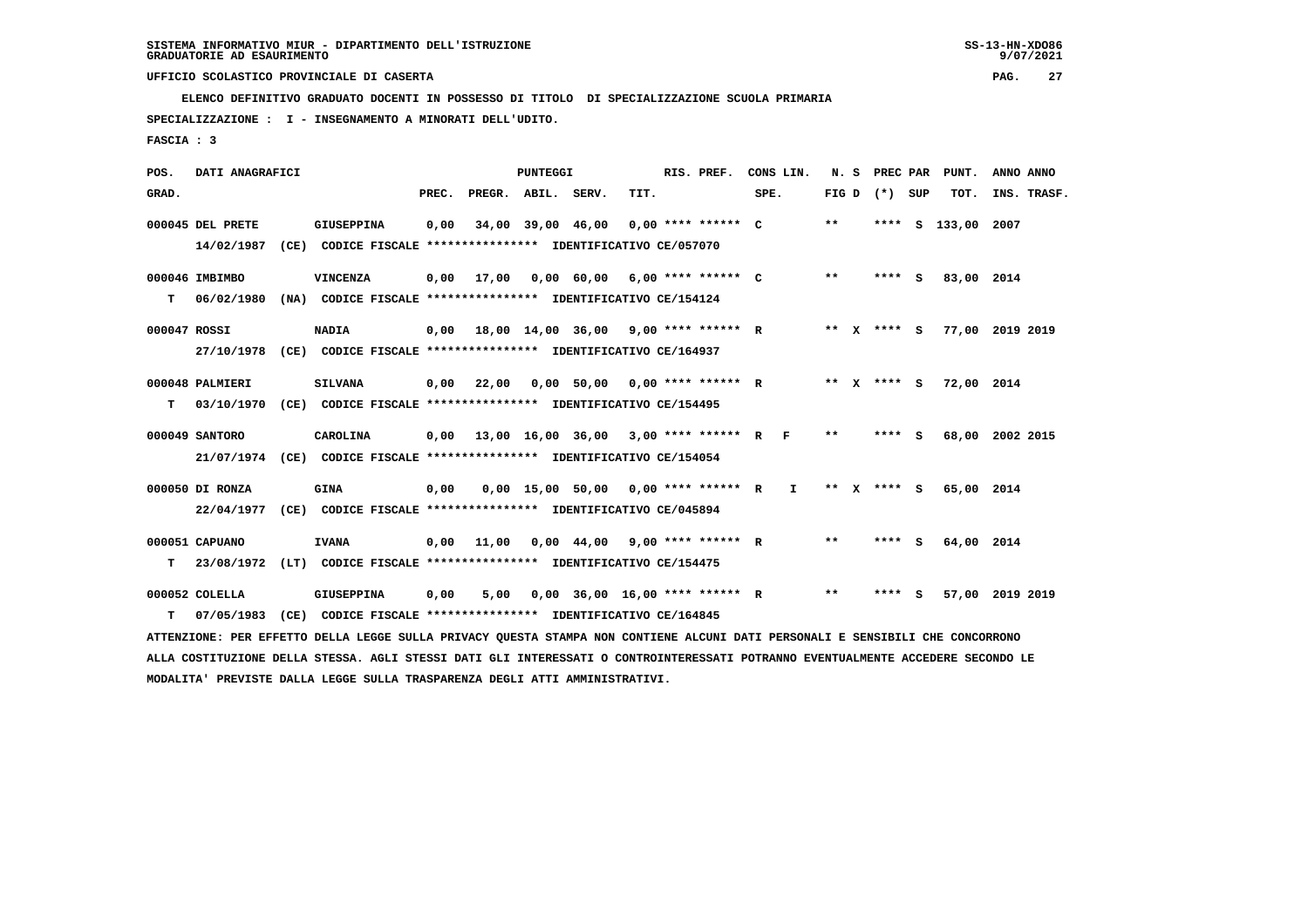**ELENCO DEFINITIVO GRADUATO DOCENTI IN POSSESSO DI TITOLO DI SPECIALIZZAZIONE SCUOLA PRIMARIA**

 **SPECIALIZZAZIONE : I - INSEGNAMENTO A MINORATI DELL'UDITO.**

 **FASCIA : 3**

| POS.         | DATI ANAGRAFICI |                                                                                                                                 |       |                    | <b>PUNTEGGI</b> |      | RIS. PREF.                                  | CONS LIN. |                 | N. S PREC PAR | PUNT.                  | ANNO ANNO       |
|--------------|-----------------|---------------------------------------------------------------------------------------------------------------------------------|-------|--------------------|-----------------|------|---------------------------------------------|-----------|-----------------|---------------|------------------------|-----------------|
| GRAD.        |                 |                                                                                                                                 | PREC. | PREGR. ABIL. SERV. |                 | TIT. |                                             | SPE.      | FIG D $(*)$ SUP |               | тот.                   | INS. TRASF.     |
| 000053 FEOLA |                 | <b>FILOMENA</b>                                                                                                                 | 0,00  |                    |                 |      | 9,00 16,00 22,00 9,00 **** ****** C F       |           | $***$           | **** S        | 56,00 2007             |                 |
|              |                 | 25/03/1965 (CE) CODICE FISCALE *************** IDENTIFICATIVO CE/044426                                                         |       |                    |                 |      |                                             |           |                 |               |                        |                 |
| 000054 IZZO  |                 | <b>GIOVANNA</b>                                                                                                                 | 0,00  |                    |                 |      | $0,00$ 13,00 32,00 9,00 **** ****** C       |           |                 |               | ** X **** S 54,00 2014 |                 |
| т            |                 | 27/08/1977 (NA) CODICE FISCALE *************** IDENTIFICATIVO CE/146490                                                         |       |                    |                 |      |                                             |           |                 |               |                        |                 |
|              | 000055 ROSATO   | <b>APOLLONIA</b>                                                                                                                | 0,00  | 1,00               |                 |      | $0,00$ 41,00 3,00 **** ****** R             |           | $* *$           | **** S        |                        | 45,00 2019 2019 |
| т            | 26/05/1978      | (CE) CODICE FISCALE *************** IDENTIFICATIVO CE/164780                                                                    |       |                    |                 |      |                                             |           |                 |               |                        |                 |
| 000056 CORE  |                 | MARIAANGELA                                                                                                                     | 0,00  |                    |                 |      | $0,00$ 16,00 24,00 0,00 **** ****** R       |           | $***$           | **** S        | 40,00 2014             |                 |
| т            |                 | 09/05/1977 (CE) CODICE FISCALE **************** IDENTIFICATIVO CE/154141                                                        |       |                    |                 |      |                                             |           |                 |               |                        |                 |
|              | 000057 DI VICO  | <b>DANILA</b>                                                                                                                   |       |                    |                 |      | $0,00$ 10,00 14,00 12,00 3,00 **** ****** C |           | $* *$           | **** S        | 39,00 2014             |                 |
| т            |                 | 01/05/1981 (CE) CODICE FISCALE **************** IDENTIFICATIVO CE/151096                                                        |       |                    |                 |      |                                             |           |                 |               |                        |                 |
|              | 000058 SIMONE   | <b>SIMONA</b>                                                                                                                   |       | $0,00$ 11,00       |                 |      | $0,00$ 22,00 3,00 **** ****** R             |           | $* *$           | **** S        | 36,00 2014             |                 |
| т            |                 | 03/04/1973 (CE) CODICE FISCALE **************** IDENTIFICATIVO CE/149669                                                        |       |                    |                 |      |                                             |           |                 |               |                        |                 |
|              | 000059 BOVENZI  | LUCIA                                                                                                                           | 0,00  |                    |                 |      | 2,00 13,00 21,00 0,00 **** ****** C         |           | $* *$           | **** S        | 36,00 2014             |                 |
| т            | 27/09/1977      | (CE) CODICE FISCALE **************** IDENTIFICATIVO CE/148564                                                                   |       |                    |                 |      |                                             |           |                 |               |                        |                 |
|              | 000060 MOZZILLO | <b>GIUSEPPINA</b>                                                                                                               | 0,00  |                    |                 |      | $0,00$ 16,00 14,00 0,00 **** ****** C       |           | $* *$           | **** S        | 30,00 2014             |                 |
| T.           | 14/02/1973      | (CE) CODICE FISCALE **************** IDENTIFICATIVO CE/156714                                                                   |       |                    |                 |      |                                             |           |                 |               |                        |                 |
|              |                 | ATTENZIONE: PER EFFETTO DELLA LEGGE SULLA PRIVACY QUESTA STAMPA NON CONTIENE ALCUNI DATI PERSONALI E SENSIBILI CHE CONCORRONO   |       |                    |                 |      |                                             |           |                 |               |                        |                 |
|              |                 | ALLA COSTITUZIONE DELLA STESSA. AGLI STESSI DATI GLI INTERESSATI O CONTROINTERESSATI POTRANNO EVENTUALMENTE ACCEDERE SECONDO LE |       |                    |                 |      |                                             |           |                 |               |                        |                 |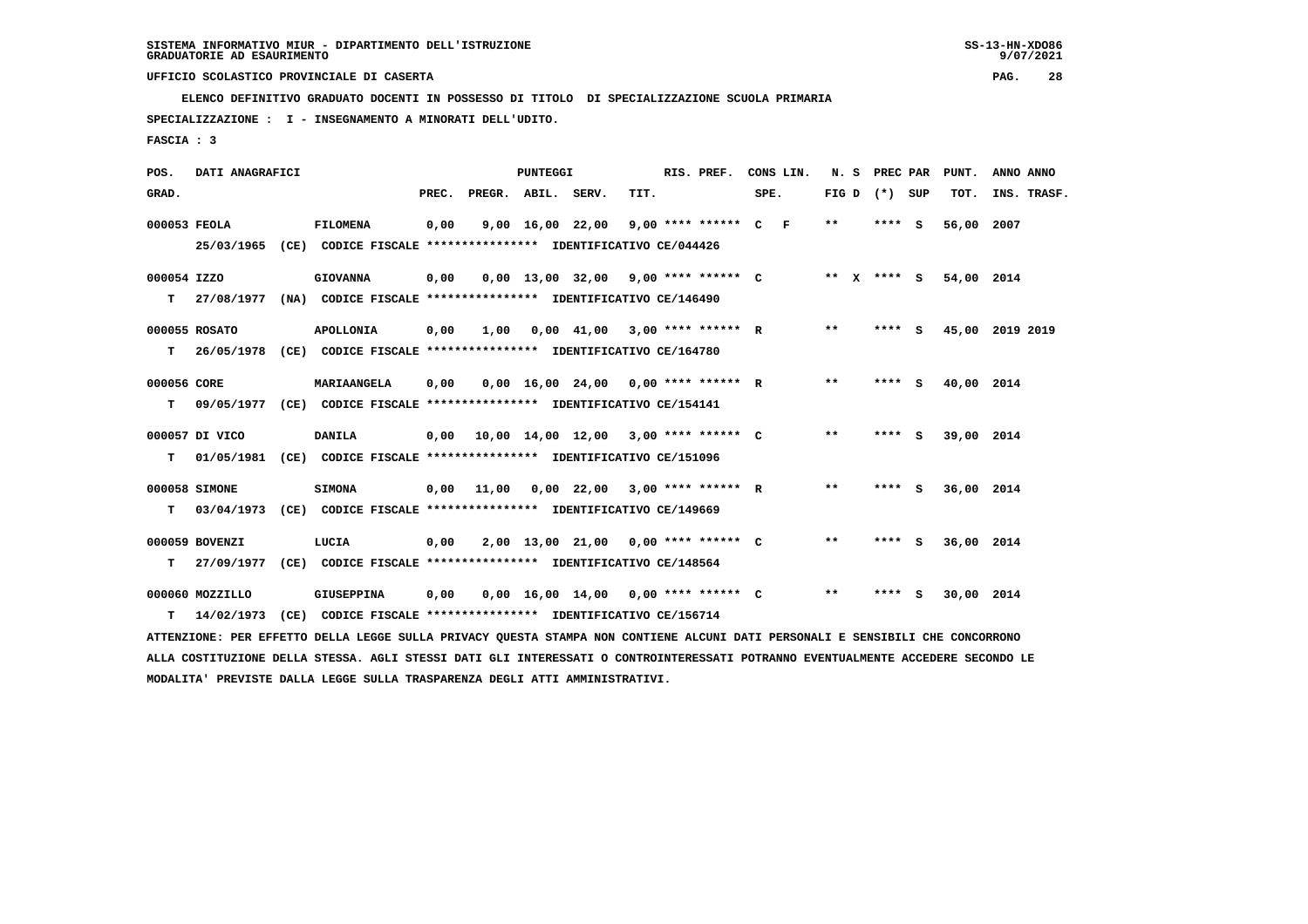**ELENCO DEFINITIVO GRADUATO DOCENTI IN POSSESSO DI TITOLO DI SPECIALIZZAZIONE SCUOLA PRIMARIA**

 **SPECIALIZZAZIONE : I - INSEGNAMENTO A MINORATI DELL'UDITO.**

 **FASCIA : 3**

| POS.         | DATI ANAGRAFICI  |                                                                                                                                 |       |                    | <b>PUNTEGGI</b>    |                                       |      | RIS. PREF.                       | CONS LIN. |              | N. S            | PREC PAR | PUNT.           | ANNO ANNO |             |
|--------------|------------------|---------------------------------------------------------------------------------------------------------------------------------|-------|--------------------|--------------------|---------------------------------------|------|----------------------------------|-----------|--------------|-----------------|----------|-----------------|-----------|-------------|
| GRAD.        |                  |                                                                                                                                 | PREC. | PREGR. ABIL. SERV. |                    |                                       | TIT. |                                  | SPE.      |              | FIG D $(*)$ SUP |          | TOT.            |           | INS. TRASF. |
|              | 000061 TOMMASONE | LOREDANA                                                                                                                        | 0,00  | 23,00              | 0,00               | 0,00                                  |      | $6.00$ **** ****** R             |           |              | $***$           | $***$ S  | 29,00           | 2014      |             |
|              | 12/03/1982       | (CE) CODICE FISCALE **************** IDENTIFICATIVO CE/153934                                                                   |       |                    |                    |                                       |      |                                  |           |              |                 |          |                 |           |             |
| 000062 CORBO |                  | <b>ANNUNZIATA</b>                                                                                                               | 0,00  |                    |                    | $0,00$ 14,00 12,00 3,00 **** ****** R |      |                                  |           |              | $* *$           | **** S   | 29,00 2019 2019 |           |             |
| т            | 19/08/1979       | (CE) CODICE FISCALE **************** IDENTIFICATIVO CE/164871                                                                   |       |                    |                    |                                       |      |                                  |           |              |                 |          |                 |           |             |
|              | 000063 DE CESARE | <b>ROSSELLA</b>                                                                                                                 | 0,00  |                    | 5,00 14,00         |                                       |      | $0,00$ 9,00 **** ****** R        |           |              | $***$           | $***$ S  | 28,00 2014      |           |             |
| т            | 08/08/1975       | (CE) CODICE FISCALE *************** IDENTIFICATIVO CE/055693                                                                    |       |                    |                    |                                       |      |                                  |           |              |                 |          |                 |           |             |
|              | 000064 AVERSANO  | <b>ASSUNTA</b>                                                                                                                  | 0,00  |                    |                    | $0.00$ 15.00 12.00 0.00 **** ****** C |      |                                  |           |              | ** x **** S     |          | 27,00 2014      |           |             |
|              | 02/03/1973       | (CE) CODICE FISCALE **************** IDENTIFICATIVO CE/022320                                                                   |       |                    |                    |                                       |      |                                  |           |              |                 |          |                 |           |             |
| 000065 LAMA  |                  | <b>PAOLA</b>                                                                                                                    | 0,00  |                    | $6,00 \quad 14,00$ | 0,00 0,00 **** ****** C               |      |                                  |           | $\mathbf{I}$ | $* *$           | **** S   | 20,00 2019      |           |             |
|              | 24/03/1976       | (RM) CODICE FISCALE **************** IDENTIFICATIVO CE/022558                                                                   |       |                    |                    |                                       |      |                                  |           |              |                 |          |                 |           |             |
|              | 000066 AGLIONE   | <b>ANTONELLA</b>                                                                                                                | 0,00  |                    | $3,00$ 15,00       |                                       |      | $0.00$ $0.00$ $***$ **** ***** C |           | $\mathbf{I}$ | $* *$           | $***$ S  | 18,00 2014      |           |             |
|              | 04/05/1973       | (CE) CODICE FISCALE **************** IDENTIFICATIVO CE/044465                                                                   |       |                    |                    |                                       |      |                                  |           |              |                 |          |                 |           |             |
|              | 000067 PELLINO   | <b>MARIA GRAZIA</b>                                                                                                             | 0,00  |                    | 3,00 15,00         | 0,00 0,00 **** ****** C               |      |                                  |           | $\mathbf{I}$ | $* *$           | **** S   | 18,00 2019      |           |             |
|              | 09/01/1977       | (CE) CODICE FISCALE **************** IDENTIFICATIVO CE/021548                                                                   |       |                    |                    |                                       |      |                                  |           |              |                 |          |                 |           |             |
|              | 000068 IANNIELLO | <b>AGNESE RITA</b>                                                                                                              | 0,00  |                    | $0,00 \quad 16,00$ | 0,00 0,00 **** ****** C               |      |                                  |           | I.           | $* *$           | **** S   | 16,00 2014      |           |             |
|              | 02/06/1979       | (CE) CODICE FISCALE **************** IDENTIFICATIVO CE/048073                                                                   |       |                    |                    |                                       |      |                                  |           |              |                 |          |                 |           |             |
|              |                  | ATTENZIONE: PER EFFETTO DELLA LEGGE SULLA PRIVACY QUESTA STAMPA NON CONTIENE ALCUNI DATI PERSONALI E SENSIBILI CHE CONCORRONO   |       |                    |                    |                                       |      |                                  |           |              |                 |          |                 |           |             |
|              |                  | ALLA COSTITUZIONE DELLA STESSA. AGLI STESSI DATI GLI INTERESSATI O CONTROINTERESSATI POTRANNO EVENTUALMENTE ACCEDERE SECONDO LE |       |                    |                    |                                       |      |                                  |           |              |                 |          |                 |           |             |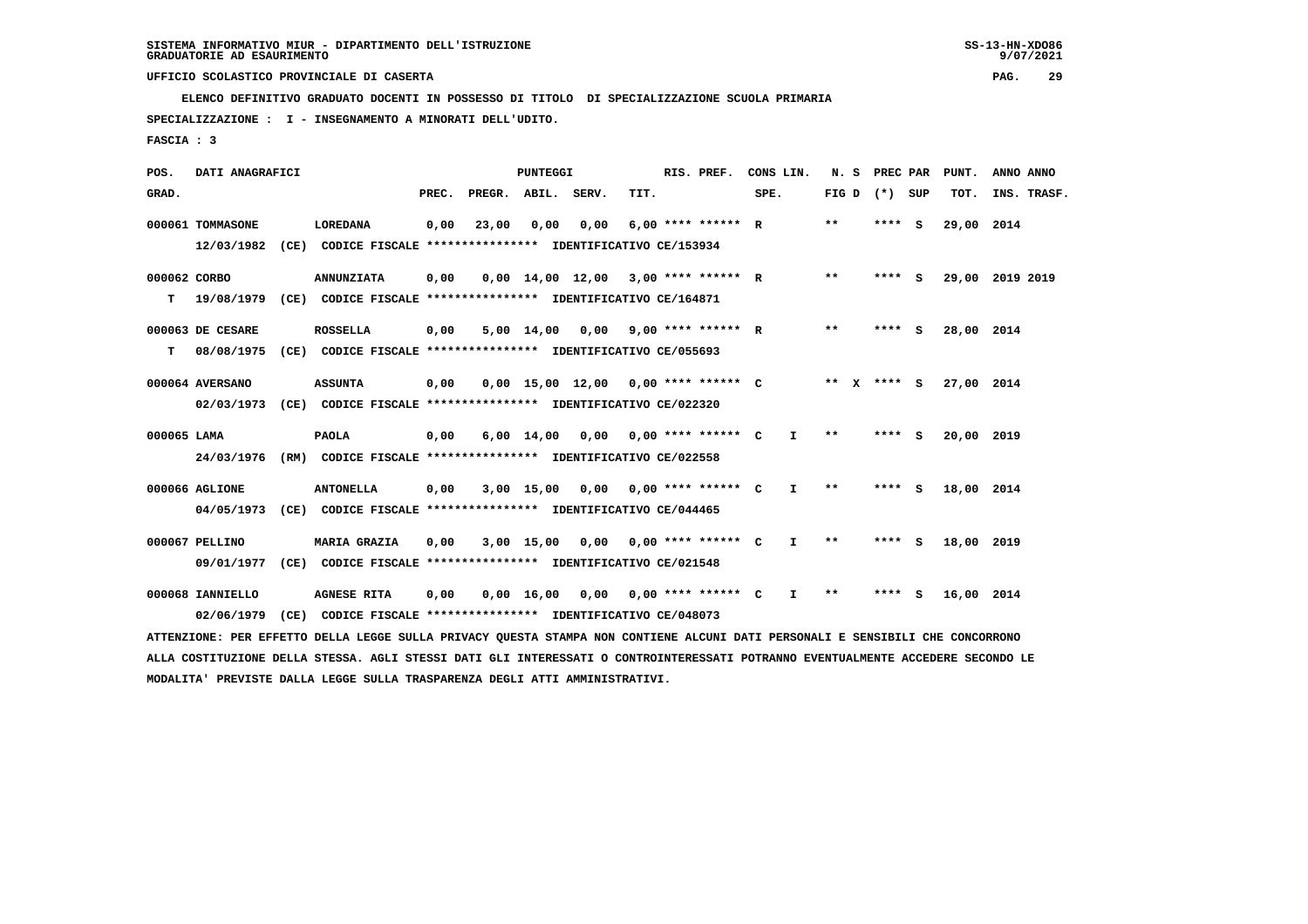| SISTEMA INFORMATIVO MIUR - DIPARTIMENTO DELL'ISTRUZIONE | $SS-13-HN-XDO86$ |
|---------------------------------------------------------|------------------|
| GRADUATORIE AD ESAURIMENTO                              | 9/07/2021        |

 $SS-13-HN-XDO86$  $9/07/2021$ 

 **UFFICIO SCOLASTICO PROVINCIALE DI CASERTA PAG. 30**

 **ELENCO DEFINITIVO GRADUATO DOCENTI IN POSSESSO DI TITOLO DI SPECIALIZZAZIONE SCUOLA PRIMARIA**

 **SPECIALIZZAZIONE : I - INSEGNAMENTO A MINORATI DELL'UDITO.**

 **FASCIA : 3**

| POS.  | DATI ANAGRAFICI |                                         |       |            | PUNTEGGI |       | RIS. PREF.               | CONS LIN. N. S PREC PAR PUNT. |             |     |                   | ANNO ANNO   |
|-------|-----------------|-----------------------------------------|-------|------------|----------|-------|--------------------------|-------------------------------|-------------|-----|-------------------|-------------|
| GRAD. |                 |                                         | PREC. | PREGR.     | ABIL.    | SERV. | TIT.                     | SPE.                          | $FIG D (*)$ | SUP | тот.              | INS. TRASF. |
|       | 000069 MARTUCCI | <b>MARIA</b>                            | 0,00  | 0,00 15,00 |          |       | 0,00 0,00 **** ****** C  |                               | $* *$       |     | **** S 15,00 2014 |             |
| т     | 23/09/1965      | CODICE FISCALE ****************<br>(CE) |       |            |          |       | IDENTIFICATIVO CE/160279 |                               |             |     |                   |             |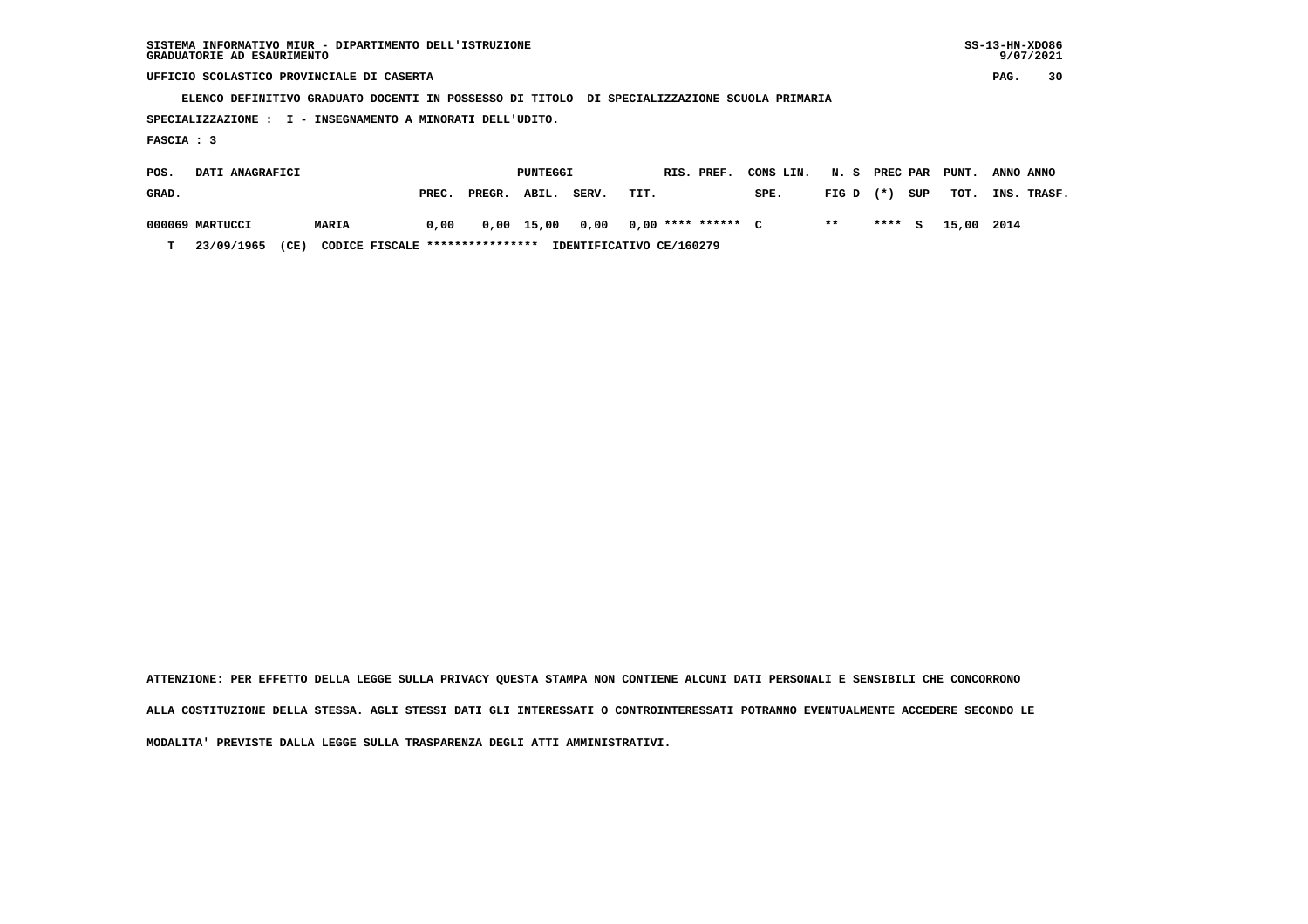**ELENCO DEFINITIVO GRADUATO DOCENTI IN POSSESSO DI TITOLO DI SPECIALIZZAZIONE SCUOLA PRIMARIA**

 **SPECIALIZZAZIONE : K - INSEGNAMENTO A INDIRIZZO DIFFERENZIATO MONTESSORI.**

 **FASCIA : 3**

| POS.  | DATI ANAGRAFICI                                                                                                                 |                                                               |       |                    | PUNTEGGI    |                                                           |      | RIS. PREF.           |      | CONS LIN.    |              | N. S PREC PAR   | PUNT.           | ANNO ANNO |             |
|-------|---------------------------------------------------------------------------------------------------------------------------------|---------------------------------------------------------------|-------|--------------------|-------------|-----------------------------------------------------------|------|----------------------|------|--------------|--------------|-----------------|-----------------|-----------|-------------|
| GRAD. |                                                                                                                                 |                                                               | PREC. | PREGR. ABIL. SERV. |             |                                                           | TIT. |                      | SPE. |              |              | FIG D $(*)$ SUP | TOT.            |           | INS. TRASF. |
|       | 000001 LOICO                                                                                                                    | <b>SILVANA</b>                                                | 0,00  |                    | 63,00 14,00 | 0,00                                                      |      | $0.00$ **** ****** A |      |              | **           | **** S          | 77,00 2011 2011 |           |             |
|       | 15/12/1955                                                                                                                      | (CE) CODICE FISCALE *************** IDENTIFICATIVO CE/140201  |       |                    |             |                                                           |      |                      |      |              |              |                 |                 |           |             |
|       | 000002 PARILLO                                                                                                                  | <b>GIOVANNA</b>                                               |       |                    |             | $0,00$ 23,00 16,00 36,00 0,00 **** ****** A               |      |                      |      | $\mathbf{I}$ | $***$        | **** S          | 75,00 2000      |           |             |
|       | 12/03/1964 (CE) CODICE FISCALE *************** IDENTIFICATIVO CE/025119                                                         |                                                               |       |                    |             |                                                           |      |                      |      |              |              |                 |                 |           |             |
|       | 000003 PIZZORUSSO                                                                                                               | ANNA                                                          | 0,00  |                    |             | 18,00 15,00 32,00 0,00 **** ****** A                      |      |                      |      | $\mathbf{I}$ | $\star\star$ | **** S          | 65,00 2002      |           |             |
|       | 27/02/1961                                                                                                                      | (CE) CODICE FISCALE **************** IDENTIFICATIVO CE/046614 |       |                    |             |                                                           |      |                      |      |              |              |                 |                 |           |             |
|       | 000004 D'ANGELO                                                                                                                 | GIULIA                                                        | 0,00  | 46,00              |             | $0,00$ 12,00 6,00 **** ****** A                           |      |                      |      |              | $* *$        | **** S          | 64,00 2014      |           |             |
| T.    | 24/07/1968                                                                                                                      | (CE) CODICE FISCALE **************** IDENTIFICATIVO CE/149644 |       |                    |             |                                                           |      |                      |      |              |              |                 |                 |           |             |
|       | 000005 PALMIERI                                                                                                                 | <b>PAOLA</b>                                                  |       | $0,00$ 15,00       |             | $0.00 \quad 44.00 \quad 3.00 \quad *** \quad *** \quad A$ |      |                      |      |              | **           | **** S          | 62,00 2014      |           |             |
| т     | 21/02/1971 (CE) CODICE FISCALE *************** IDENTIFICATIVO CE/154681                                                         |                                                               |       |                    |             |                                                           |      |                      |      |              |              |                 |                 |           |             |
|       | 000006 CECORO                                                                                                                   | MARGHERITA                                                    | 0,00  |                    |             | $3.00$ 12.00 36.00 6.00 **** ****** A                     |      |                      |      |              | $* *$        | **** S          | 57,00 2014 2005 |           |             |
|       | 01/01/1961 (CE) CODICE FISCALE *************** IDENTIFICATIVO CE/053696                                                         |                                                               |       |                    |             |                                                           |      |                      |      |              |              |                 |                 |           |             |
|       | 000007 DALTERIO                                                                                                                 | PATRIZIA                                                      |       |                    |             | $0,00$ 44,00 11,00 1,00 0,00 **** ****** A                |      |                      |      |              |              | ** x **** s     | 56,00 2014      |           |             |
| т     | 01/05/1968 (CE) CODICE FISCALE *************** IDENTIFICATIVO CE/154700                                                         |                                                               |       |                    |             |                                                           |      |                      |      |              |              |                 |                 |           |             |
|       | 000008 MORRONE                                                                                                                  | <b>ROSA</b>                                                   | 0,00  |                    |             | $0,00$ 11,00 36,00 6,00 **** ****** A                     |      |                      |      |              | $* *$        | **** S          | 53,00 2014      |           |             |
| т     | 25/04/1973 (CE) CODICE FISCALE *************** IDENTIFICATIVO CE/149649                                                         |                                                               |       |                    |             |                                                           |      |                      |      |              |              |                 |                 |           |             |
|       | ATTENZIONE: PER EFFETTO DELLA LEGGE SULLA PRIVACY QUESTA STAMPA NON CONTIENE ALCUNI DATI PERSONALI E SENSIBILI CHE CONCORRONO   |                                                               |       |                    |             |                                                           |      |                      |      |              |              |                 |                 |           |             |
|       | ALLA COSTITUZIONE DELLA STESSA. AGLI STESSI DATI GLI INTERESSATI O CONTROINTERESSATI POTRANNO EVENTUALMENTE ACCEDERE SECONDO LE |                                                               |       |                    |             |                                                           |      |                      |      |              |              |                 |                 |           |             |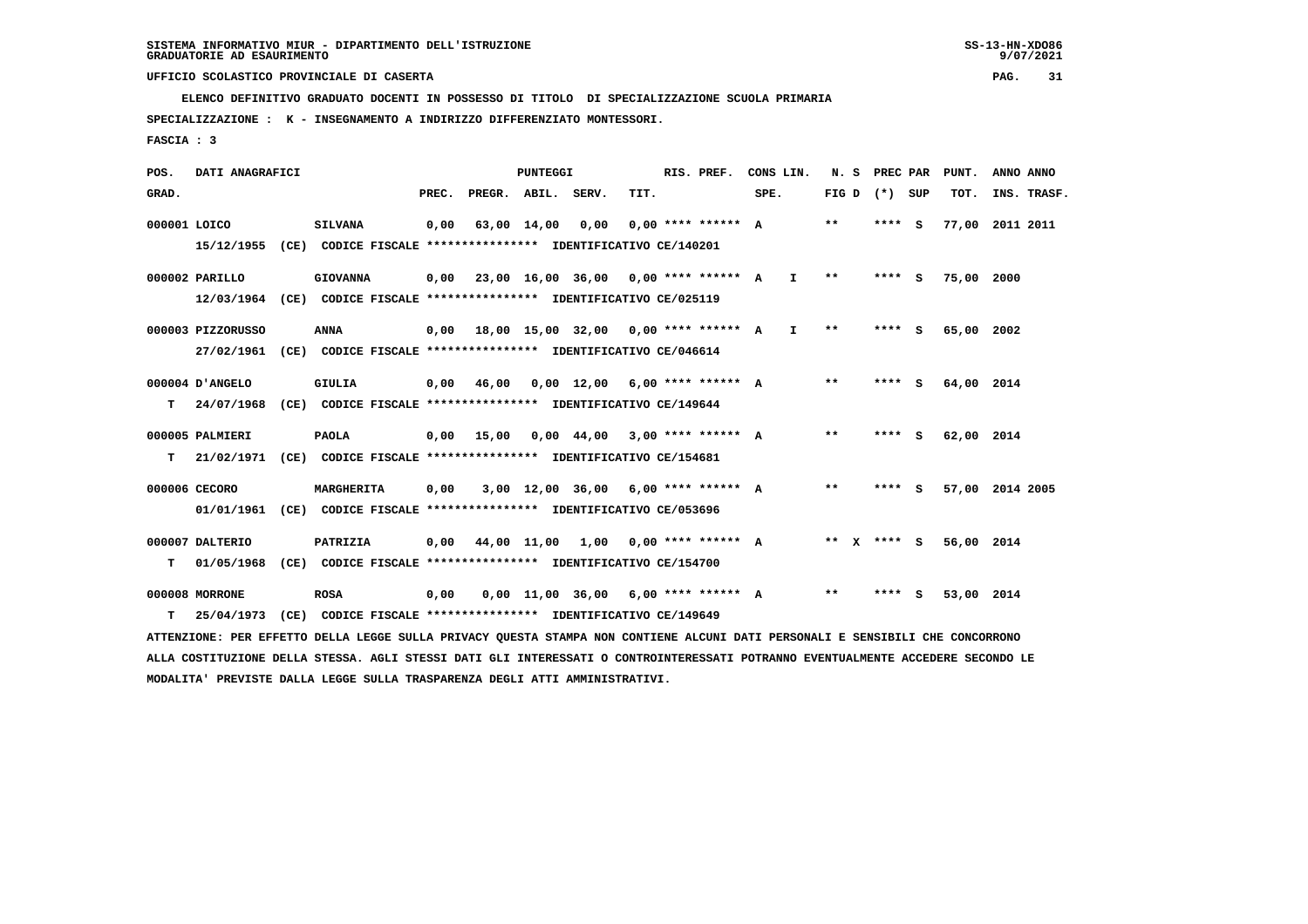$9/07/2021$ 

 **UFFICIO SCOLASTICO PROVINCIALE DI CASERTA PAG. 32**

 **ELENCO DEFINITIVO GRADUATO DOCENTI IN POSSESSO DI TITOLO DI SPECIALIZZAZIONE SCUOLA PRIMARIA**

 **SPECIALIZZAZIONE : K - INSEGNAMENTO A INDIRIZZO DIFFERENZIATO MONTESSORI.**

 **FASCIA : 3**

| POS.         | DATI ANAGRAFICI     |      |                                                                         |       |                    | PUNTEGGI    |                                            |      | RIS. PREF.                  | CONS LIN. | N. S         | PREC PAR |     | PUNT.      | ANNO ANNO   |
|--------------|---------------------|------|-------------------------------------------------------------------------|-------|--------------------|-------------|--------------------------------------------|------|-----------------------------|-----------|--------------|----------|-----|------------|-------------|
| GRAD.        |                     |      |                                                                         | PREC. | PREGR. ABIL. SERV. |             |                                            | TIT. |                             | SPE.      | FIG D        | $(* )$   | SUP | TOT.       | INS. TRASF. |
|              | 000009 COLELLA      |      | ANNA                                                                    | 0,00  |                    |             | $6,00$ 15,00 24,00 0,00 **** ****** A      |      |                             |           | $* *$        | $***$ S  |     | 45,00      | 2000        |
|              | 16/07/1959          |      | (CE) CODICE FISCALE **************** IDENTIFICATIVO CE/025268           |       |                    |             |                                            |      |                             |           |              |          |     |            |             |
|              | 000010 TARTARONE    |      | TIZIANA                                                                 | 0,00  |                    |             | $0.00$ 11.00 26.00 3.00 **** ****** A      |      |                             |           | $**$         | $***$ S  |     | 40,00 2014 |             |
|              | 03/03/1966          | (CE) | CODICE FISCALE                                                          |       |                    |             | **************** IDENTIFICATIVO CE/148902  |      |                             |           |              |          |     |            |             |
| 000011 MUNNO |                     |      | <b>ANTONIETTA</b>                                                       |       |                    |             | $0.00$ 18.00 15.00 0.00 3.00 **** ****** A |      |                             |           | $* *$        | $***$ S  |     | 36,00      | 2000        |
|              | 08/07/1966          | (CE) | CODICE FISCALE **************** IDENTIFICATIVO CE/020370                |       |                    |             |                                            |      |                             |           |              |          |     |            |             |
|              | 000012 DI CARLUCCIO |      | <b>SONIA</b>                                                            | 0,00  |                    | 17,00 18,00 |                                            |      | $0,00$ $0,00$ **** ****** A |           | $* *$        | **** S   |     | 35,00 2014 |             |
| т            |                     |      | 01/02/1974 (CE) CODICE FISCALE *************** IDENTIFICATIVO CE/156364 |       |                    |             |                                            |      |                             |           |              |          |     |            |             |
|              | 000013 VALERIANI    |      | <b>MARIA GIUSEPP</b>                                                    | 0,00  |                    |             | $0,00$ 11,00 2,00 3,00 **** ****** A       |      |                             |           | $* *$        | $***$ S  |     | 16,00 2014 |             |
| т            | 12/02/1968          | (EE) | CODICE FISCALE **************** IDENTIFICATIVO CE/146595                |       |                    |             |                                            |      |                             |           |              |          |     |            |             |
|              | 000014 SAVINO       |      | <b>FRANCA</b>                                                           | 0,00  |                    |             | 0,00 11,00 0,00                            |      | $3.00$ **** ****** A        |           | $\star\star$ | **** S   |     | 14,00      | 2014        |
| T.           | 12/09/1973          | (CE) | CODICE FISCALE **************** IDENTIFICATIVO CE/155327                |       |                    |             |                                            |      |                             |           |              |          |     |            |             |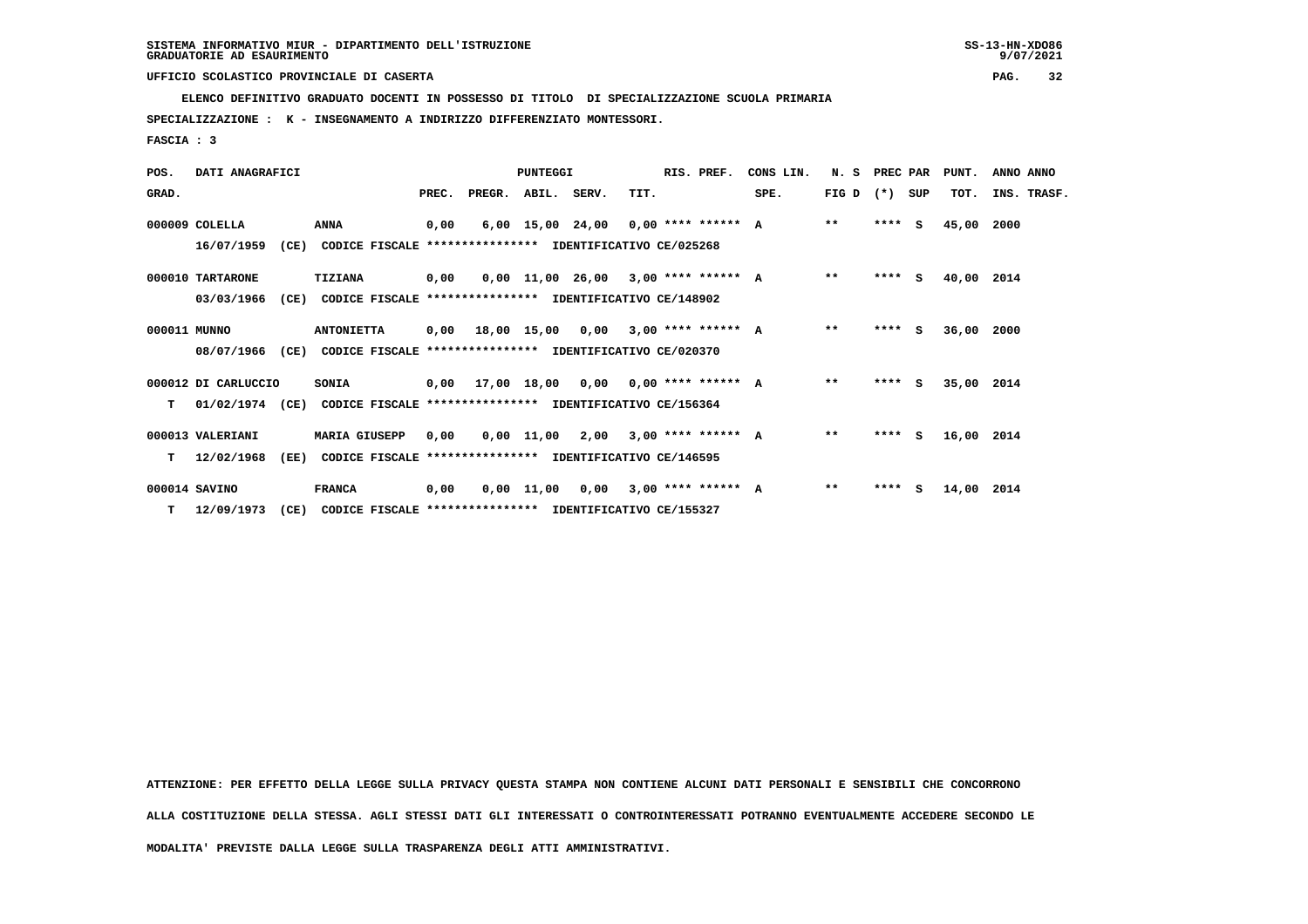**ELENCO DEFINITIVO GRADUATO DOCENTI IN POSSESSO DI TITOLO DI SPECIALIZZAZIONE SCUOLA PRIMARIA**

 **SPECIALIZZAZIONE : L - INSEGNAMENTO AD ALTRO INDIRIZZO DIFFERENZIATO.**

 **FASCIA : 3**

 **POS. DATI ANAGRAFICI PUNTEGGI RIS. PREF. CONS LIN. N. S PREC PAR PUNT. ANNO ANNO**GRAD. **PREGRADE SERVEGE SERVE SERVE SPEREGE SPEREGALES SPEREGALES SPEREGALES SPEREGALES SPEREGALES SUP TOT. INS. TRASF. 000001 LOICO SILVANA 0,00 63,00 14,00 0,00 0,00 \*\*\*\* \*\*\*\*\*\* A \*\* \*\*\*\* S 77,00 2011 2011 15/12/1955 (CE) CODICE FISCALE \*\*\*\*\*\*\*\*\*\*\*\*\*\*\*\* IDENTIFICATIVO CE/140201 000002 PARILLO GIOVANNA 0,00 23,00 16,00 36,00 0,00 \*\*\*\* \*\*\*\*\*\* A I \*\* \*\*\*\* S 75,00 2000 12/03/1964 (CE) CODICE FISCALE \*\*\*\*\*\*\*\*\*\*\*\*\*\*\*\* IDENTIFICATIVO CE/025119 000003 PALMIERI PAOLA 0,00 15,00 0,00 44,00 3,00 \*\*\*\* \*\*\*\*\*\* A \*\* \*\*\*\* S 62,00 2014 T 21/02/1971 (CE) CODICE FISCALE \*\*\*\*\*\*\*\*\*\*\*\*\*\*\*\* IDENTIFICATIVO CE/154681 000004 DALTERIO PATRIZIA 0,00 44,00 11,00 1,00 0,00 \*\*\*\* \*\*\*\*\*\* A \*\* X \*\*\*\* S 56,00 2014 T 01/05/1968 (CE) CODICE FISCALE \*\*\*\*\*\*\*\*\*\*\*\*\*\*\*\* IDENTIFICATIVO CE/154700 000005 MIGLIORE ORNELLA 0,00 2,00 15,00 32,00 3,00 \*\*\*\* \*\*\*\*\*\* A I \*\* \*\*\*\* S 52,00 2019 2019 02/07/1967 (CE) CODICE FISCALE \*\*\*\*\*\*\*\*\*\*\*\*\*\*\*\* IDENTIFICATIVO CE/164798 000006 DELL'AVERSANA CONCETTA 0,00 27,00 15,00 0,00 0,00 \*\*\*\* \*\*\*\*\*\* A I \*\* \*\*\*\* S 42,00 2007 01/02/1969 (CE) CODICE FISCALE \*\*\*\*\*\*\*\*\*\*\*\*\*\*\*\* IDENTIFICATIVO CE/026943 000007 PANARELLO GENOVEFFA 0,00 15,00 14,00 12,00 0,00 \*\*\*\* \*\*\*\*\*\* A F \*\* X \*\*\*\* S 41,00 2002 2002 20/03/1962 (CE) CODICE FISCALE \*\*\*\*\*\*\*\*\*\*\*\*\*\*\*\* IDENTIFICATIVO CE/043710 000008 MUNNO ANTONIETTA 0,00 18,00 15,00 0,00 3,00 \*\*\*\* \*\*\*\*\*\* A \*\* \*\*\*\* S 36,00 2000 08/07/1966 (CE) CODICE FISCALE \*\*\*\*\*\*\*\*\*\*\*\*\*\*\*\* IDENTIFICATIVO CE/020370 ATTENZIONE: PER EFFETTO DELLA LEGGE SULLA PRIVACY QUESTA STAMPA NON CONTIENE ALCUNI DATI PERSONALI E SENSIBILI CHE CONCORRONO ALLA COSTITUZIONE DELLA STESSA. AGLI STESSI DATI GLI INTERESSATI O CONTROINTERESSATI POTRANNO EVENTUALMENTE ACCEDERE SECONDO LE**